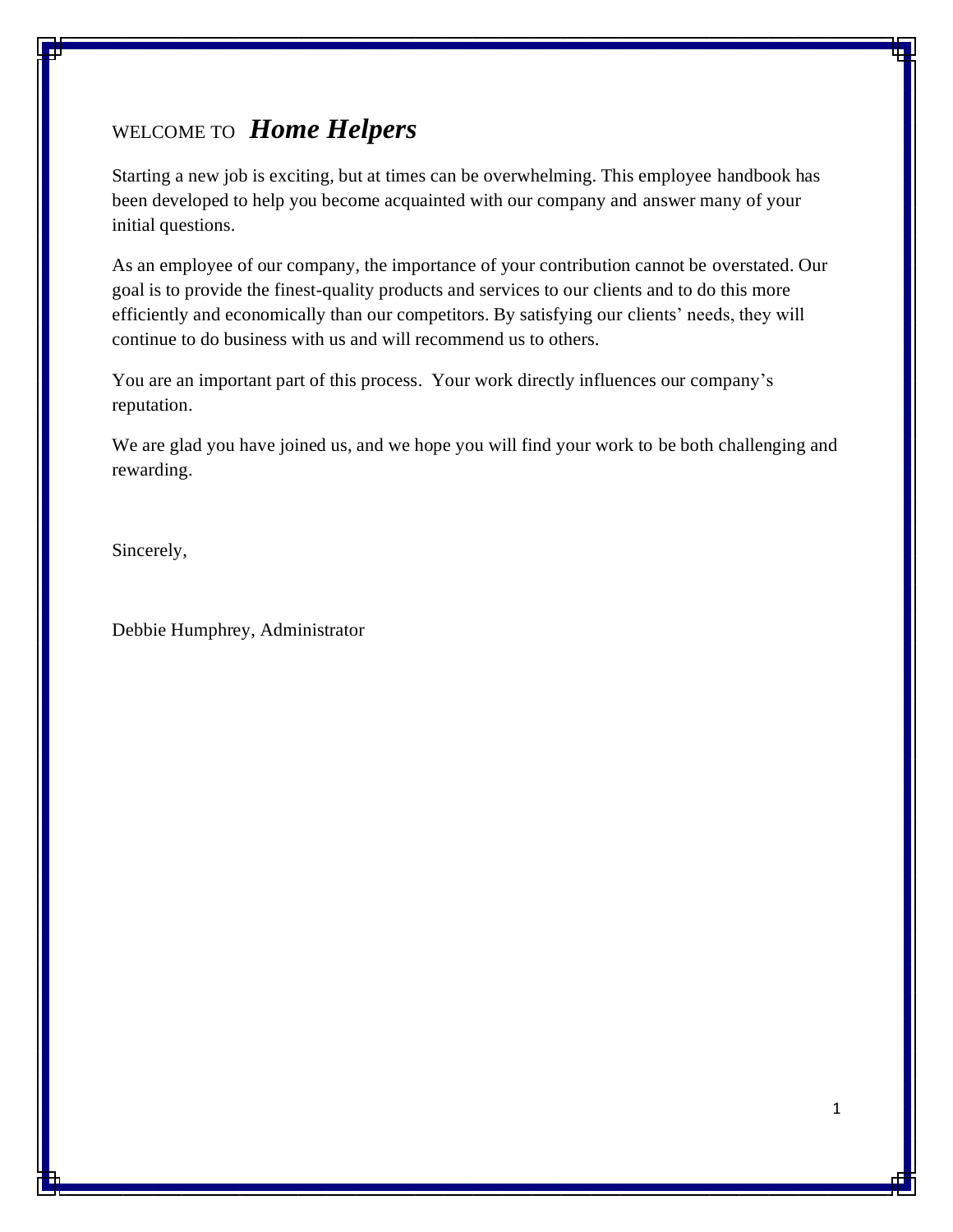### **A WORD ABOUT THIS HANDBOOK**

.

This Employee Handbook contains information about the employment policies and practices of the company. We expect each employee to read this Employee Handbook carefully, as it is a valuable reference for understanding your job and the company. The policies outlined in this Employee Handbook should be regarded as management guidelines only, which in a developing business will require changes from time to time.

The company retains the right to make decisions involving employment as needed in order to conduct its work in a manner that is beneficial to the employees and the company. This Employee Handbook supersedes and replaces any and all prior Employee Handbooks and inconsistent verbal or written policy statements. Except for the policy of at-will employment, which can only be changed by the President of the company in writing, the company reserves the rights to revise, delete, and add to the provisions of this Employee Handbook. All such revisions, deletions, or additions must be in writing and must be signed by the President of the company. No oral statements or representations can change the provisions of this Employee Handbook.

The provisions of this Handbook are not intended to create contractual obligations with respect to any matters it covers. Nor is this Handbook intended to create a contract guaranteeing that you will be employed for any specific time period.

OUR COMPANY IS AN AT-WILL EMPLOYER. THIS MEANS THAT REGARDLESS OF ANY PROVISION IN THIS HANDBOOK, EITHER YOU OR THE COMPANY MAY TERMINATE THE EMPLOYMENT RELATIONSHIP AT ANY TIME, FOR ANY REASON, WITH OR WITHOUT CAUSE OR NOTICE. NOTHING IN THIS HANDBOOK OR IN ANY DOCUMENT OR STATEMENT, WRITTEN OR ORAL, SHALL LIMIT THE RIGHT TO TERMINATE EMPLOYMENT AT WILL. NO OFFICE EMPLOYEE OR REPRESENTATIVE OF THE COMPANY IS AUTHORIZED TO ENTER INTO AN AGREEMENT-EXPRESS OR IMPLIED-WITH ANY EMPLOYEE FOR EMPLOYMENT OTHER THAN AT-WILL UNLESS THOSE AGREEMENTS ARE IN A WRITTEN CONTRACT SIGNED BY THE PRESIDENT OF THE COMPANY.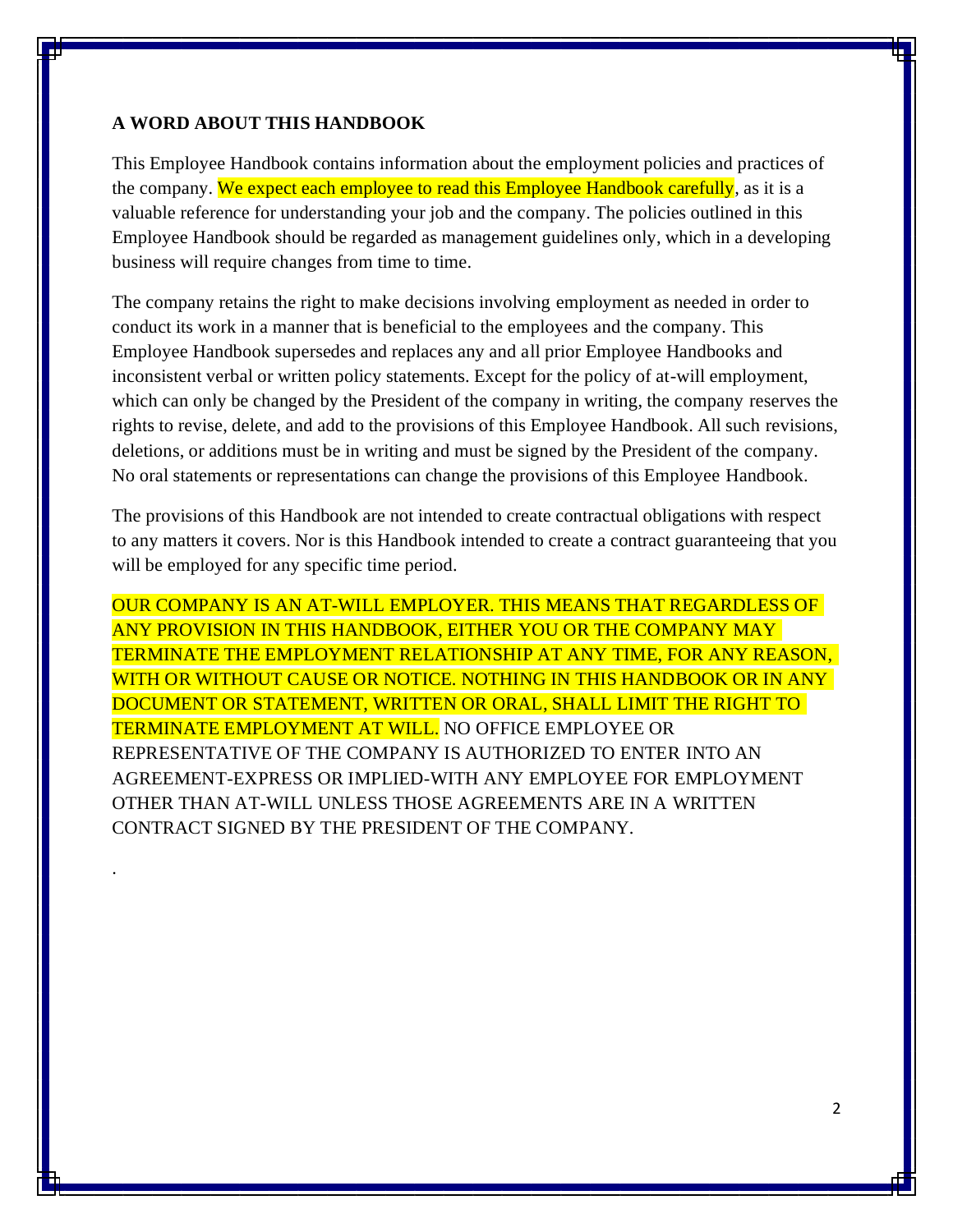# **MISSION STATEMENT, CULTURE, VISION, VALUES, GOAL**

# *"We're not just Caregivers, We're Family."*

We expect that all Employees will treat clients with the dignity and respect they would give their own family members, and with the same they would expect for themselves.

# Our Mission

Become the most TRUSTED and RESPECTED provider of non-medical home care services and support for individuals who choose to remain independent in their homes and communities. To deliver the same quality of care that we would expect for ourselves.

### Our Vision

Inspired by the love, devotion, and strength of family Caregivers, our vision is to provide the best care in the least restricted environment to those who, due to illness, injury, surgery, pregnancy, childbirth or the aging process, need extra assistance to heal, recover, or age with dignity.

# Our Values

# Be **BOLD**:

- **B**ring your passion every day
- **O**wn your results
- **L**ove what you do
- **D**riven by excellence

At Home Helpers, we value the human spirit and the desire to live independently. We value integrity and doing the right thing. We value education and the thirst for wanting to better one's self. We value trust and take the trust bestowed to us very seriously. We value diversity in culture and in age.

### Our Goal

Our goal is to be the best and to consistently exceed our clients' and our own expectations. By ensuring our staff is well-informed and providing superior service, we will guarantee our clients' well-being and ultimately our organization's success.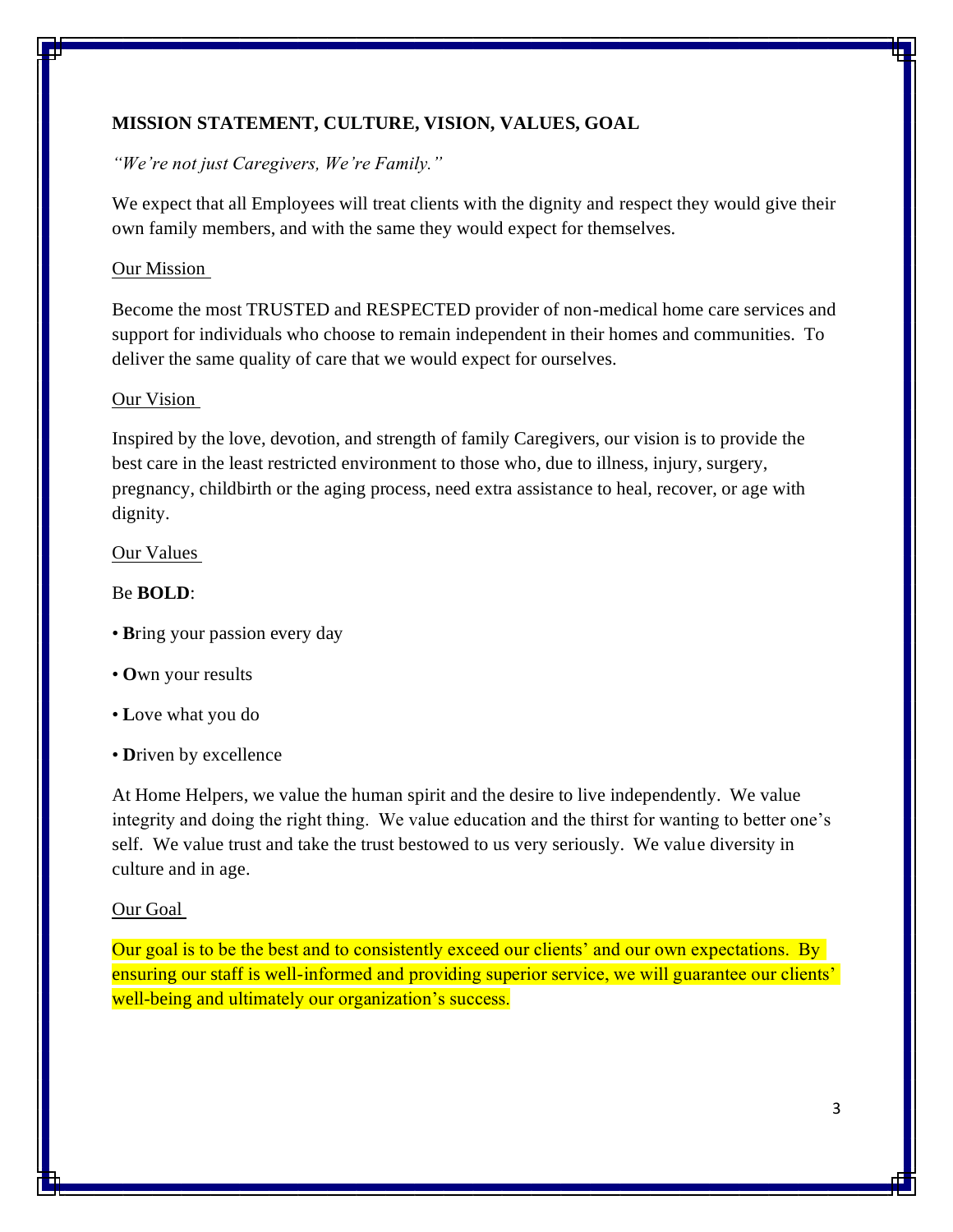### **WHAT SERVICES WE OFFER**

### **Homemaker & Companion Care ("No Touch") and Personal Care ("Touch")**

We provide help with instrumental activities of daily living such as laundry, cleaning, cooking, as well as help managing household tasks and upkeep.

We provide help with activities of daily living such as bathing, personal hygiene, dressing transferring, and toileting.

We also provide social interaction. We are not sitters. We provide interactive care that enables our clients to thrive and actively age.

#### **Transportation**

We provide reliable transportation for personal errands, scheduled appointments or simply to visit friends or family. Transportation may be provided in the client's car or the caregiver's car.

#### **Direct Link (Personal Emergency Response System)**

Seniors who have a Personal Emergency Response System are able to stay in their homes an average of six years longer than seniors without. With our Direct Link system, help is just a touch of a button away. Whether our client needs a neighbor, a family member, or emergency personnel, one touch of a button and our friendly operator will stay on the phone with them until the help they need arrives.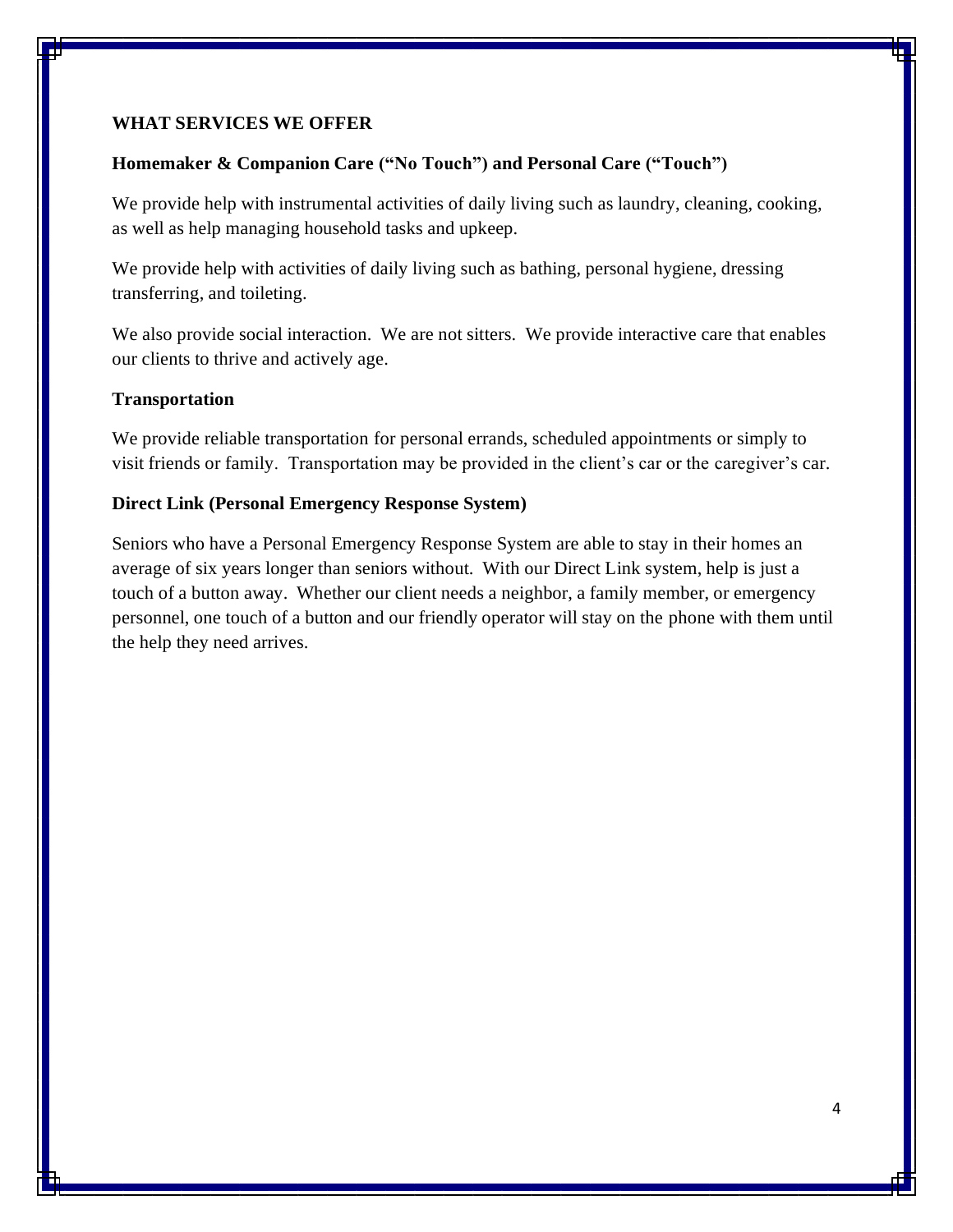# **SECTION 1: THE WAY WE WORK**

# **BUSINESS HOURS**

Office hours:

Monday through Friday 9am – 5pm

Saturday, Sunday – closed

# **EQUAL EMPLOYMENT OPPORTUNITY**

Our company is committed to equal employment opportunity. We will not discriminate against employees or applicants for employment on any legally recognized basis including, but not limited to race, color, age, religion, sex, national origin, physical or mental disability or veteran status.

# **AMERICANS WITH DISABILITIES ACT**

Our company is committed to providing equal employment opportunities to otherwise qualified individuals with disabilities, which may include providing reasonable accommodation where appropriate.

In general, it is your responsibility to notify the company of the need for accommodation. Upon doing so, you may be asked for your input or the type of accommodation you believe may be necessary or the functional limitations caused by your disability.

Also, when appropriate, we may need your permission to obtain additional information from your physician or other medical or rehabilitation professionals.

# **A WORD ABOUT OUR EMPLOYEE RELATIONS PHILOSOPHY**

We are committed to providing the best possible climate for maximum development and goal achievement for all employees. Our practice is to treat each employee as an individual. We seek to develop a spirit of teamwork, individuals working together to attain a common goal.

In order to maintain an atmosphere where these goals can be accomplished, we provide a comfortable and progressive workplace. Most importantly, we have a workplace where communication is open, and problems can be discussed and resolved in a mutually respectful atmosphere. We consider individual circumstances and the individual employee.

We firmly believe that with direct communication, we can continue to resolve any difficulties that may arise and develop a mutually beneficial relationship.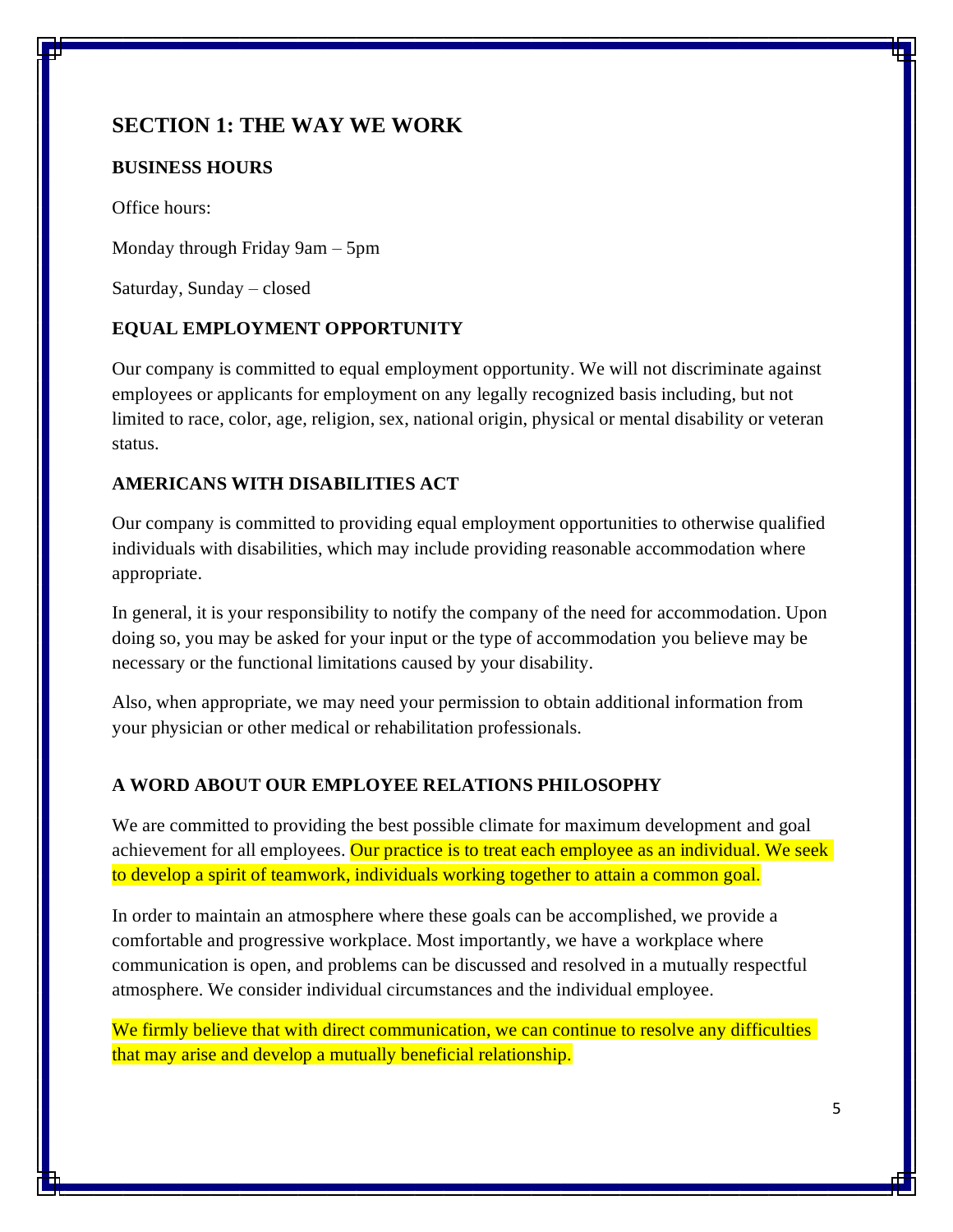### **SEXUAL & OTHER UNLAWFUL HARASSMENT**

Sexual harassment and unlawful harassment are prohibited behavior and against Company policy. The Company is committed to providing a work environment free of inappropriate and disrespectful behavior, intimidation, communications and other conduct directed at an individual because of their sex, including conduct that may be defined as sexual harassment.

Applicable federal and state law defines sexual harassment as unwanted sexual advances, requests for sexual favors, or visual, verbal, or physical conduct of a sexual nature when: (1) submission of the conduct is made a term or condition of employment; or (2) submission to or rejection of the conduct is used as basis for employment decisions affecting the individual; or (3) the conduct has the purpose or effect of unreasonably interfering with the employees work performance or creating an intimidating, hostile, or offensive working environment.

The following list contains examples of prohibited conduct.

- Unwanted sexual advances;
- Offering employment benefits in exchange for sexual favors;

• Visual conduct such as leering, making sexual gestures, or displaying sexually suggestive objects, pictures, cartoons, or posters;

• Verbal conduct such as making or using derogatory comments, epithets, slurs, sexually explicit jokes, or comments about any employee's body or dress;

• Verbal abuse of a sexual nature, graphic verbal commentary about an individual's body, sexually degrading words to describe an individual, or suggestive or obscene letters, notes, or invitations;

• Physical conduct such as touching, assault, or impeding and/or blocking movements;

• Retaliation for reporting harassment or threatening to report harassment.

Sexual harassment on the job is unlawful whether it involves coworker harassment, harassment by a manager, or harassment by persons doing business with or for the Company, such as clients, customers or vendors.

### **OTHER TYPES OF HARRASSMENT**

Prohibited harassment based on race, color, religion, national origin, ancestry, physical or mental disability, veteran status, age, or any other basis protected under local, state or federal law, includes behavior similar to sexual harassment, such as:

• Verbal conduct such as threats, epithets, derogatory comments, or slurs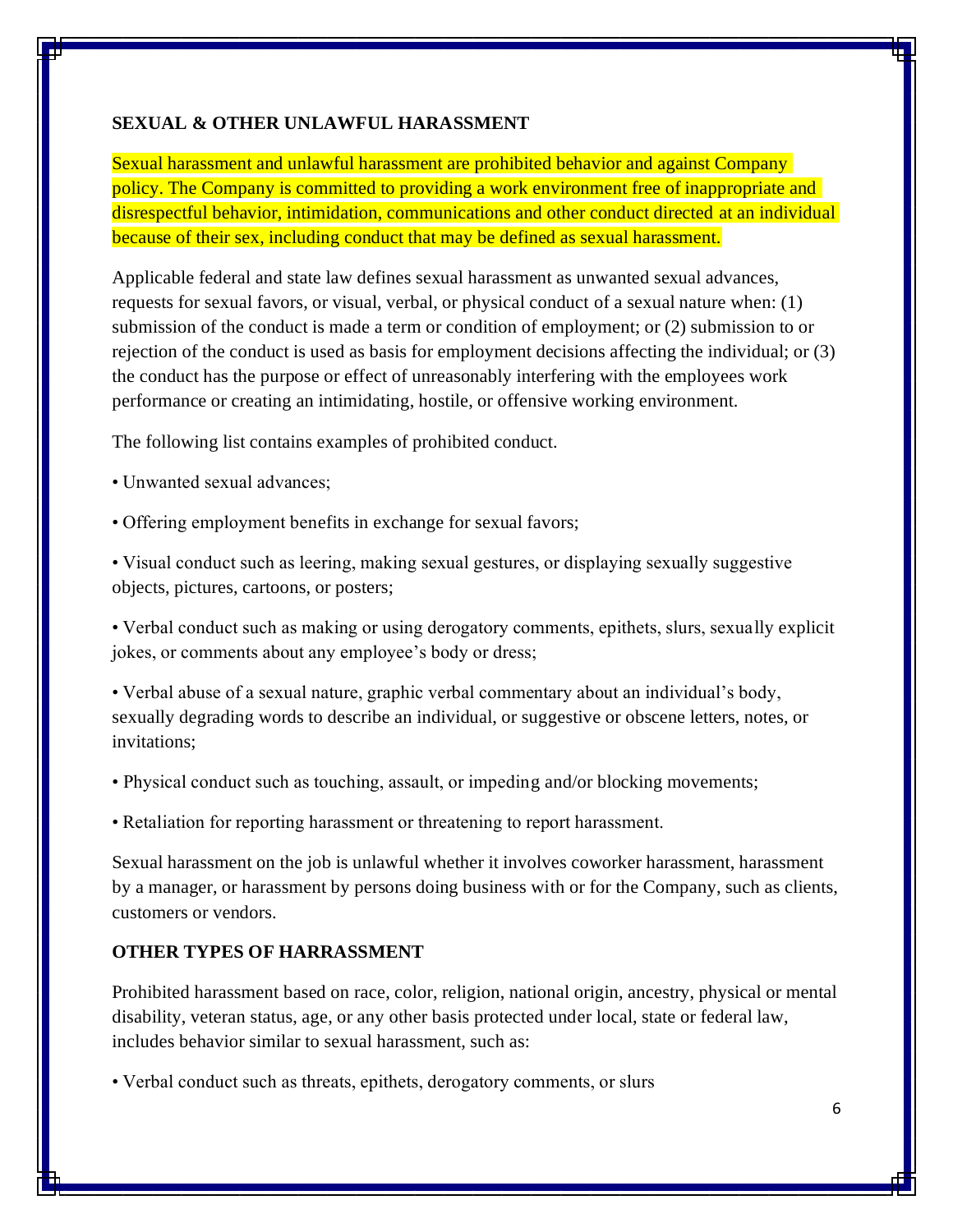- Visual conduct such as derogatory posters, photographs, cartoons, drawings, or gestures
- Physical conduct such as assault, unwanted touching, or blocking normal movement
- Retaliation for reporting harassment or threatening to report harassment.

### **RETALIATION**

It is against Company policy and unlawful to retaliate in any way against anyone who has lodged a harassment complaint, has expressed a concern about harassment, including sexual harassment, or has cooperated in a harassment investigation. Therefore, the initiation of a complaint, in good faith, will not under any circumstances be grounds for disciplinary action.

### **ENFORCMENT**

All managers and supervisors are responsible for:

• Implementing the Company policy on harassment, which includes, but is not limited to, sexual harassment and retaliation

• Ensuring that all employees they supervise have knowledge of and understand the Company policy

• Reporting any complaints of misconduct to the designated Company representative so they may be investigated and resolved internally

• Taking and/or assisting in prompt and appropriate corrective action when necessary to ensure compliance with the policy

• Conducting themselves in a manner consistent with the policy.

# **HARRASSMENT COMPLAINT PROCEDURE**

The Company's complaint procedure provides for an immediate, thorough, and objective investigation of any claim of unlawful or prohibited harassment, appropriate disciplinary action against one found to have engaged in prohibited harassment, and appropriate remedies for any victim of harassment. A claim of harassment may exist even if the employee has not lost a job or some economic benefit.

Anyone who has been subjected to the conduct prohibited under this policy, or who has knowledge of such conduct, should report this information following the normal Complaint Procedure as soon as possible. However, employees are not required to report any prohibited conduct to a supervisor who may be hostile, who has engaged in such conduct, who is a close associate of the person who has engaged in the conduct in question or with whom the employee is uncomfortable discussing such matters. Complaints regarding harassment or retaliation may be

7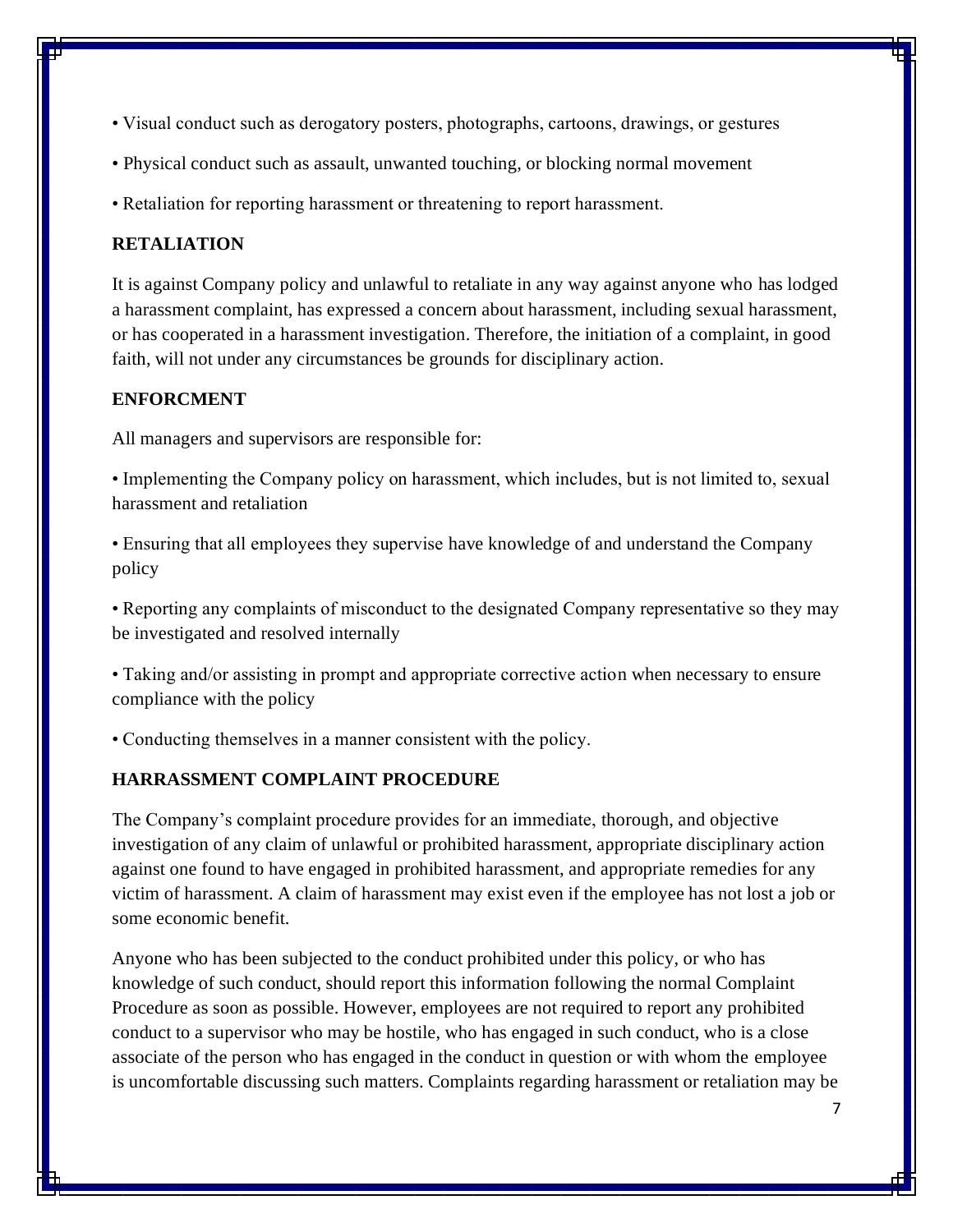oral or in writing. *Any individual who makes a complaint that is demonstrated to be intentionally false may be subject to discipline, up to and including termination.* 

All reported incidents of prohibited harassment will be promptly investigated. When the investigation is complete, a determination regarding the reported harassment will be made and communicated to the employee who complained and to the accused harasser. During the investigation, confidentiality will fully be preserved without compromising the Company's ability to conduct a good faith and thorough investigation.

If the Company determines that prohibited harassment has occurred, the Company will take effective remedial action commensurate with the circumstances. Appropriate action will also be taken to deter any future harassment. If a complaint of prohibited harassment is substantiated, appropriate disciplinary action, up to and including discharge, will be taken.

The Company recognizes that actions that were not intended to be offensive may be taken as such. An employee who believes that they have been subjected to sexual harassment by anyone is encouraged, but not required, to promptly tell the person that the conduct is unwelcome and ask the person to immediately stop the conduct. A person who receives such a request must comply with it and must not retaliate against the employee for rejecting the conduct. The Company encourages, but does not require, individuals to take this step before utilizing the above Complaint Procedure.

#### **ABUSIVE CONDUCT**

Abusive conduct means malicious conduct of an employer or employee in the workplace that a reasonable person would find hostile, offensive, and unrelated to an employer's legitimate **business interests.** Abusive conduct may include repeated infliction of verbal abuse, such as the use of derogatory remarks, insults, and epithets, verbal or physical conduct that a reasonable person would find threatening, intimidating, or humiliating, or the gratuitous sabotage or undermining of a person's work performance. A single act will generally not constitute abusive conduct, unless especially severe and egregious.

The Company considers abusive conduct in the workplace unacceptable and will not tolerate it under any circumstances. Employees should report any abusive conduct to a supervisor or manager with whom employees are comfortable speaking. Supervisors and managers are to assume the responsibility to ensure employees are not subjected to abusive conduct. All complaints will be treated seriously and investigated promptly. During the investigation process the Company will fully attempt to maintain confidentiality.

It is a violation of Company policy to retaliate or otherwise victimize an employee who makes a complaint or a witness who serves in the investigation of the abusive conduct allegation.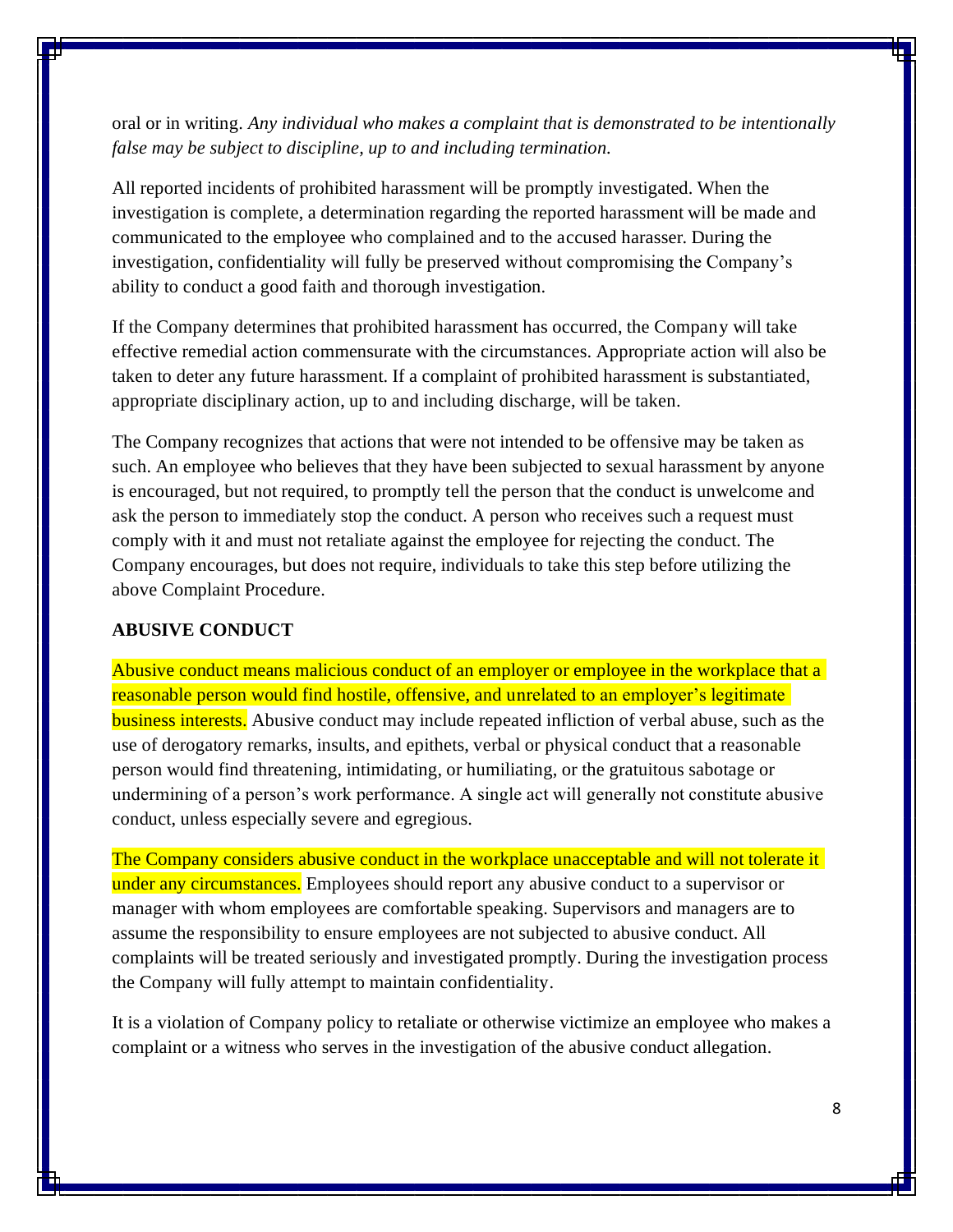# **AHCA BACKGROUND SCREENING**

To meet the state background screening requirement, all employees must have a status of "Eligible" in the AHCA Clearinghouse system. The cost of the background screening, which is good for 5 years, and keeping the background screening current, are the responsibility of the employee.

# **NEW EMPLOYEE ORIENTATION**

Upon joining our company, you were given an electronic copy of our employee handbook. If you have signed and confirmed receipt via our online process, it is not necessary to return a signed hardcopy of the receipt page.

You will also be asked to complete personnel, payroll and benefit forms as part of our online onboarding process.

If you lose your electronic copy of your handbook, please notify the Administrator as soon as possible to obtain a replacement copy. If you would like a printed copy, please notify the office manager.

The Administrator is responsible for the operations of your department. The Administrator will be a good source of information about the company and your job.

# **CATEGORIES OF EMPLOYMENT**

INTRODUCTORY PERIOD: All employees are on an introductory period during their first 60 days of employment.

During this period, you will be able to determine if your new job is suitable for you, and your supervisor will have an opportunity to evaluate your work performance.

However, the completion of the introductory period does not guarantee employment for any period thereafter.

FULL-TIME EMPLOYEES regularly work 32 hours or more each week.

PART-TIME EMPLOYEES work less than 32 hours each week.

*Note: All Caregivers will fall under the part-time designation. Hours are not guaranteed, and Caregivers are free to accept or reject an assignment offered to them.*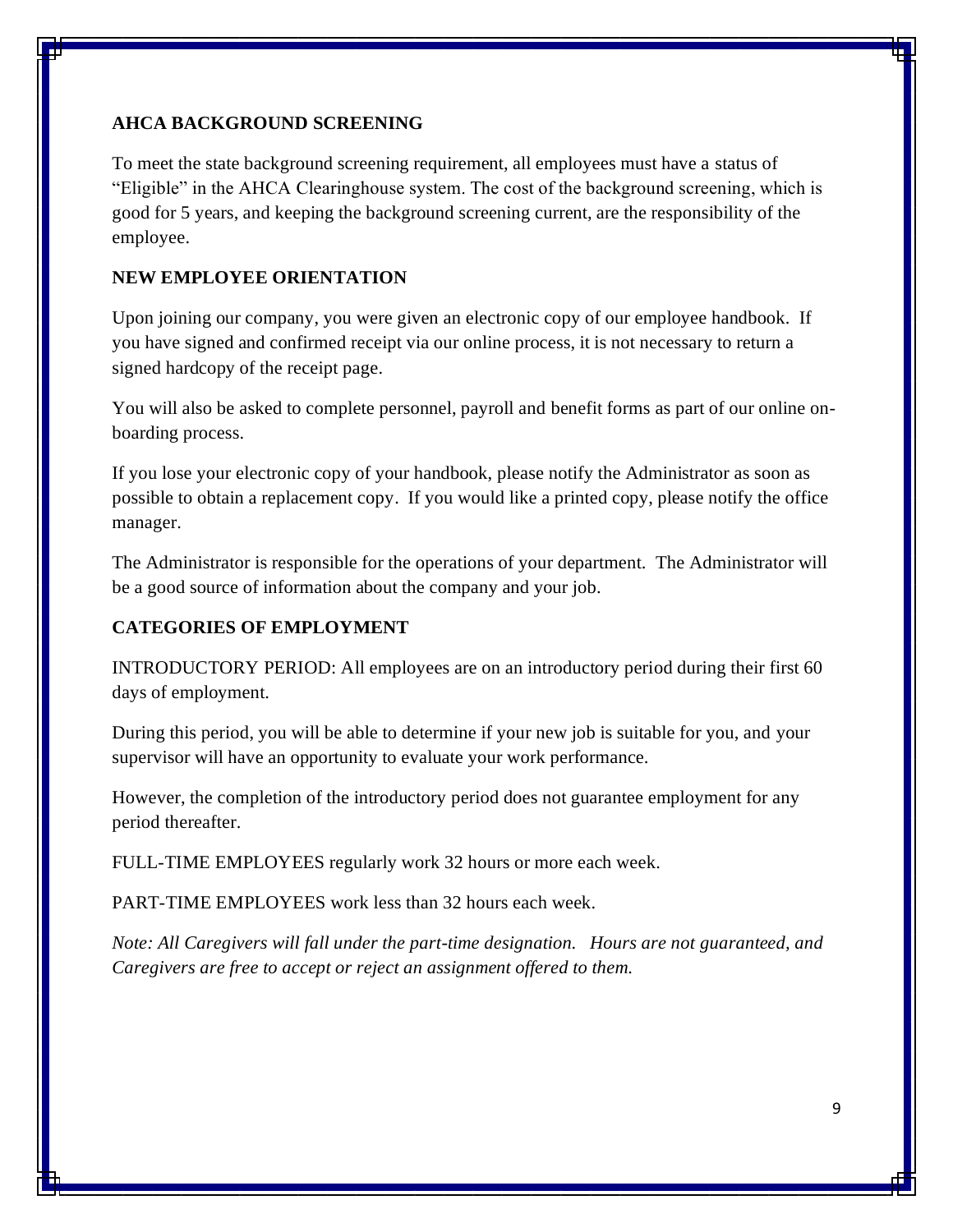# **MINIMUM REQUIREMENTS FOR EMPLOYMENT**

At Home Helpers Home Care, we must abide by the guidelines set forth by both the law and our insurance companies. At a minimum, the following requirements must be met. If the requirements are not met, you will be removed from all cases currently assigned. In addition, not meeting the minimum requirements are grounds for termination of employment.

# **All Employees**

- Driver's License Must be current and not suspended. This is the employee's responsibility, and the employee is responsible for all costs related to this.
- Auto Insurance Must be current and is required for ALL employees. This is the employee's responsibility, and the employee is responsible for any costs related to this.
- AHCA Background Screening Must be current. This is the employee's responsibility, and the employee is responsible for any costs related to this.

# **Home Health Aides and Certified Nursing Assistants**

• CPR certification – Must be a certification from an in-person course. Must be renewed every 2 years. Renewals can be from an online course if we have the original in-person training on file. This is the employee's responsibility, and the employee is responsible for any costs related to this.

# **Minimum Training Requirements**

Please see "continuing education" in Section 2 for further information for minimum training requirements.

# **IMMIGRATION REFORM AND CONTROL ACT**

Each new employee must complete the Employment Eligibility Verification Form I-9 and present documentation establishing identity and employment eligibility.

If an employee is authorized to work in this country for a limited time period, the individual will be required to submit proof of renewed employment eligibility prior to expiration of that period to remain employed by the company.

# **TALK TO US**

We encourage you to bring your questions, suggestions, and complaints to our attention. We will carefully consider each of these in our continuing effort to improve operations. If you feel you have a problem, present the situation to the Administrator so that the problem can be settled by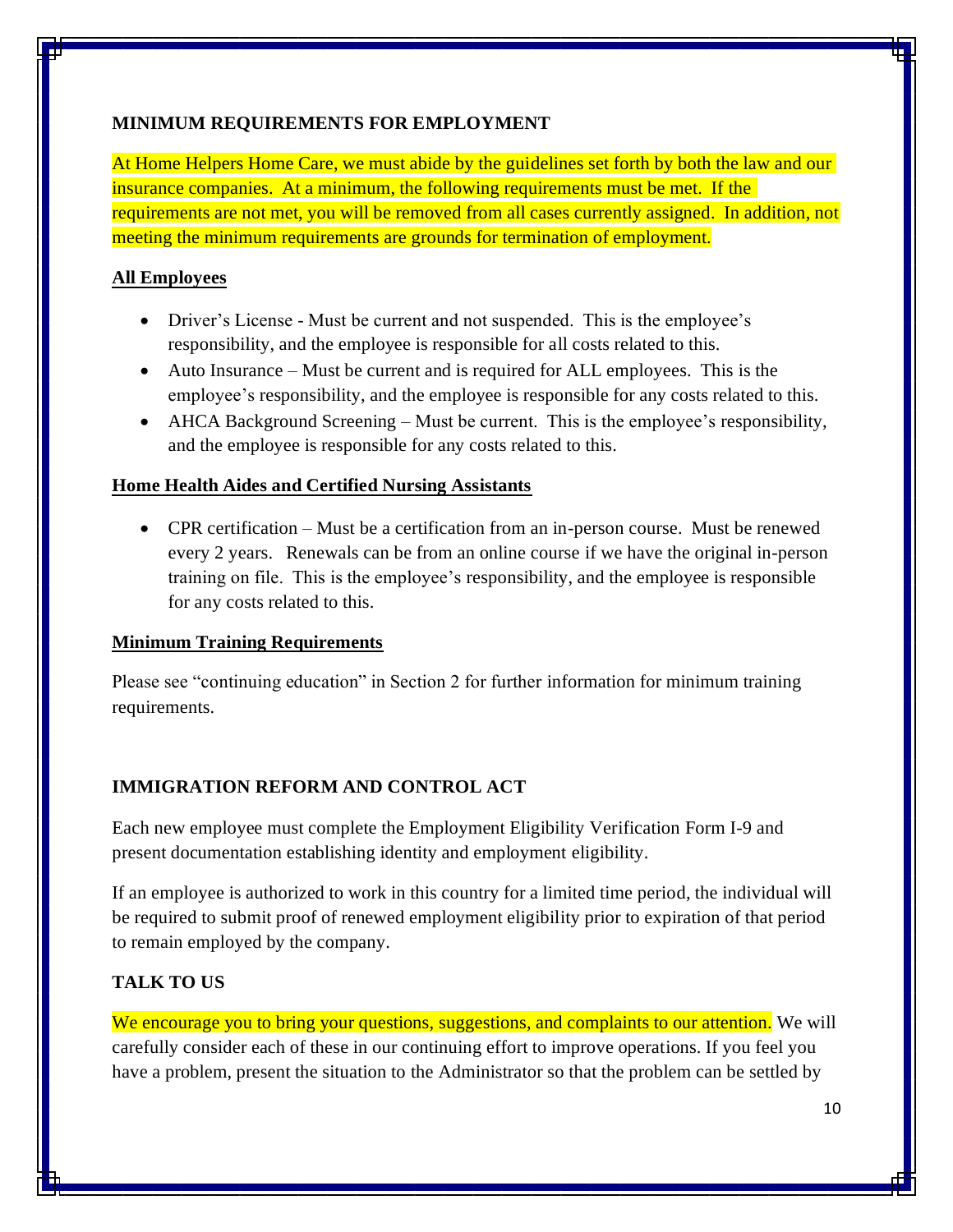examination and discussion of the facts. We hope that the Administrator will be able to satisfactorily resolve most matters.

Your suggestions and comments on any subject are important, and we encourage you to take every opportunity to discuss them with us. Your job will not be adversely affected in any way because you choose to use this procedure.

If at any time you do not feel comfortable speaking with your supervisor or the next level of management, discuss your concerns with any other supervisor with whom you feel comfortable.

### **SECTION 2: YOUR PAY, YOUR PROGRESS, YOUR INFORMATION**

#### **RECORDING YOUR TIME**

An employee's caregiver documentation is a vital record. It forms the basis for our billing and your paycheck. By following the proper procedure, your correct payroll will be available on the designation day.

You are required to maintain an accurate record of all time worked. Employees must record their hours in the agency's Clear Care software.

*There are laws surrounding Electronic Visit Verification (EVV) effective December 1, 2019. If you are having problems clocking in or out correctly, please notify the office immediately. Clocking in and out according to policy ensures you are paid correctly.*

#### **MILEAGE REIMBURSEMENT**

Home Helpers will reimburse caregivers for mileage accrued while using their personal vehicles to provide services to clients. This does not include mileage traveling to or from the client's home.

The ClearCareGo Mobile App will be used to document mileage.

Home Helpers encourages all caregivers reimbursed for miles driven to maintain their own mileage log to protect them in the event of an IRS audit.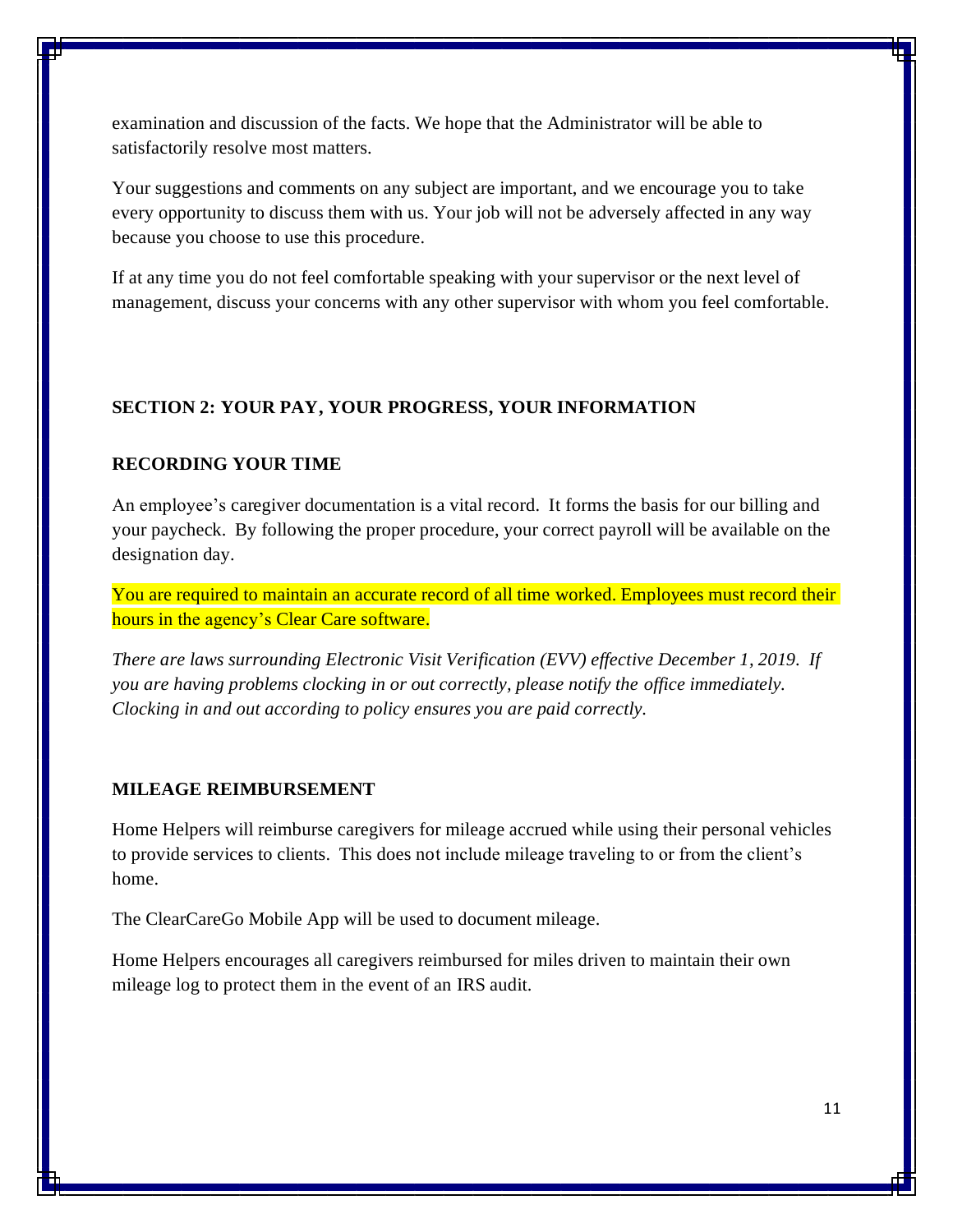### **TRAVEL TIME**

#### **What is "travel time"?**

**Simple definition:** The time is takes to travel between client locations or worksites during a workday.

*Example: Let us say you have a shift at Client A that is from 9am to noon and another shift with Client B from 5pm to 9pm. If it takes 15 minutes to drive from Client A to Client B, you are compensated at minimum wage for the 15 minutes (not five hours). Our ClearCare system automatically calculates the time using Google Maps.* 

### **REQUIRED TIME IN OFFICE FOR TRAINING**

Time spent in the office for mandatory/required meetings or training will be compensated at the current Florida minimum wage rate.

### **CANCELED SHIFTS**

Unfortunately, in the home care industry scheduled shifts will be periodically canceled by our clients. This may be due to hospitalization, changes to their scheduling requirements, etc. When this happens, the Company admin personnel will notify the impacted employee with as much advance notice as possible and make best efforts to assign the impacted employee to another available shift.

However, the Company makes no guarantee that an employee will be paid for a canceled shift nor does it guarantee the assignment of additional shifts/hours in place of the canceled shift.

# **PAYDAY**

You will be paid bi-weekly every other Friday. The payroll week is from Saturday to Friday. Each pay period consists of two payroll weeks. The Friday after the last full payroll week is when you will be paid.

When our payday is a holiday, you will be paid on the day before the holiday.

Direct Deposit is the only method for payroll and is available to all caregivers.

### **PAYCHECK DEDUCTIONS**

The company is required by law to make certain deductions from your paycheck each pay period. Such deductions typically include federal taxes and Social Security (FICA) taxes. All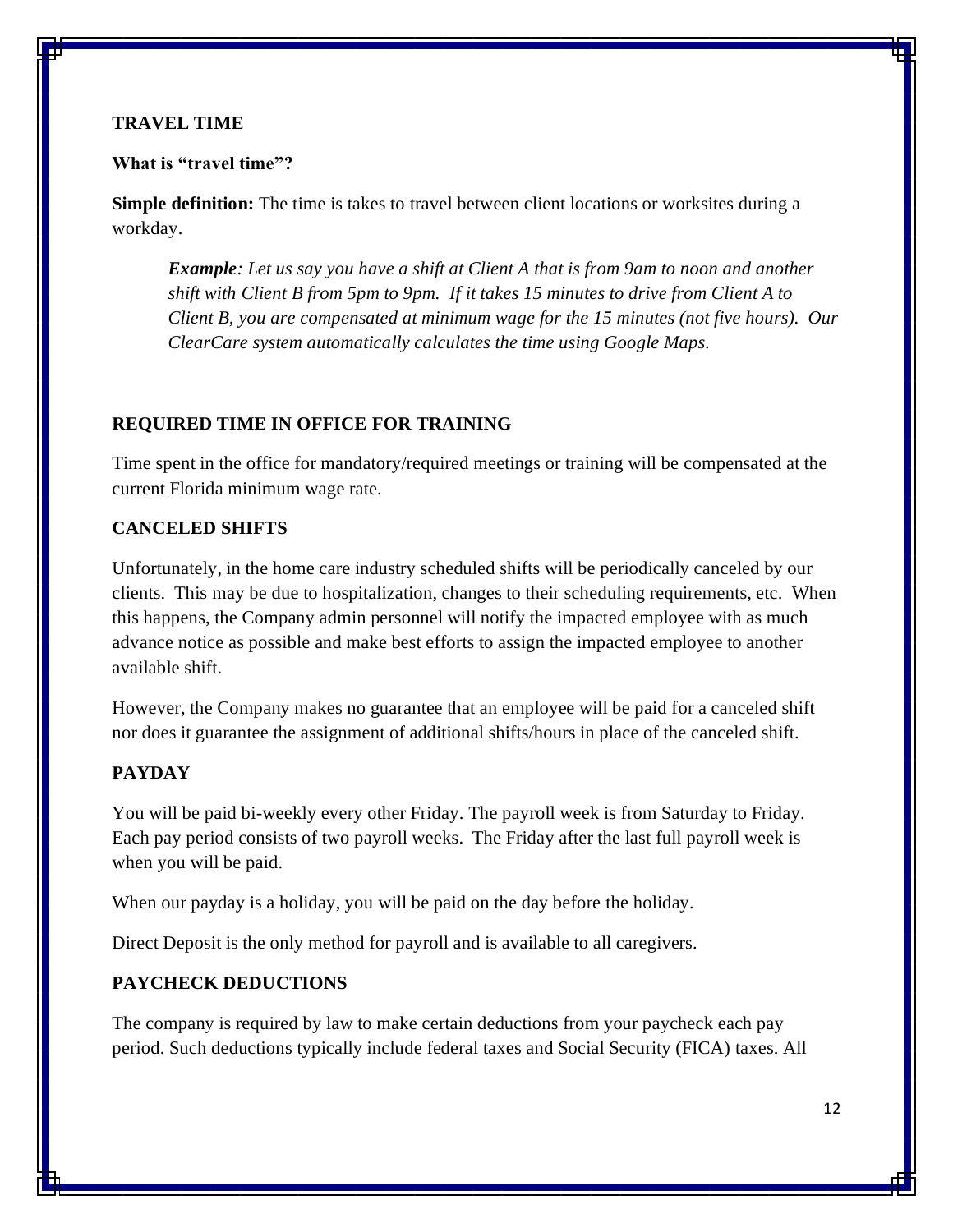deductions and the amount of the deductions are listed on your pay stub. These deductions are totaled each year for you on your Form W-2, Wage and Tax Statement.

# **VIEW ONLINE PAY CHECKS**

Our company uses Paychex Flex as our payroll provider. This allows all employees to view their pay stub online. Once you have registered online you may view your pay stub and other payroll information. The website is: [www.paychexflex.com](http://www.paychexflex.com/)

### **UPDATE PERSONAL, BANK AND TAX INFORMATION**

IMPORTANT: To aid you and/or your family in matters of personal emergency, we need to maintain up-to-date information. Changes in name, address, telephone number, marital status, number of dependents or changes in next of kin and/or beneficiaries should be updated promptly.

### **PERFORMANCE REVIEWS**

Your performance is important to our company. Each year, according to your anniversary date, *the* Administrator will review your job progress within our company and help you to set new job performance plans.

Our performance review program is designed to provide the basis for better understanding between you, and the Administrator with respect to your job performance, potential and development within the company.

New employees will generally be reviewed at the end of their introductory period.

The evaluation is an opportunity for an open and honest discussion to provide a better understanding of what is expected from both parties. Input from client surveys will also be included when appropriate. Your performance will be evaluated in the following areas:

- Communication skills
- Client satisfaction

Professionalism

Attendance

Personal appearance

### **PAY ADVANCES**

#### **Pay advances will not be granted to employees.**

We offer a benefit from TapCheck.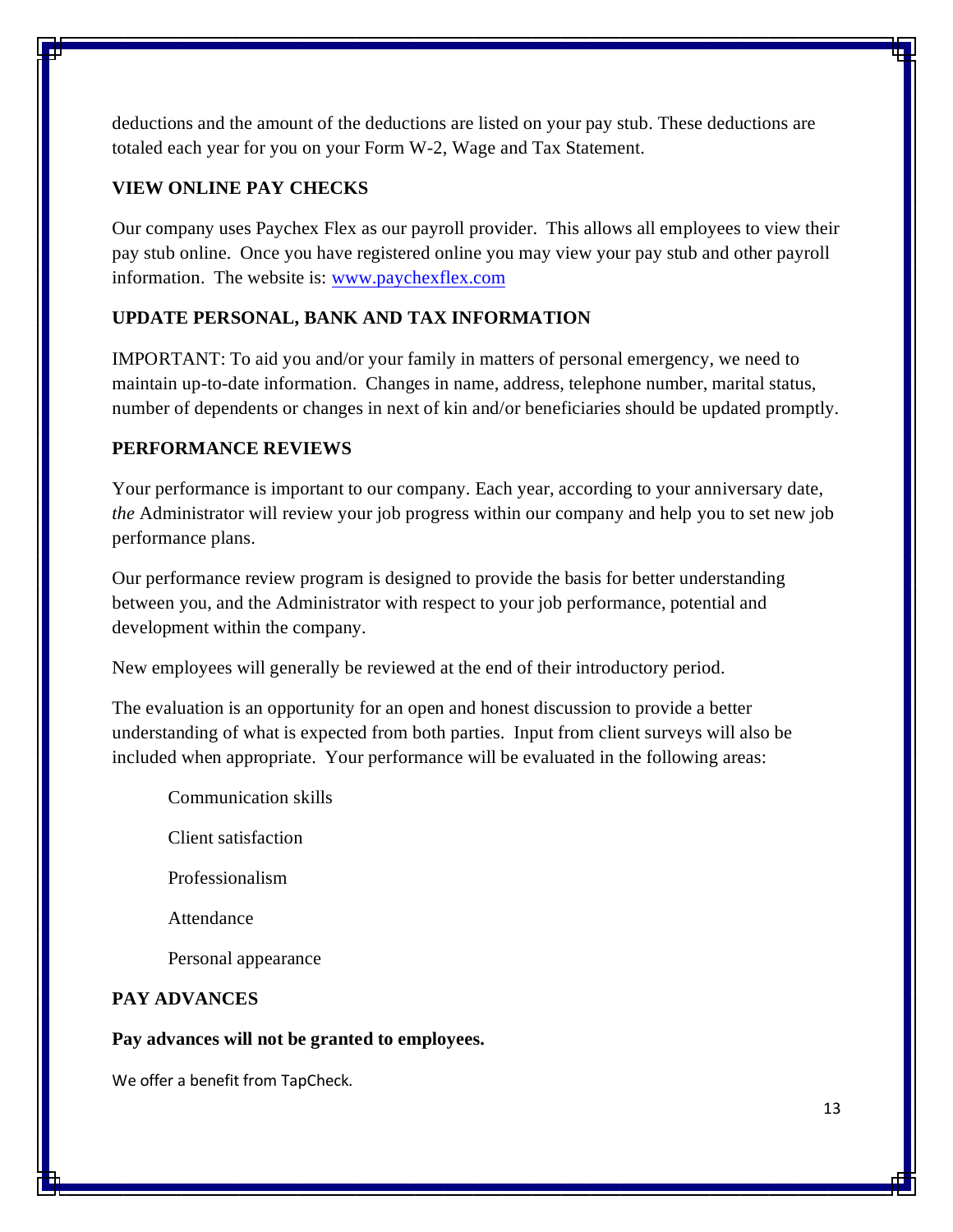TapCheck offers the financial flexibility you need by allowing you to access your earnings whenever you need them. https://www.tapcheck.com/

# **PROMOTIONS, TRANSFERS & PAY RAISES**

We believe that career advancement is rewarding for both the employee and our company. We will promote qualified employees to new positions whenever possible.

Depending upon your performance and our company's profitability, adjustments in your pay may be made when there has been an improvement in or sustainment of an already good performance during the review period.

At least 2 hours of continued education courses, per year, are required to be considered for a pay rate increase.

### **OVERTIME**

There may be times when you will need to work overtime so that we may meet the needs of our clients. Although you will be given advance notice when feasible, this is not always possible.

Non-exempt employees **must have all overtime approved** in advance by their Supervisor.

Non-exempt employees will be paid at a rate of time and one-half their regular hourly rate for hours worked in excess of 40 hours in a work week, unless state law provides otherwise.

If you accrue overtime in a week that you also work a recognized holiday and exceed 40 hours, you will not receive overtime pay and holiday pay.

# **PAID ON-CALL PROGRAM**

We currently have a paid on-call program, which allows an eligible employee to be "on-call" during specified periods to cover call-offs and/or new shifts.

- ➢ On-call shifts are released on Wednesday via ClearCare software's 'First-Come, First-Serve'. The first caregiver to accept the shift will be scheduled.
- $\triangleright$  The On-Call caregiver will be compensated \$50 for this shift.
- $\triangleright$  If the On-Call caregiver is called to work a shift, the shift will be paid at the caregiver's hourly rate plus the \$50 on-call shift rate.
- ➢ The caregiver will be notified on Friday to confirm On-Call shifts.
- ➢ Caregivers CANNOT sign up for more than 2 consecutive on-call shifts.
- $\triangleright$  Caregiver responsibilities while On-Call:
	- $\checkmark$  Always keep cell phone on
	- $\checkmark$  No drinking while on-call
	- $\checkmark$  Cannot go out of town while on-call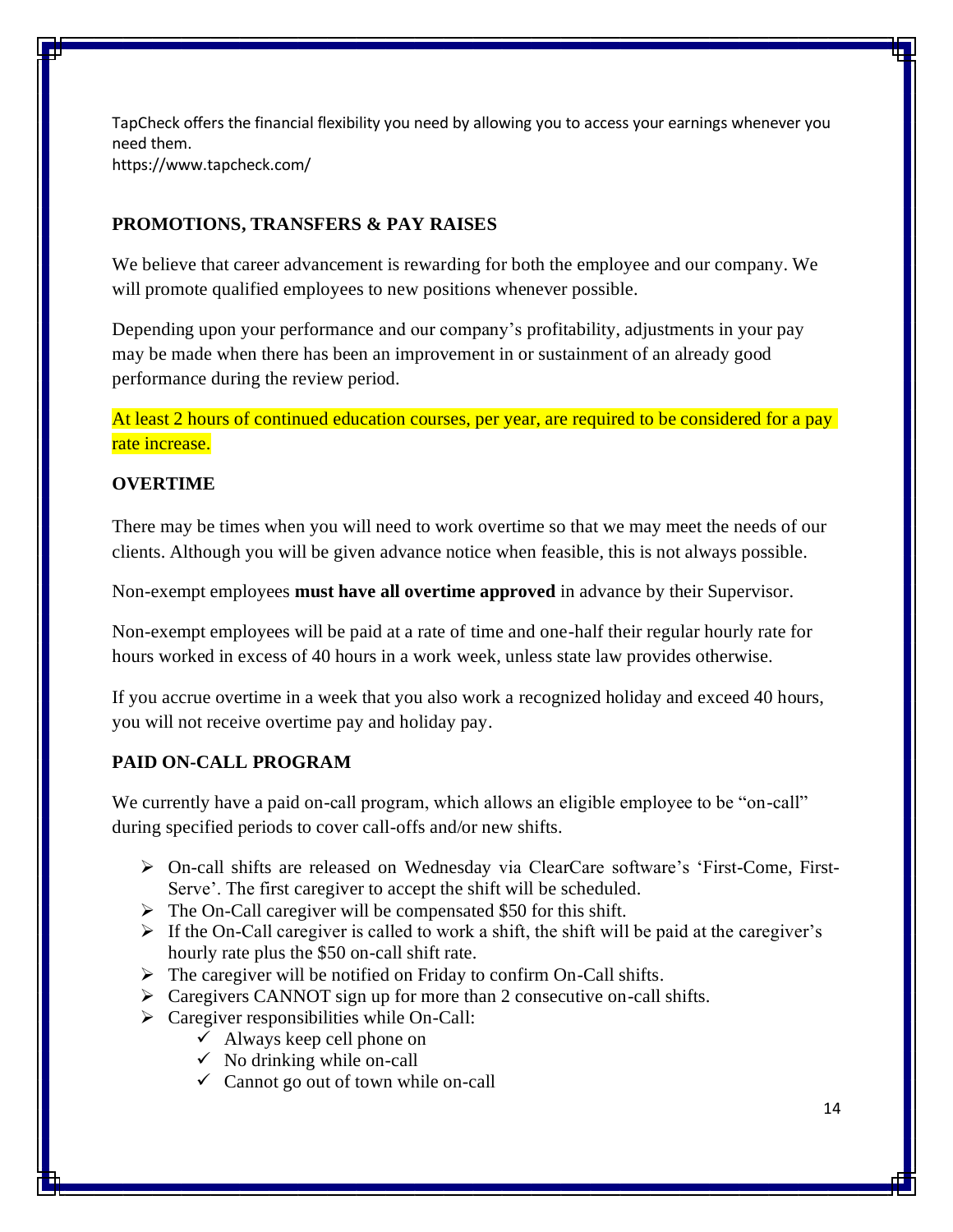- $\checkmark$  Must be available to be at client's home within an hour of receiving a call
- $\checkmark$  Working a shift while on-call must not put the caregiver into overtime
- $\checkmark$  Caregiver cannot say "NO" or refuse to take a shift while On-Call

**\*\*\*If the on-call caregiver is called and says "NO" or does not show up for the shift then they will lose on-call privileges and be subject to written warning and possible termination.**

# **EMPLOYEE RECOGNITION PROGRAMS**

# Exceptional Caregiver of the Month Award (ECOTM)

All caregivers, in good standing, are eligible to receive this ECOTM award.

This award is given to the caregiver who has provided service that goes "above and beyond" and helps fulfill our mission of *Making Life Easier* for our clients and their family members. Each ECOTM will receive a certificate and gift of recognition. In addition, each ECOTM will be recognized on our website, social media, and be added to our wall of fame, for their contributions to our community.

# Exceptional Caregiver of the Year Award (ECOTY)

This award program has been implemented by the 6 Home Helpers agencies in the Tampa Bay area. All ECOTM from that calendar year, in good standing, are eligible for the ECOTY award.

Each month, each Home Helpers agency will be recognizing an Exceptional Caregiver of the Month (ECOTM).

At the end of the year, a finalist will be selected from the ECOTMs from each of the 6 Home Helpers Agencies by a third-party representative.

Here's what the 6 finalists can receive!

• A chance to be named the Tampa Bay Home Helpers Exceptional Caregiver of the Year amongst their peers and a grand prize!

All runner ups will receive a \$100 gift card.

# Caregiver Performance Incentive Program

Eligibility:

• You are eligible to participate on the first day of a calendar month after you begin employment with Home Helpers. For example, if you begin employment on May 15th, your eligibility in the program will begin the following June 1st.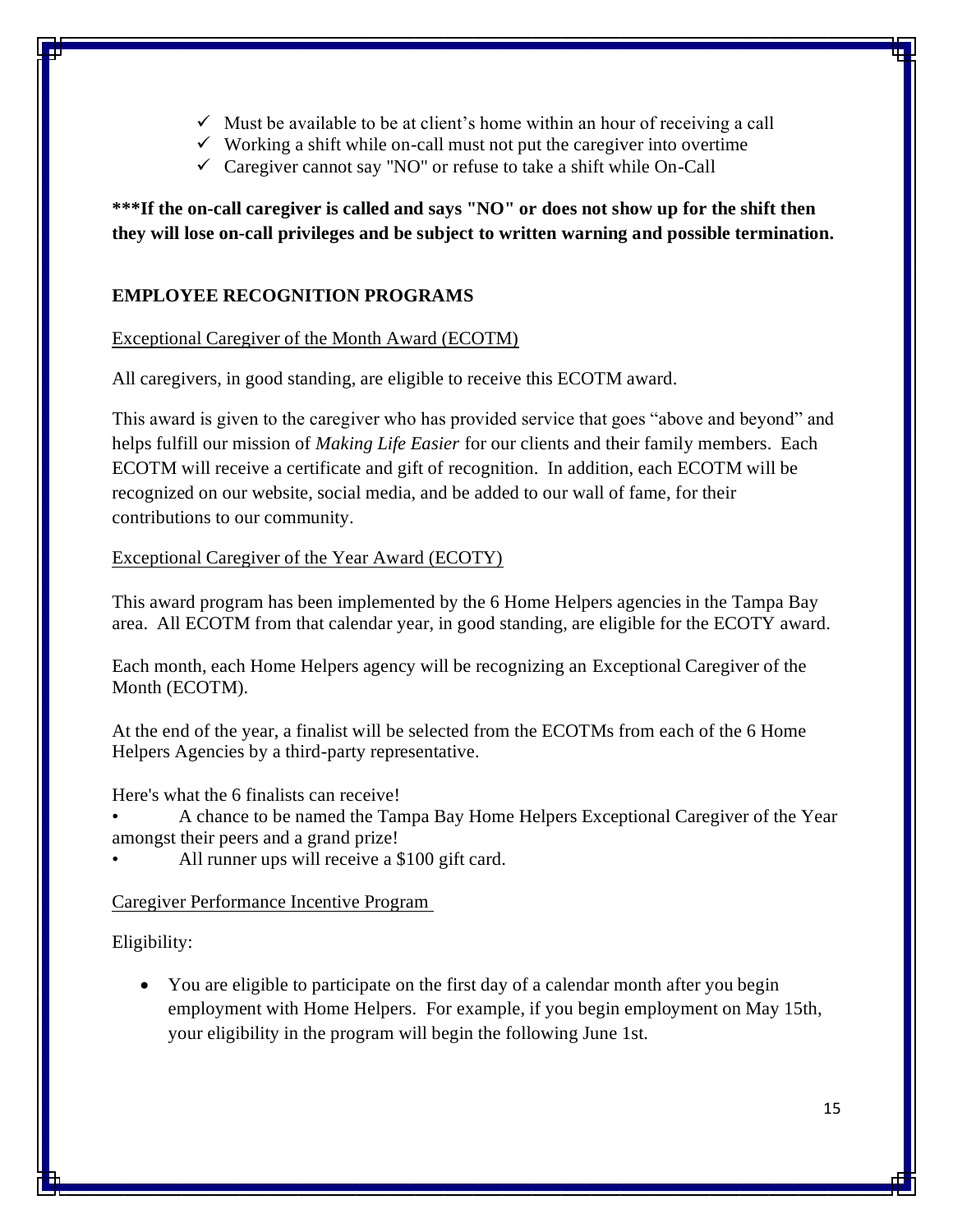Incentive:

- Every month ALL caregivers will be entered into a raffle for a valuable prize or \$200 to be paid in their next paycheck. Just by following the "Rules of Eligibility" below, you will be entered in a drawing to be the winner that month!!
- At the beginning of each month, the criteria will reset for everyone (you start with a clean slate).
- At the end of each month, we will review the criteria for each individual and if all are met you will be entered in the raffle.
- **You can earn one extra entry per month for picking up a short notice/call off shift.**

Rules of Eligibility:

• You CLOCK IN on time for all shifts. No entry for the month if you do not clock in on time for a scheduled shift.

So, plan on arriving a few minutes early for your shift to ensure you are on time. Remember: To correctly clock in, there are TWO acceptable options: 1) Use our ClearCare Go mobile app -OR- 2) Use telephony by calling the phone number on the back of your employee ID using the client's phone. The ClearCare Go mobile app should always be used UNLESS there is an issue that renders it unusable. In that case, telephony should be used as a backup option.

- You CLOCK OUT and DOCUMENT correctly for all shifts**.** No entry for the month if you do not clock out for all shifts. By clocking out, you are completing required daily logs/caregiver documentation in the process. Therefore, clocking out is very important. Remember: To correctly clock out, there are TWO acceptable options: 1) Use our ClearCare Go mobile app -OR- 2) Use telephony by calling the phone number on the back of your employee ID using the client's phone. The ClearCare Go mobile app should always be used UNLESS there is an issue that renders it unusable. In that case, telephony should be used as a backup option.
- You have no calls outs for any shifts**.** No entry for the month if you call out or miss a scheduled shift. There will be no exceptions to this rule. We do understand things come up. However, we do believe that our best caregivers can accomplish this most, if not all, months of the year.

**\*\*\***We understand that sometimes clients are not always a good fit. If you have accepted a client and feel that it is not working out, you must continue to provide services for that client over the next calendar week to meet this criterion. For example, if you call the office on a Tuesday asking to be removed from the client, you must work any shifts you are assigned to over the next 7 days (through the following Tuesday) to allow the scheduler ample time to find a great replacement.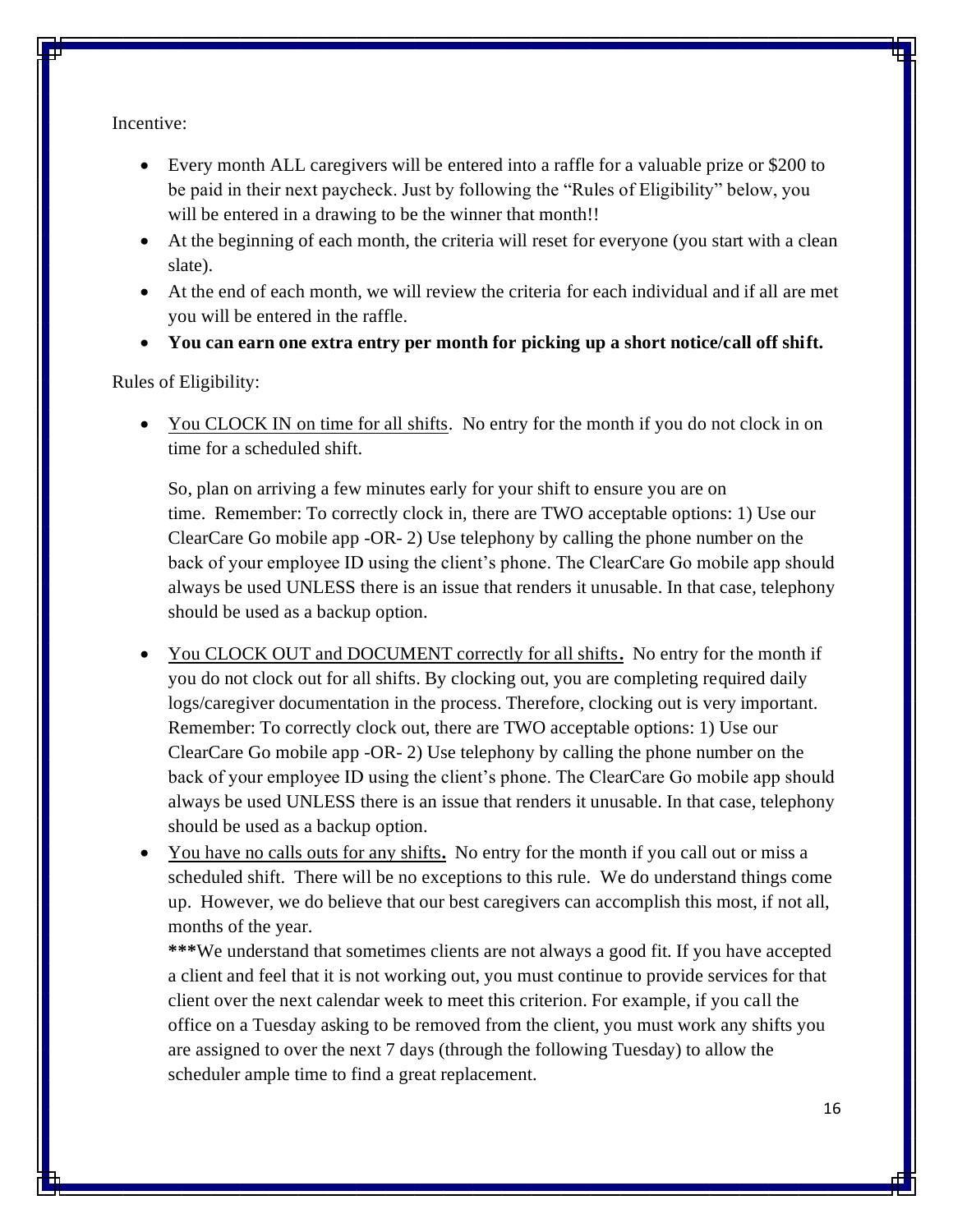- You do not leave any shifts early. No entry for the month if you leave any shifts early on account of a personal decision to leave early –OR- the client requesting that you leave because they are unhappy with your service or feel you would be unable to complete your shift.
- You have no client complaints. No entry for the month if there are any client complaints regarding your service, whether verbal or written. Make sure you stay off your cell phone, wear proper attire, and hair and nails are appropriate.
- Time off is requested 2 weeks in advance. No entry for the month if you have not followed the policy of requesting time off 2 weeks in advance.
- Must be in good standing with the agency. All required training has been completed. All required documents are up to date (example: auto insurance, driver's license, CPR card). Pro tip: pay attention to the reminders sent from ClearCare.

\*\*\*Entry will be forfeited for staff who leave or are terminated from the organization.

# **CONTINUING EDUCATION**

Any training required AFTER hire will be compensated at the current Florida minimum wage rate.

Any non-required training requested by the employee and authorized by the agency is not eligible for reimbursement.

**IMPORTANT**: Training that will be compensated for does NOT include training related to maintaining a state license or a current CPR Card. You are responsible for the cost related to those items and will not be compensated for that time. In addition, HIV/AIDS training will be a condition of hire and will be made available at no cost. However, it will not be compensated for.

**IMPORTANT**: For online/web-based training, you will be compensated for the estimated time to complete as determined by the training provider.

### Minimum Required Training for Home Health Aides and CNAs

• 40 hours of home health aide training, completion of the Home Health Aide Competency test OR a current CNA license

• Current CPR Card

• HIV/Aids Training: One-time requirement. Training prior to hire is sufficient. If the individual does not have this training prior to hire, this training will be offered at no cost. However, there will be no compensation for the training.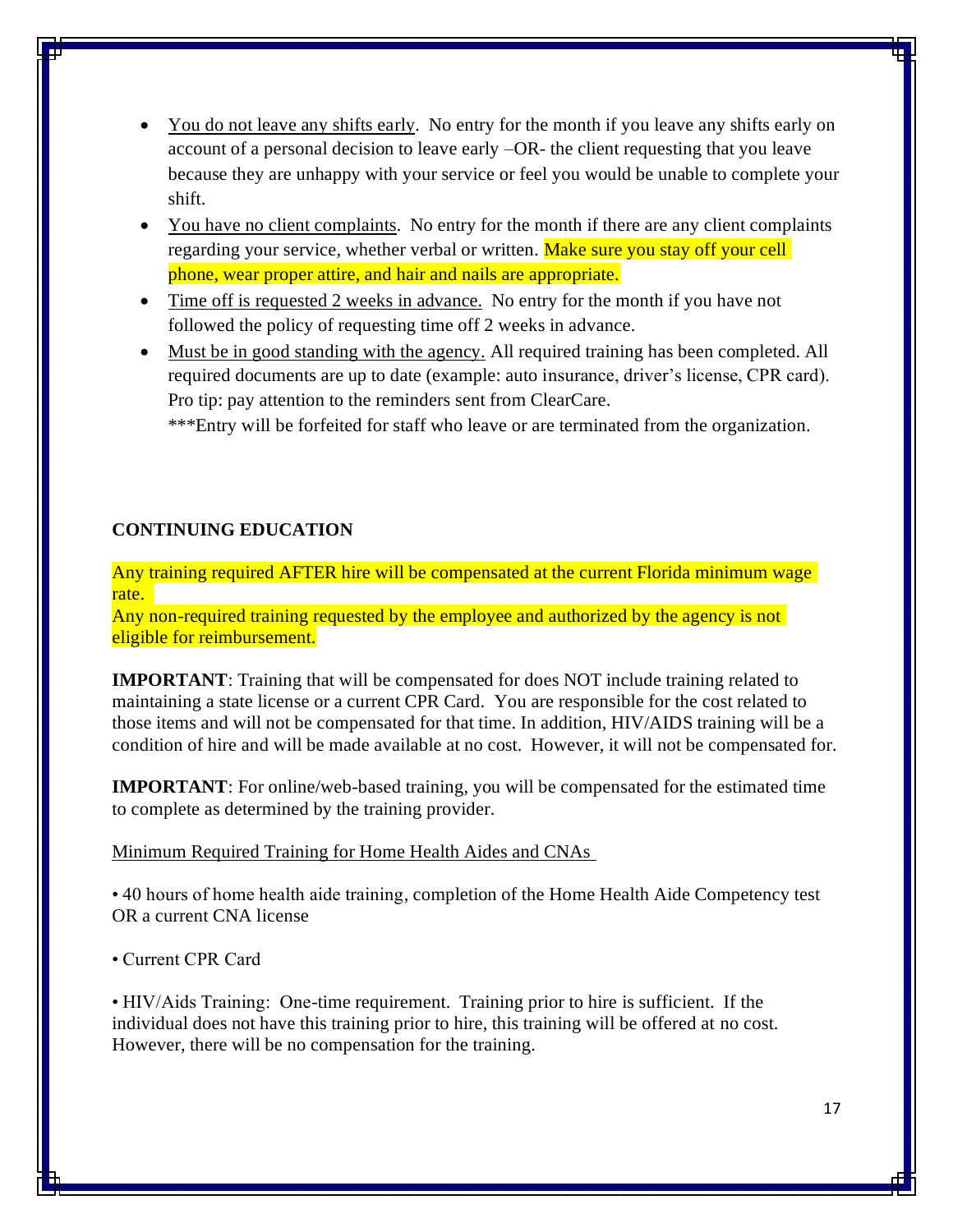• Alzheimer's Training (must be completed within first 9 months of hire): One-time requirement, training through a DOEA (Department of Elder Affairs) approved curriculum prior to hire is enough.

• Assistance with Self-Administration of Meds: One-time requirement if the employee is assisting with medications. Training prior to hire is enough.

#### Minimum Required Training for Homemaker/Companions

• HIV/Aids Training: One-time requirement. Training prior to hire is enough. If the individual does not have this training prior to hire, this training will be offered at no cost. However, there will be no compensation for the training.

• Alzheimer's Training (must be completed within first 9 months of hire): One-time requirement, training through a DOEA (Department of Elder Affairs) approved curriculum prior to hire is enough.

#### Additional Training Requirements

Additional training may be required for specific clients or to provide services related to specific programs. For these situations, the Employee will be requested to complete the training and will be compensated for it.

#### **Caregiver Genius: Our Next Level Educational Program**

#### **Bronze Level \$50 bonus**

Complete the following:

- COVID-19 Care Certification (4 classes)
- Safety and Falls Prevention Certification (4 classes)
- Complete both certifications in 6 weeks from the start of first course.

#### **Silver Level \$75 bonus**

Complete the following:

- Respiratory Condition Care Certification (2 classes)
- Heart Disease Care Certification (2 classes)
- Stroke Recovery Care Certification (5 classes)
- Complete all 3 certifications in 9 weeks from the start of the first course.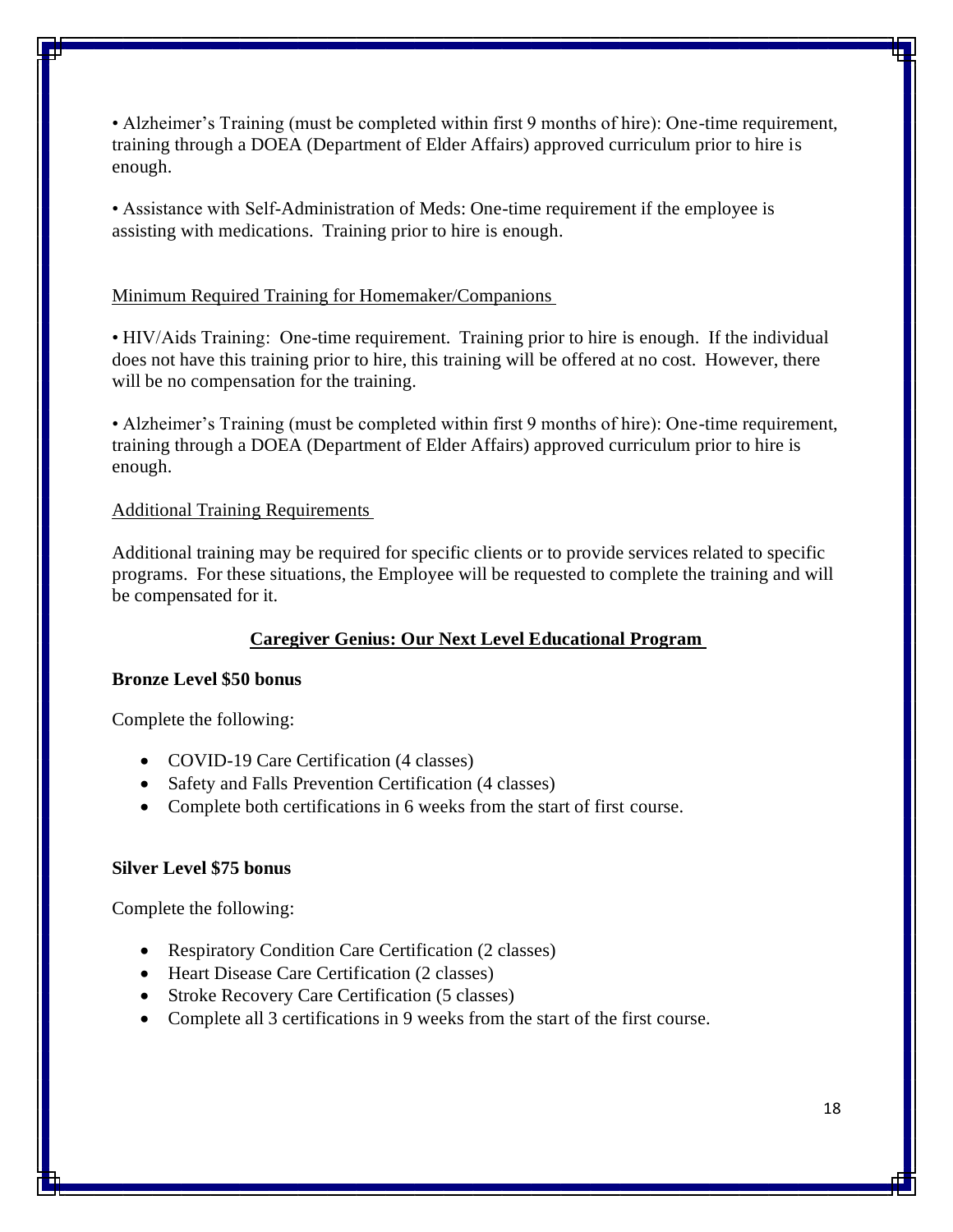### **Gold Level \$100 bonus**

Complete the following:

- Parkinson's Disease Care Certification (2 classes)
- Diabetes Care Certification (3 classes)
- Behavioral Health Certification (10 classes)
- Complete all 3 certifications in 12 weeks from the start of the first course.

### **Dementia Care Certification (Alzheimer's Association Approved) \$150 bonus**

• 17 classes

*All courses will be provided through our Care Academy web-based training software.*

*Upon completion of each level, you will receive:* 

- *the cash bonus indicated at each level*
- *a certificate of completion for each certification*
- *an achievement pin*

*You cannot move on to the next training level without completing the level before it.*

*If you do not complete the designated certifications for that level, in the assigned amount of time, you will be unenrolled and will need to start over.*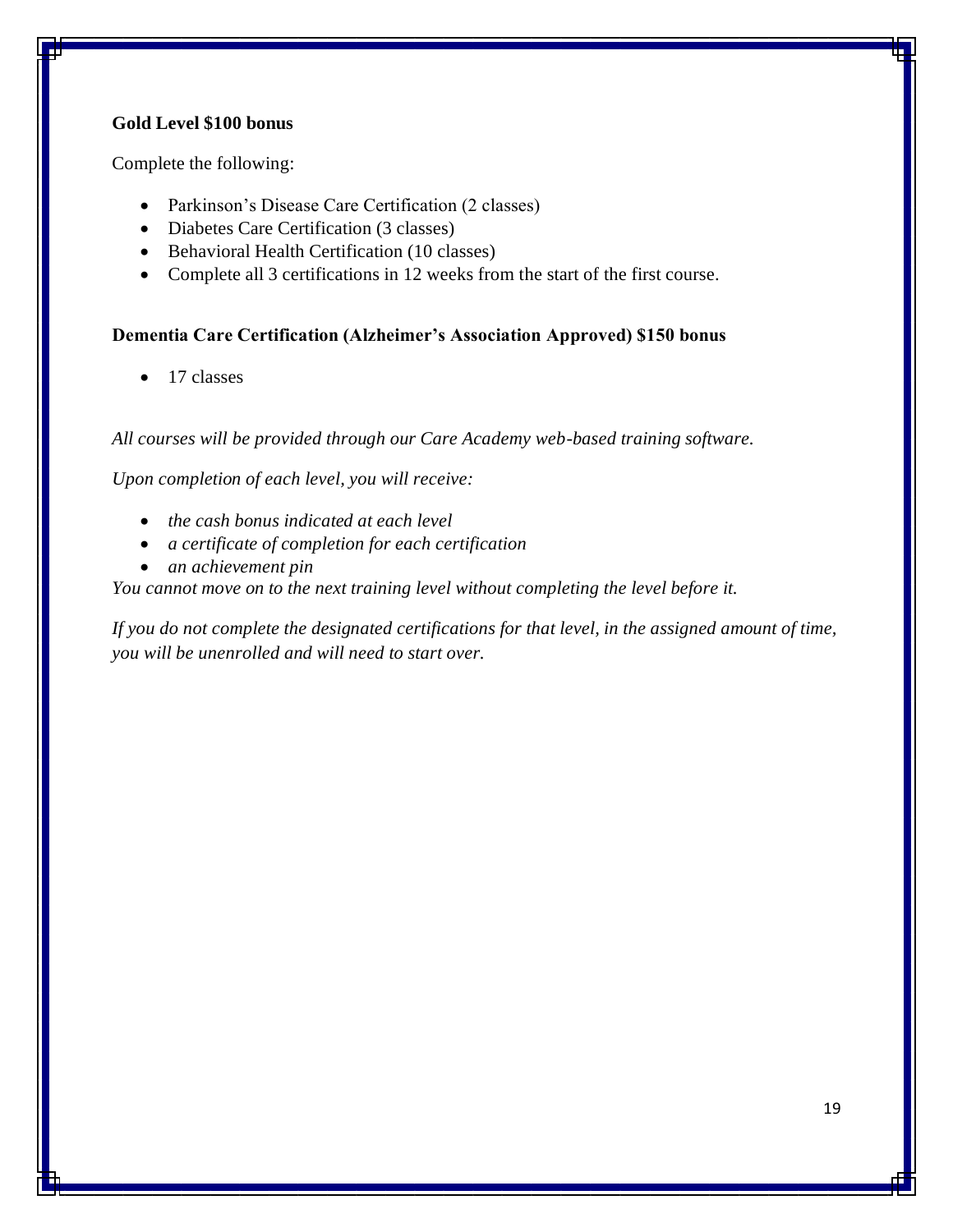# **SECTION 3: TIME AWAY FROM WORK AND OTHER BENEFITS**

### **HOLIDAYS**

Our company observes the following holidays each year:

New Year's Day Easter Memorial Day Independence Day Labor Day Thanksgiving Day Christmas Day

If a holiday falls on your regularly scheduled day you must notify the office thirty (30) days in advance if you plan to request time off. If you work on a recognized holiday your compensation will be one and a half times your normal hourly rate. Holiday time off will be granted on a first asked and/or rotating basis.

*Please keep in mind that some of our clients need help every day.*

# **TIME OFF REQUESTS (UNPAID)**

Special requests for time off will only be considered if the Caregiver submits the request in writing at least fourteen (14) days prior to the date in question. Bear in mind that our clients' needs come first and that we may not be able to honor your request in some circumstances.

**\*\*\*Do not direct requests for time off directly to your client unless authorized to do so by your Supervisor.** 

#### **MEDICAL INSURANCE**

#### *Employer paid medical benefits are not being offered at this time.*

However, disability, accident and cancer insurance are offered at a competitive rate through our partner Liberty National.

# **LEAVE OF ABSENCE**

Under special circumstances, employees who have completed l year(s) of employment may be granted a leave of absence without pay. The granting of this type of leave is normally for compelling reasons and is dependent upon the written approval of your immediate supervisor.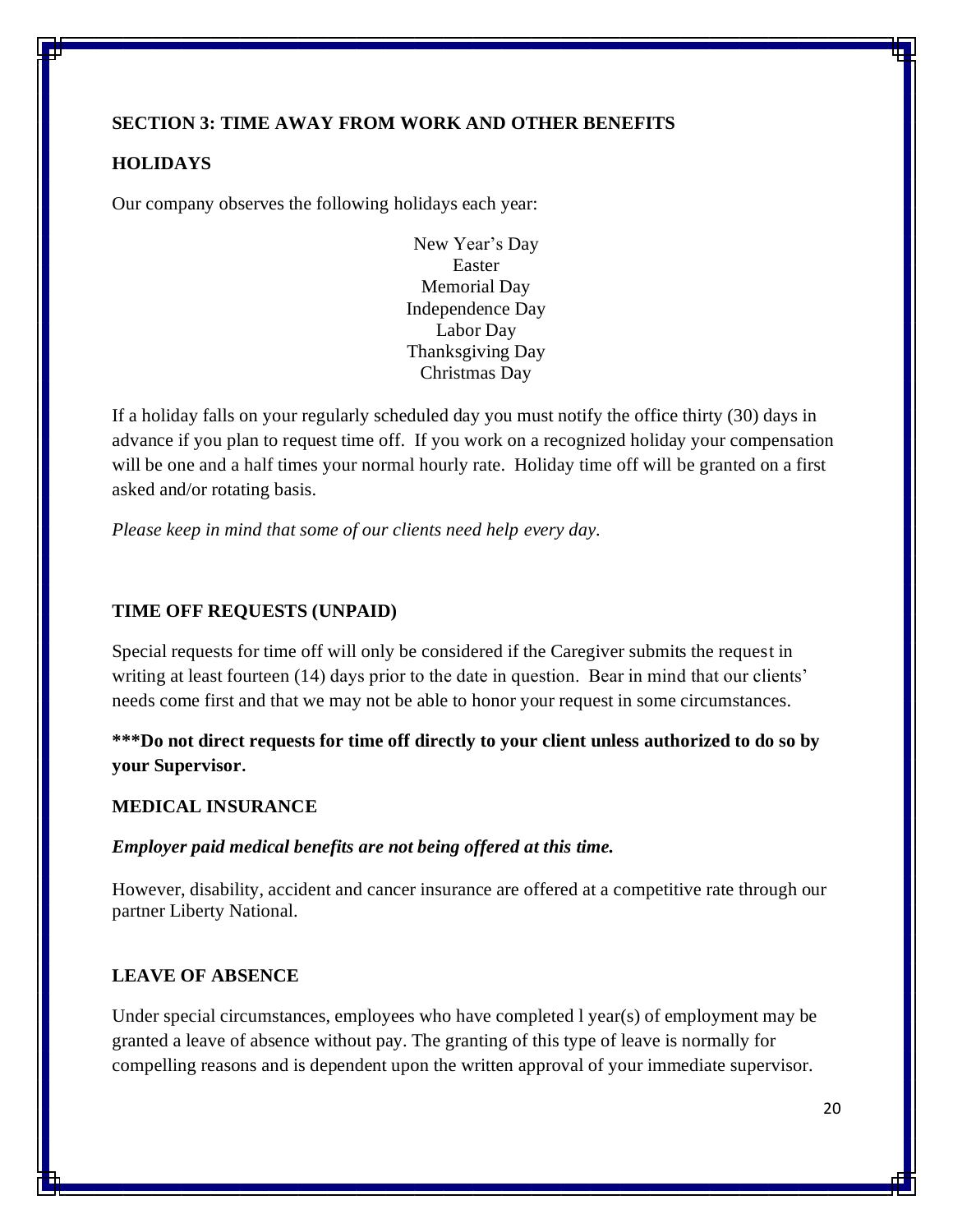We will make reasonable efforts to return you to the same or similar job as held prior to the leave of absence, subject to our staffing and business requirements.

### **FAMILY MEDICAL LEAVE ACT (FMLA)**

Employees who have completed l2 months(s) of employment may be granted a leave of absence without pay upon the birth or adoption of a child, to care for an immediate family member (spouse, child, or parent) with a serious health condition, to take medical leave when the employee is unable to work because of a serious health condition.

Employees may also take up to 26 work weeks of leave to care for a "member of the Armed Forces, including a member of the National Guard or Reserves, who is undergoing medical treatment, recuperation, or therapy, is otherwise in outpatient status, or is otherwise on the temporary disability retired list, for a serious injury or illness" FMLA permits a "spouse, son, daughter, parent, or next of kin" to take the Military FMLA.

Such leave must begin within six months of the birth of the child and/or placement of a child for adoption.

FMLA may not exceed 12 weeks in a 12-month period. Employees seeking FMLA must provide a minimum of 30 days advance notice of their intent to take parental leave and the anticipated date of their return. Employees may not accept other employment or apply for unemployment insurance while on parental leave. Acceptance of other employment while on leave will be treated as a voluntary resignation from employment.

We will make a reasonable effort to return you to the same or a similar position upon your return from leave subject to our staffing and business requirements.

This leave may run concurrently with any other leave where permitted by state and federal law.

### **SOCIAL SECURITY**

During your employment, you, and the company both contribute funds to the Federal Government to support the Social Security program. This program is intended to provide you with retirement benefit payments and medical coverage once you reach retirement age.

#### **WORKERS' COMPENSATION**

On-the-job injuries are covered by our Workers' Compensation insurance policy. This insurance is provided at no cost to you.

**If you are injured on the job, no matter how slightly, report the incident immediately to your immediate Supervisor or Human Resources.**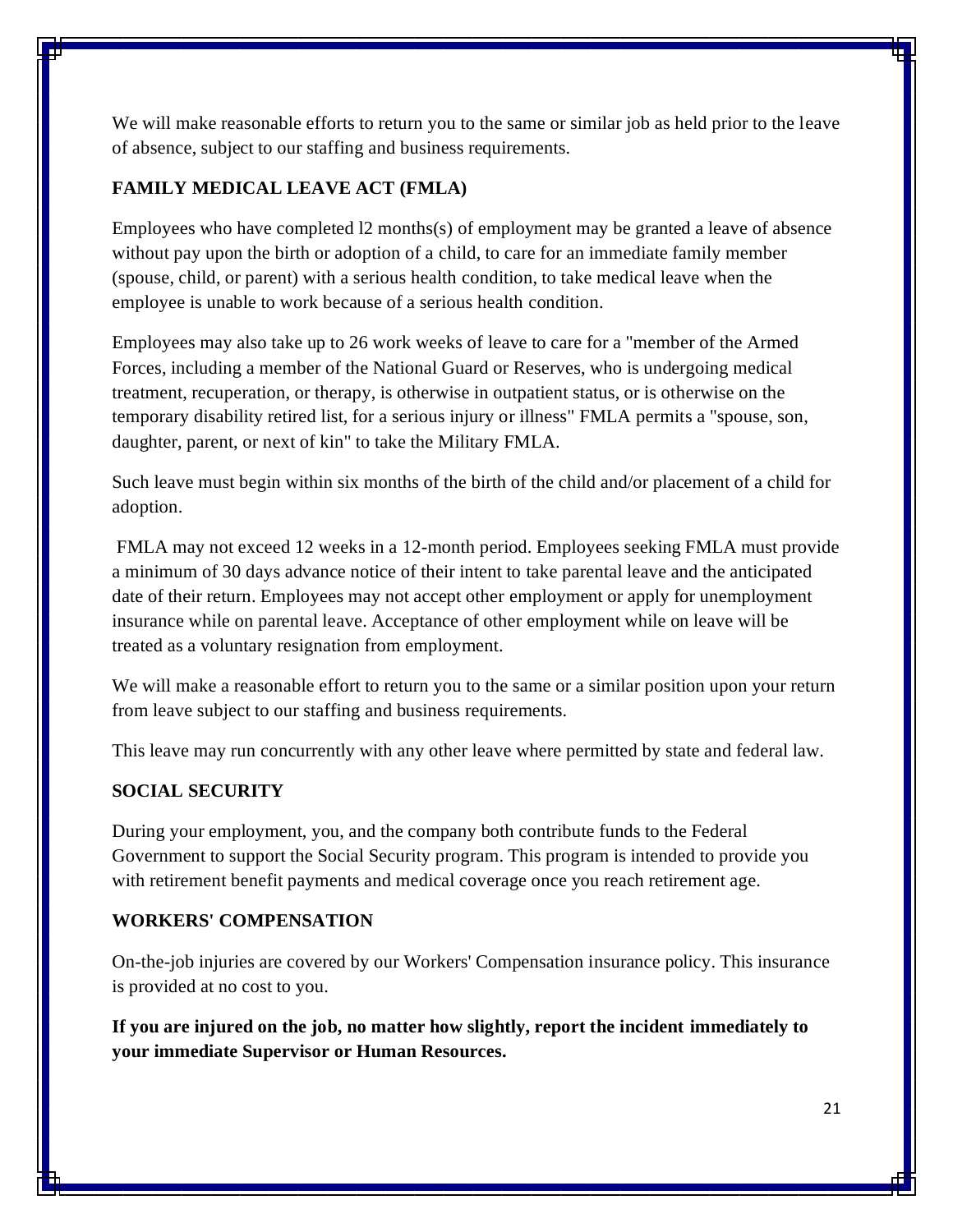Consistent with applicable state law, failure to report an injury within a reasonable period could jeopardize your claim we ask for your assistance in alerting management to any condition which could lead to or contribute to an employee accident. Additionally, the company will attempt to provide a reasonable accommodation which is medically necessary, feasible and does not impose an undue hardship on the company as prescribed by applicable Federal, state, or local law.

### **SECTION 4: ON THE JOB**

### **SCHEDULING ASSIGNMENTS**

Scheduling assignments is a cooperative effort between the office staff and the home care staff and is vital to our efficiency. The following guidelines will assure smooth operation**.** 

**1. Routine Scheduling:** All routine scheduling is done during regular office hours. However, we are available 24 hours/day for emergencies.

**2. Transportation:** All employees must have a reliable means of transportation.

**3. Telephone:** All employees must have a telephone at which they can be reached.

**4. Availability:** Employees must communicate their availability to the office staff.

*Please call the office to ensure the admin staff has been updated with any new availability.* 

**5. Assignment Acceptance:** Employees must consider each assignment carefully before accepting or rejecting it. This agency strives to limit the number of home care staff assigned to a client in order to provide continuity of care. Therefore, when an employee accepts an assignment, we expect them to fulfill their commitment in a professional manner for the length of the shift.

**6. Inability to Complete Assignment:** If an employee is unable to complete an assignment due to illness or an urgent family crisis, the employee must call the office immediately. Administrative staff that can document the inability to complete an assignment can be reached 24 hours a day, 7 days a week. *Inability to complete an assignment will be considered a call off.*

**7. Shift Call Off/Cancellation:** Excessive employee late cancellation (call-offs) of assignments may be cause for disciplinary action. This also includes cancellation of assignments, with proper notice, if a pattern of cancellation exists. Employees who regularly accept, then cancel assignments, may be offered less work.

**8. Short Notice Calls:** Late notice (last minute) assignments sometimes occur.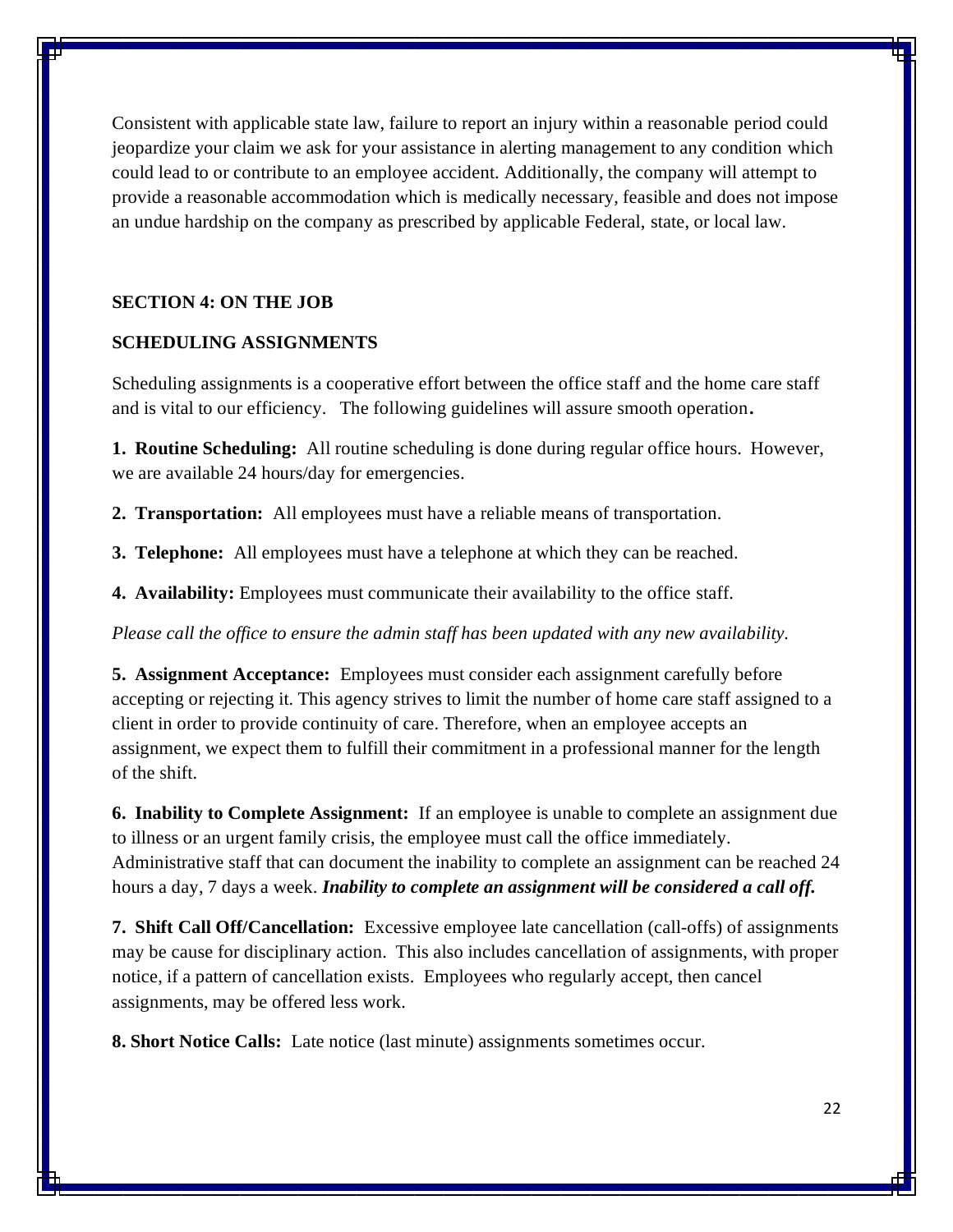**9. Do not leave shifts early:** Do not leave early; make sure you have given the Client the scheduled time. (If the client insists that you leave, which is considered a change in schedule, you must contact the office immediately.)

#### **SCHEDULE COMMUNICATION**

Your schedule will be kept up to date in our ClearCare scheduling system. When assigned to a shift, you will be notified via email or phone and must log into ClearCare to confirm acceptance of the shift. Also, prior to the day of a scheduled shift, you will receive an email text reminder at approximately 5:30pm.

Due to clients' changing needs, the schedule may be altered as necessary.

Note: You can ALWAYS view your current schedule via our ClearCareGo mobile app. You will also receive email and/or text notifications of your shifts.

There are **NO EXCUSES** for not being aware of your schedule.

### **REQUESTED SCHEDULE CHANGES DIRECTLY FROM CLIENT TO EMPLOYEE**

Occasionally a client may request a schedule change directly from their Caregiver. All schedule changes (both increases and decreases in hours) must be processed and approved through the office. If this should occur with one of your clients, you must telephone the office immediately. This includes situations where you are currently working a shift and the client has asked that you stay longer. For some of our clients, there are strict limits in terms of the amount of time we can provide services.

#### **CLOCK-IN AND CLOCK-OUT, DOCUMENTING TASKS**

**ClearCareGo Mobile App (GPS) & ClearCare Telephony** 

Clocking in and out at clients, as well as accurately documenting what tasks in the client's care assessment were completed/not completed, is a MANDATORY part of the Caregiver's job.

#### **Why are clocking in/out and accurately documenting tasks so important?**

**•** There are laws surrounding Electronic Visit Verification (EVV) effective December 1, 2019. If you are having problems clocking in and out correctly or documenting your tasks correctly, please notify the office immediately. Clocking in and out according to policy ensures you are paid correctly.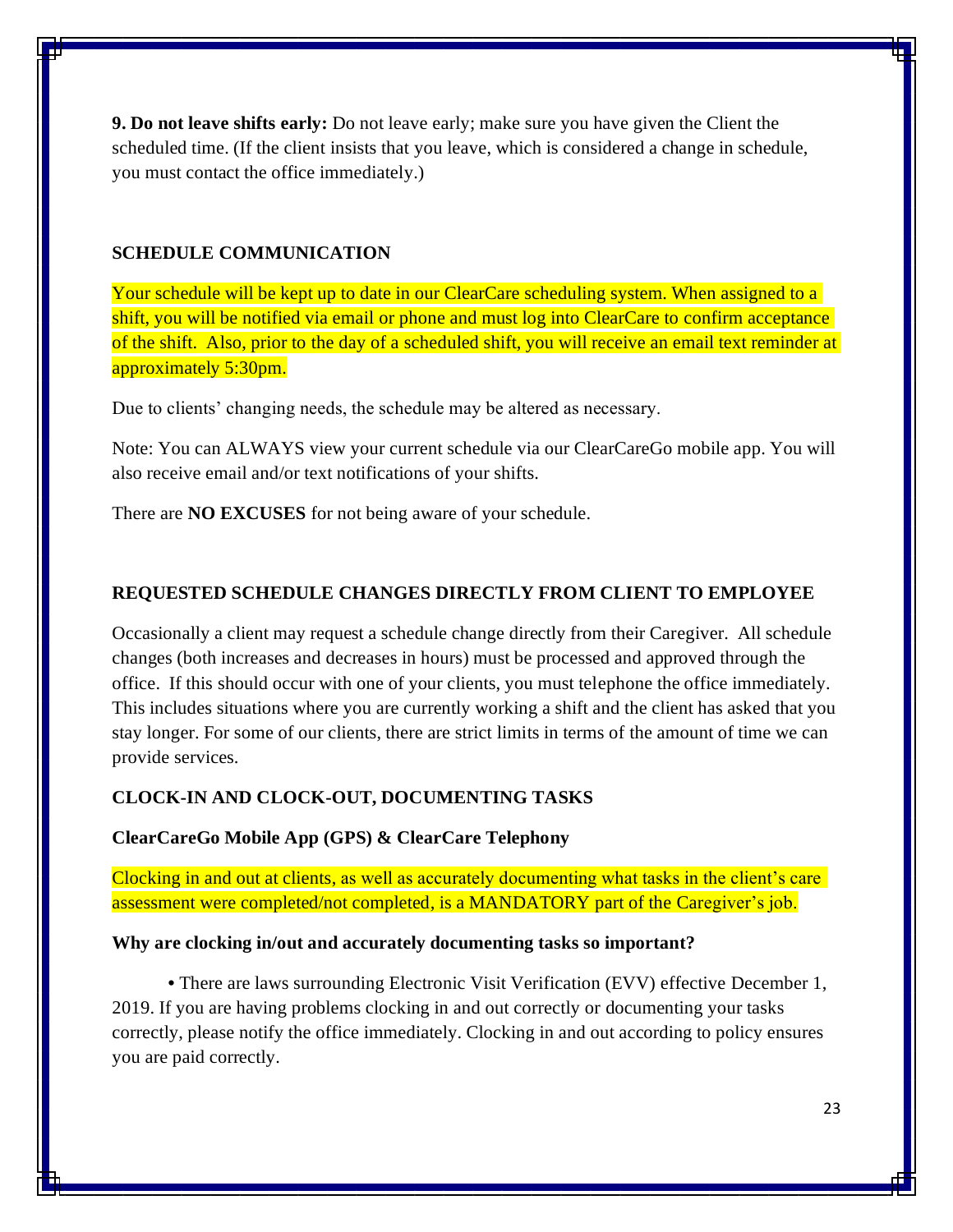**•** Supervisory staff, clients, client family members, and other designated individuals have been granted access to our system to view task documentation. In addition, task documentation is also sent/made available to organizations with oversight such as the Agency for Health Care Administration (AHCA), insurance companies, Medicaid, and the VA (The U.S. Department of Veteran Affairs).

#### **Clock-In and Clock-Out**

Caregivers have 2 options to clock-in and clock-out and document tasks at clients:

ClearCareGo Mobile App (GPS) or ClearCare Telephony.

Either option MUST be used by the Caregiver, UNLESS the situation does not allow for one or both of the options (e.g. Client doesn't have a home phone, Client requests a specific option, Client is in a temporary location that is not programmed into our system).

*The easiest option is to use ClearCareGo Mobile App (GPS) so that you can clock-in and clockout outside the client's home without being distracted (and possibly forgetting) to do so.* 

Caregivers who do not observe Company Policy and accumulate three (3) Documented Events will be released from employment.

#### **ClearCareGo Mobile App - GPS technology**

The app is available for both iPhones (IOS) and Android smartphones. You can find the application in iTunes or the Android Play Store. You will receive login information on the day of hire as well as instructional information on how to use the app.

Our ClearCareGo mobile app uses the GPS technology of a smartphone which allows the Caregiver to clock in and clock out when within proximity of the client's residence. To use this functionality, the Caregiver will need to have a smartphone with cell service to which the required app must be downloaded and installed.

Instructions for using the smartphone app are provided via an email or by watching the tutorial video when logging into the app for the first time.

#### **ClearCare Telephony**

Our ClearCare telephony system allows for the Caregiver to clock in and clock out using the Client's phone.

#### **Important:**

**•** The telephony instructions with the toll-free number to call and other useful information are on the back of your employee ID.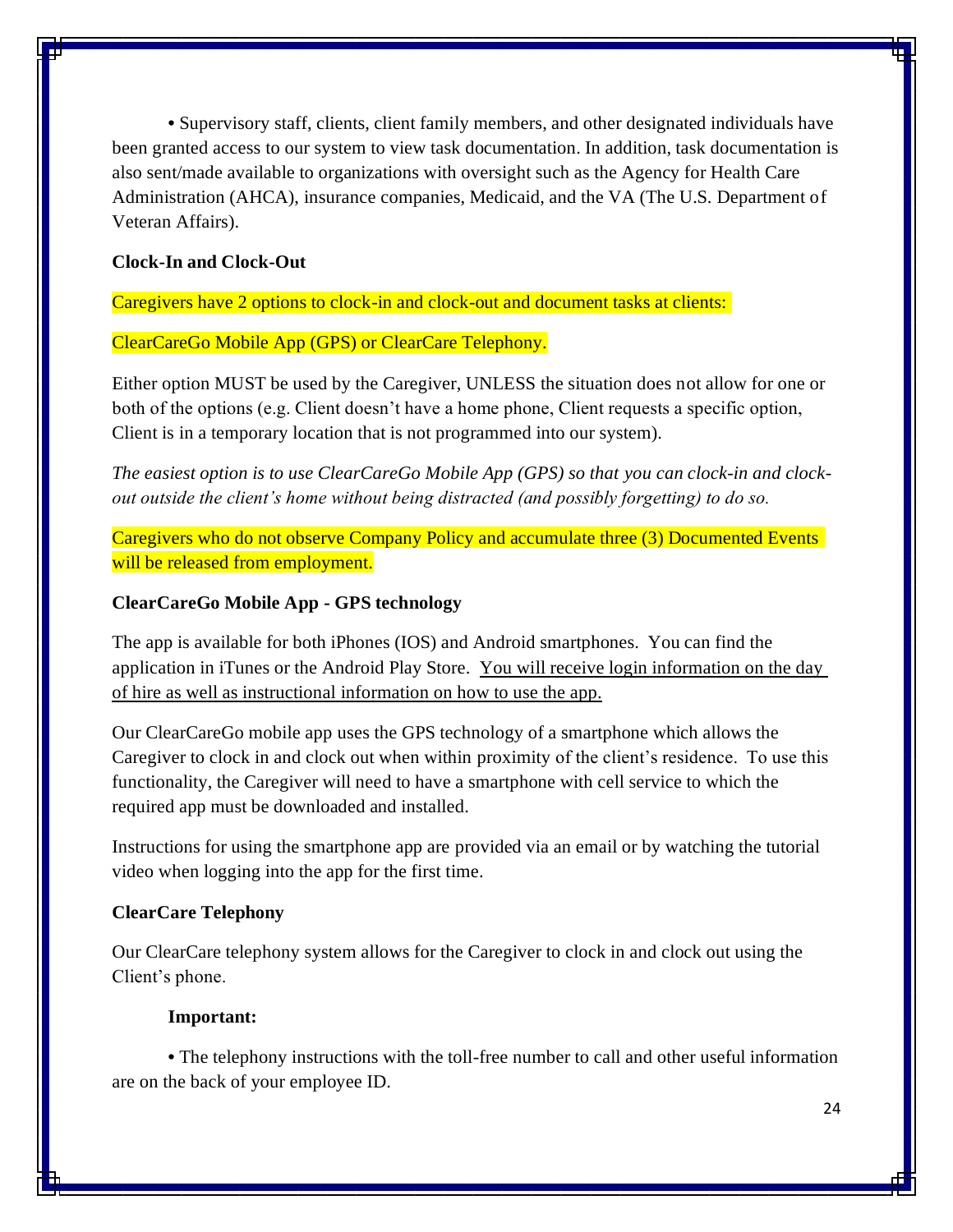**•** You will be assigned a PIN number if/when you need to access the Telephony system.

### **Documenting Tasks Accurately**

A required part of your job is to document tasks (also known as care logs) in a client's care assessment and to document them accurately. If you have completed a task, you are expected to accurately mark the tasks as completed in the ClearCareGo Mobile App (GPS) or ClearCare Telephony. If you have not completed a task(s), you are expected to accurately mark the task as not being completed and to also briefly note why the task was not completed.

# **ATTENDANCE AND PUNCTUALITY**

**Attendance and punctuality are important factors for your success within our company. We work as a team, and this requires that each person be in the right place at the right time.**

*\*\*\*If you are going to be late for work or absent, you must notify your immediate supervisor as soon as possible but no later than 60 minutes before the start of your shift.*

**IMPORTANT: A No-call, No-show by ANY employee is grounds for termination.** 

**IMPORTANT: Having reliable transportation is a required part of your job. If you are having car issues and do not realize it until shortly before the start of your shift, it is expected that you will find other means (e.g. Taxi, Uber, family) to travel to your client. If in theses situations you do not make it to your shift, a late cancellation will be documented in your file.**

Personal issues requiring time away from your work such as doctor's appointments should be scheduled during non-working hours if possible.

Caregivers may not be absent or tardy more than two times per month for any reason.

If you are scheduled and are absent more than two days in a row due to illness of injury, you are required to furnish a doctor's excuse before you may return to work.

Documentation may be requested for an absence under some circumstances.

Frequent absences or tardiness may result in probation, suspension, or termination.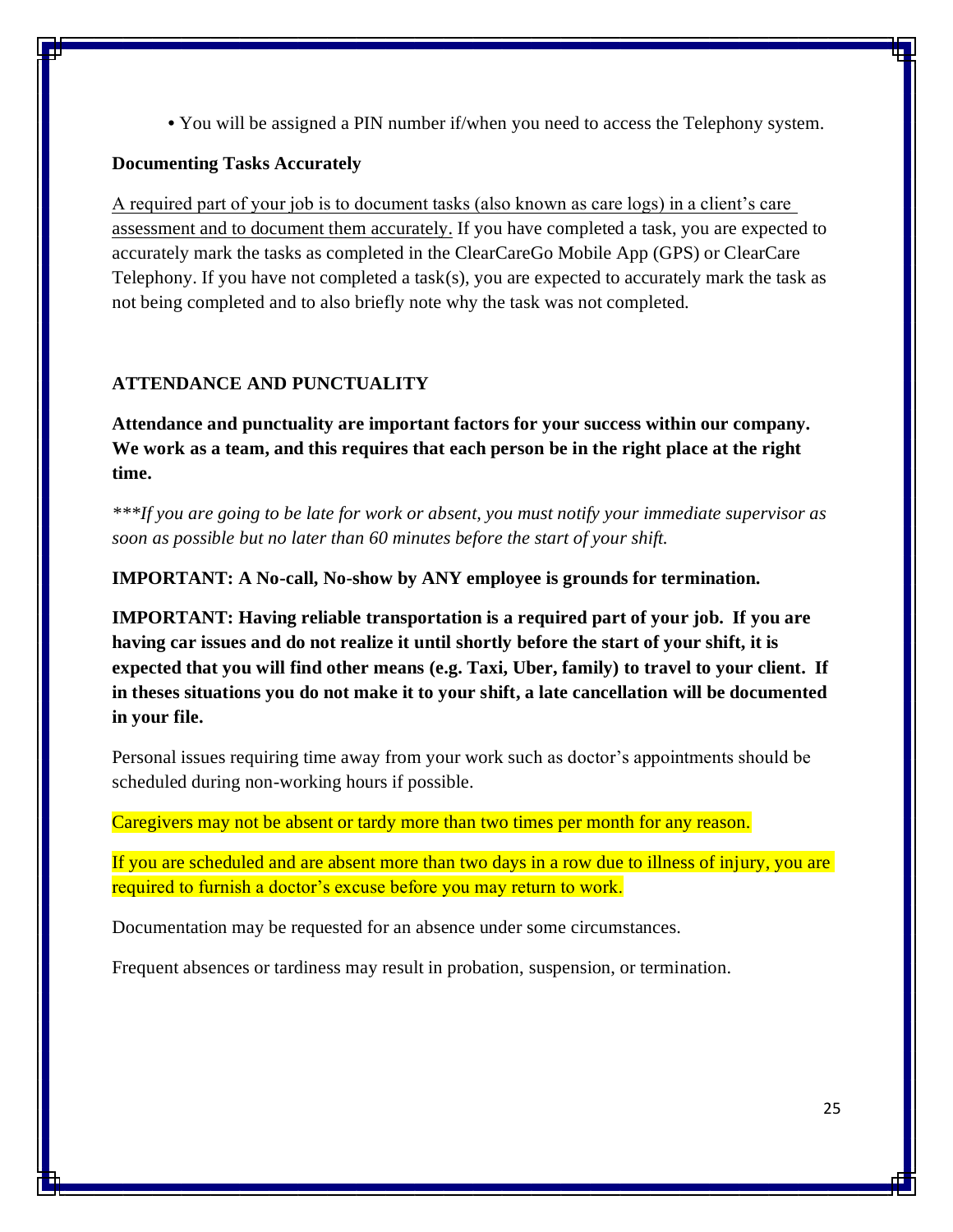## **SHIFT CALL OFFS**

#### **Proper notice for a call off is 24 hours in advance of the start of your shift.**

\*\*\*You must CALL the office and speak with someone to report the call off. No texting or emailing of call offs is permitted!

## **SICK DAYS**

Employees do not accrue and are not paid for sick days at this time.

If you are ill and cannot work, it is important that you notify the office as soon as reasonably possible. You must speak directly to anyone at the office. You may be required to provide a note from your doctor or other acceptable proof upon request.

If you become sick at work, notify the office immediately.

# **NAME TAGS**

Home Helpers employees are given a name tag and are required to wear them during work hours to properly identify them. Name tags remain the property of Home Helpers and must be returned at the of employment.

#### **STANDARDS OF CONDUCT**

Home Helpers Home Care takes our policies and standards seriously. They are based on the law, respect for the agency, respect for the clients, respect for our employees and common sense. Violation of a policy or standard may result in disciplinary action and termination.

Home Helpers Home Care uses progressive disciplinary action for the purpose of allowing corrections of a performance problem or misconduct. We are committed to making certain that disciplinary actions are prompt, uniform, and impartial.

*Note: Disrespectful or discourteous conduct toward a client, client's family member, a coworker, or referral source will result in immediate termination.* 

Disciplinary action can include a verbal or written warning and probation of a specified length. An employee's failure to correct his/her actions may result in termination. For certain serious violations of policies, procedures, and rules, and for certain performance issues, some steps of the process may be bypassed, and no warning will be given. Depending on the nature of the conduct, termination may be immediate.

By using progressive discipline, we hope that most employee problems can be corrected at an early stage, benefiting both the employee and the agency.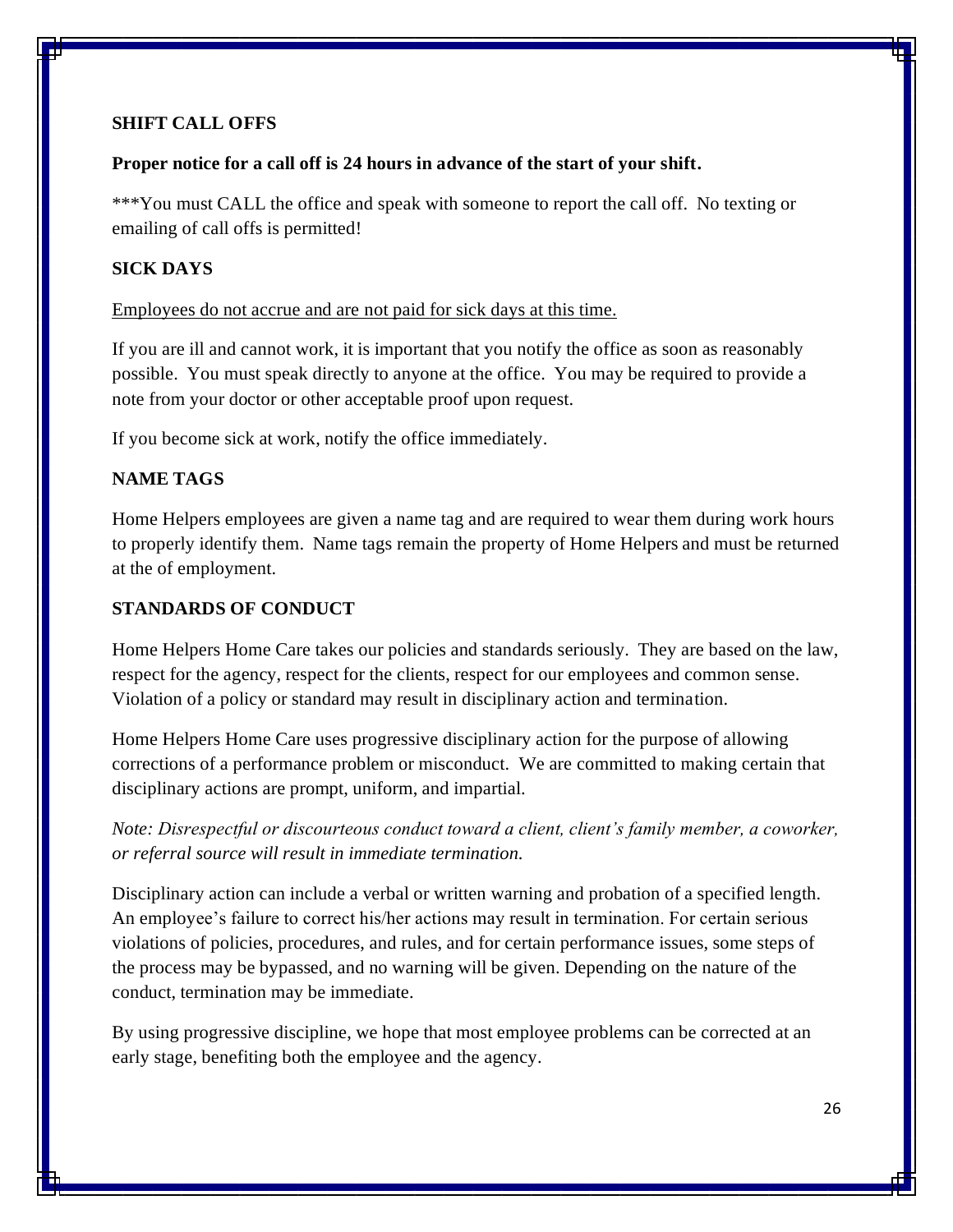An employee accused of a serious allegation or incident may be suspended without pay during a period necessary to investigate the occurrence. Proper authorities will be notified if the situation warrants further investigation.

**We emphasize that discharge decisions will be based on an assessment of all relevant factors. Nothing in this policy is designed to modify our employment-at-will policy.**

# **CUSTOMER AND PUBLIC RELATIONS**

Our company's reputation is built on excellent service and quality work. To maintain this reputation requires the active participation of every employee.

The opinions and attitudes that customers have toward our company may be determined for a long period of time by the actions of one employee. It is sometimes easy to take a customer for granted, but if we do, we run the risk of losing not only that customer, but his or her associates, friends or family who may also be customers or prospective customers.

Each employee must be sensitive to the importance of providing courteous treatment in all working relationships.

# **SOLICITATION AND DISTRIBUTION**

To avoid unnecessary annoyances and interruptions from your work, solicitation by an employee of another employee is prohibited while either person is on working time.

Employee distribution of literature, including handbills, in work areas is always prohibited.

Trespassing, soliciting or distribution of literature by non-employees on these premises is always prohibited.

# **PROTECTING COMPANY INFORMATION**

Protecting our company's information is the responsibility of every employee, and we all share a common interest in making sure it is not improperly or accidentally disclosed. Do not discuss the company's confidential business with anyone who does not work for us. You will be required to sign a non-compete/non-disclosure agreement as a condition of your employment, in accordance with state and federal law.

All telephone calls regarding a current or former employee's position/compensation with our company must be forwarded to Human Resources.

The company's address shall not be used for the receipt of personal mail.

You shall not discuss your pay rate with any client or employee other than the office staff.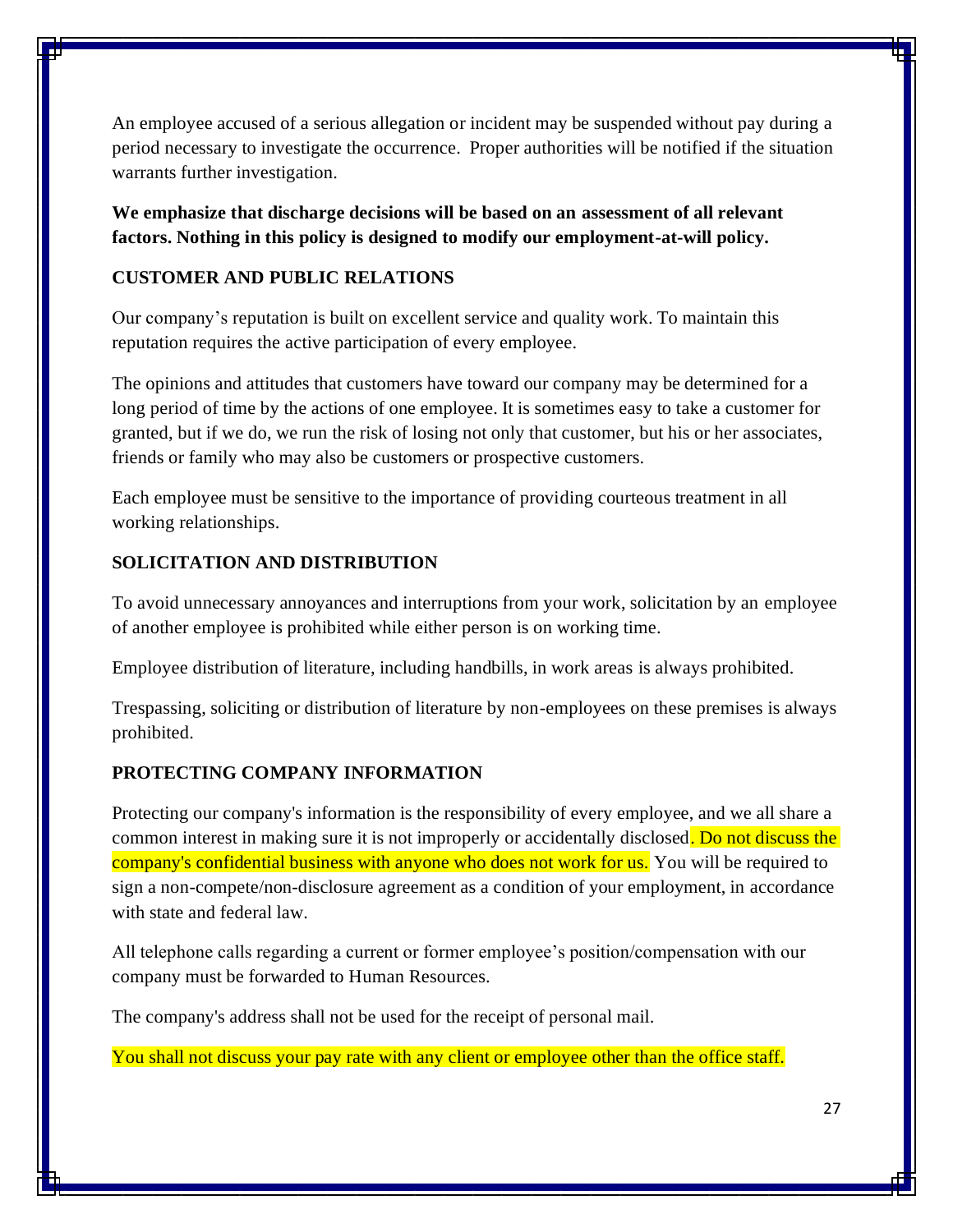### **SOCIAL MEDIA**

Employees must refrain from using social media while on work time or on Company equipment unless it is work-related as authorized by a manager. Employees may not use Company email addresses to register on social networks, blogs, or other online tools utilized for personal use.

### **MEDIA CONTACTS**

Employees should not speak to the media on the Company's behalf without contacting Human Resources. All media inquiries should be directed to them.

### **CONFLICT OF INTEREST EMPLOYMENT**

Home Helpers management understands sometimes employees may need to accept work outside the Company. However, we fully expect you to report to your assignment refreshed and ready to fulfill your duties. We also expect your assignment with Home Helpers to be your priority commitment.

When working with another home care company, we expect you to keep confidential any information regarding this agency and our clients. You are not to discuss our policies or activities with our competitors. Violation of this policy will result in disciplinary action.

## **SEVERE WEATHER**

Severe weather is to be expected during certain months of the year. Although driving may at times be difficult, when caution is exercised, the roads are normally passable. Except in cases of severe storms, we are all expected to work our regular hours. Time taken off due to poor weather conditions must be approved by your immediate supervisor.

#### **DRESS POLICY**

Employees are expected to maintain the highest standards of personal cleanliness and present a neat, professional appearance always.Our clients' satisfaction represents the most important and challenging aspect of our business. Whether or not your job responsibilities place you in direct customer contact, you represent the company with your appearance as well as your actions. The properly attired individual helps to create a favorable image for the company, to the public and fellow employees.

A Caregiver's personal appearance is important to the overall image that the Company is promoting. You are expected to wear appropriate attire and ensure that it is maintained in a clean and pressed condition for each shift.

**Scrubs are the preferred uniform for all employees**.

Your uniform must match.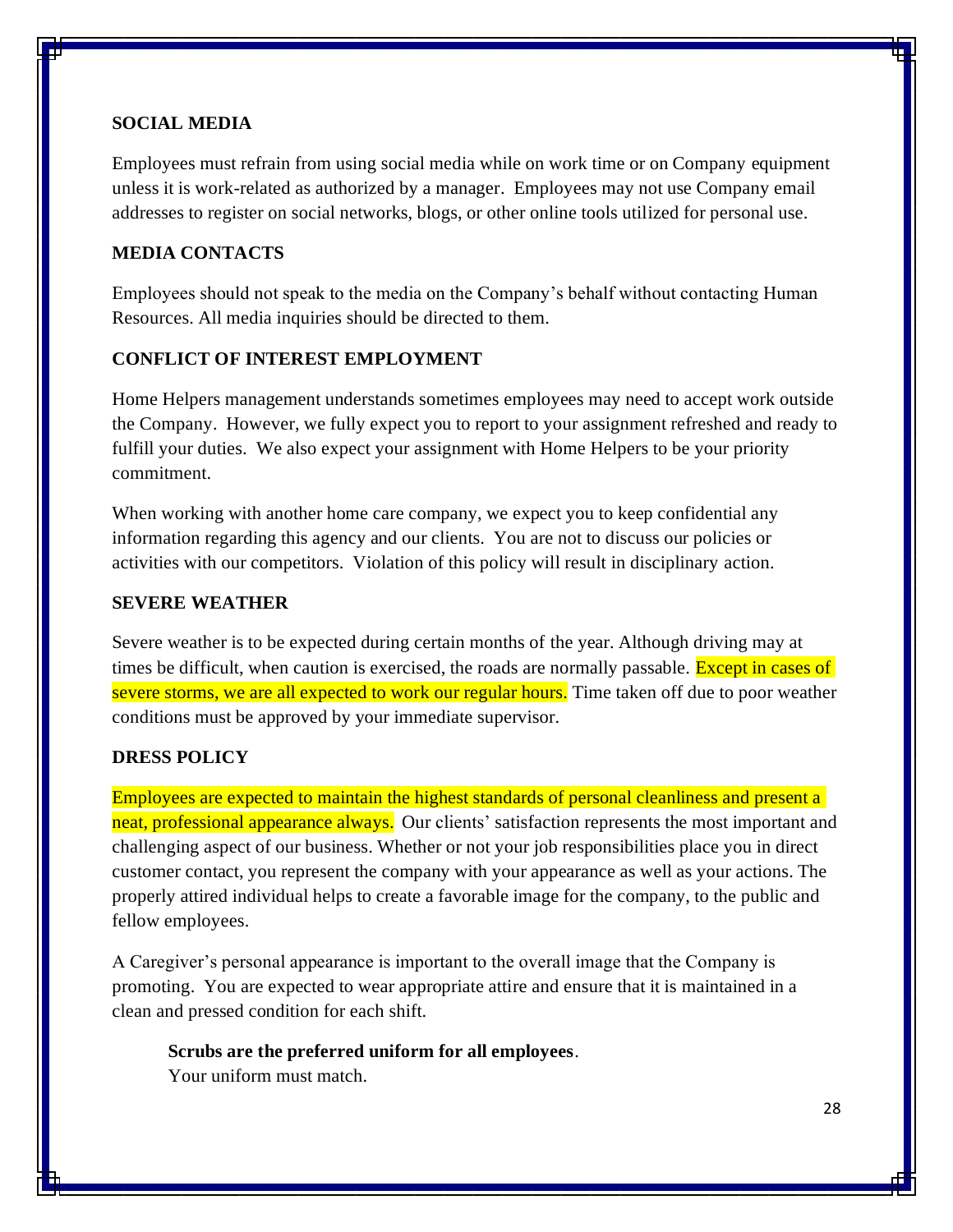Home Helpers will provide a Home Helpers t-shirt or black scrub top with acceptance of your first shift. Additional shirts can be purchased at \$15 each. Home Helpers uniforms are required for any facility work. **Sneakers or closed toed shoes are required**.

Personal hygiene is equally important for conveying a professional appearance. Your hands, fingernails, teeth, and hair must always be clean and properly groomed. If you choose to wear jewelry, it should be conservative.

### **IF YOU MUST LEAVE US**

Should you decide to leave your employment with us, we ask that you provide your immediate supervisor with at least 2 weeks' advance written notice. Your thoughtfulness is appreciated and will be noted favorably should you ever wish to reapply for employment with the company.

Employees who are rehired following a break in service in excess of 6 month(s) other than an approved leave of absence must serve a new initial introductory period. Such employees are considered new employees from the effective date of their reemployment for all purposes.

Our company does not provide a "letter of reference" to former employees. Generally, we will confirm, upon request, our employees' dates of employment, salary history and job title.

Additionally, all company property, including this employee handbook, must be returned upon termination. Otherwise, the company may take action to recoup any replacement costs and/or seek the return of company property through the appropriate legal recourse.

Please do not discuss your leaving us. Let the office discuss this with the client.

You should notify the company if your address changes during the calendar year in which termination occurs so that your tax information will be sent to the proper address.

#### **SECTION 5: CLIENT RELATIONS**

#### **ELIGIBILITY FOR HOME HELPERS OF SERVICES**

Our services can be provided to anyone who needs assistance in their home, at a facility or other place of residence.

We provide services regardless of age, sex, color, race, creed, national origin, religious persuasion, marital status, sexual orientation, veterans' status or disability. This is also reflected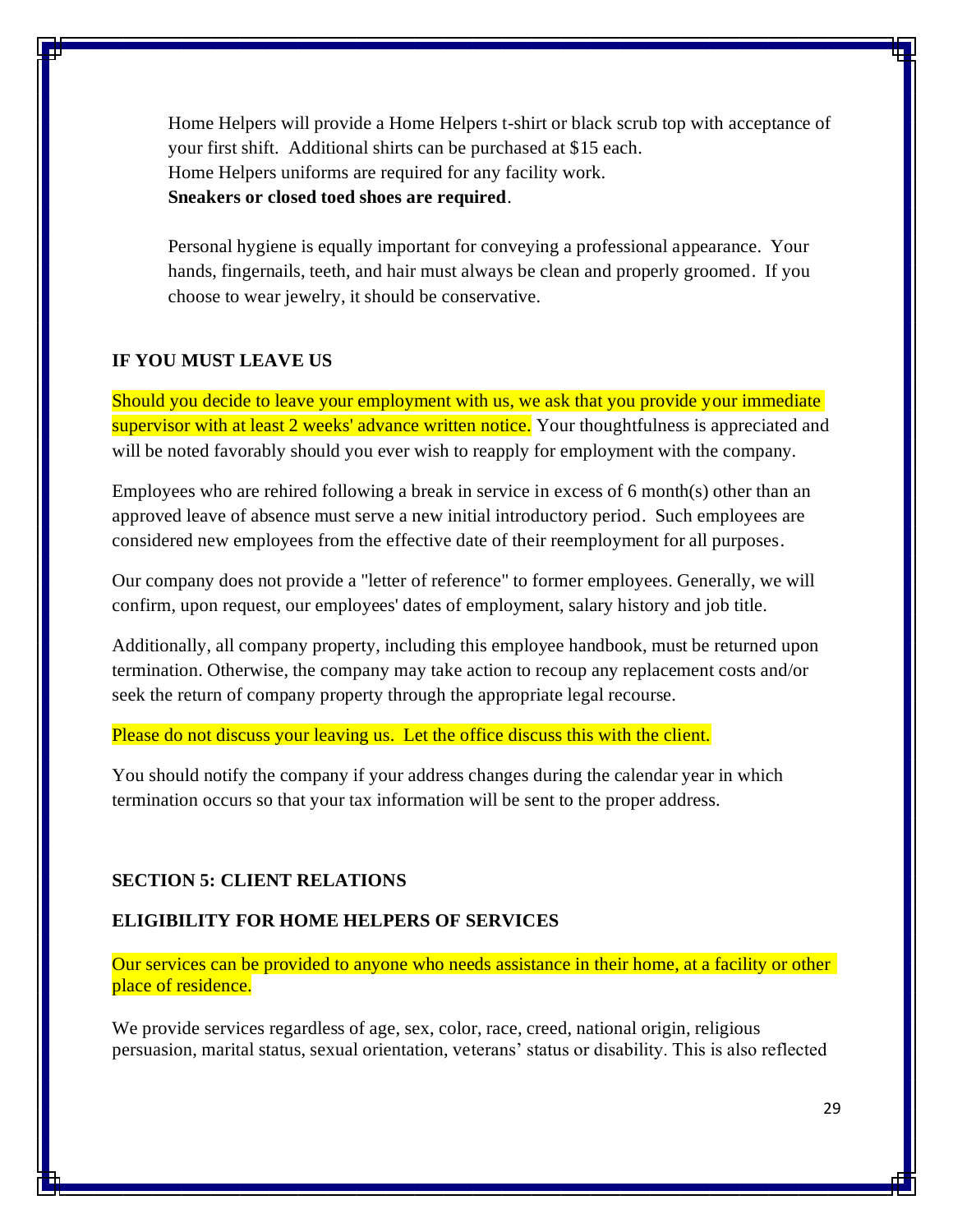in all employment practices and policies regarding hiring, training, promotions, transfers, rates of pay, termination and other forms of compensation.

The following policies have been established for the benefit of the Employees in hopes of preventing potential conflicts between our clients, their family, the company and you, the Caregiver.

# **CLIENT CARE**

The care we give our clients is very important to us. So is the treatment of our Caregivers. Therefore, we will never allow either a situation where they may be in danger or mistreated for any reason.

One of the most important components of the service we provide is the relationship between the client and their Caregiver. It is critical that our Caregivers always maintain a respectful, helpful and pleasant manner when dealing with our clients. Disrespectful or discourteous conduct toward a client, client's family member, and a co-worker or referral source will result in immediate termination.

It is the responsibility of every employee to promote friendly and courteous behavior toward our clients. On occasion, no matter how hard we try, a client may feel that we are not meeting their expectations. Although a Caregiver should always try to anticipate a client's needs and attempt to avoid problems before they arise, sometimes problems occur despite our best efforts. If a problem does develop, keep in mind these important pointers:

- 1. **Listen attentively and express genuine concern**. Try to see the issue from the client's point of view. REMEMBER: We are employed to protect the client's welfare and ensure they are comfortable.
- 2. **Never, ever, argue with the client**. Always do whatever is in your power to make the client happy.
- 3. **Always report a problem to the office**. If appropriate, telephone the office immediately from the client's home or contact the office immediately after your shift.
- 4. **Never argue with anyone else in the presence of the client in his or her home**.

# **Tips for working with Elderly**

- 1. Respect the individual. Keep in mind all our past experiences have made us who we are. There are many cultural and environmental differences that could exist between employees and clients. However, you can always find shared interests, understanding and values common to you and your client.
- 2. Be friendly and positive. A friendly and positive attitude along with a smile goes a long way toward developing and keeping a good relationship.
- 3. Put household objects in designated places. ALWAYS put items back where they came from especially with vision impaired clients. Misplaced items are not only difficult to find, but also may cause a safety hazard.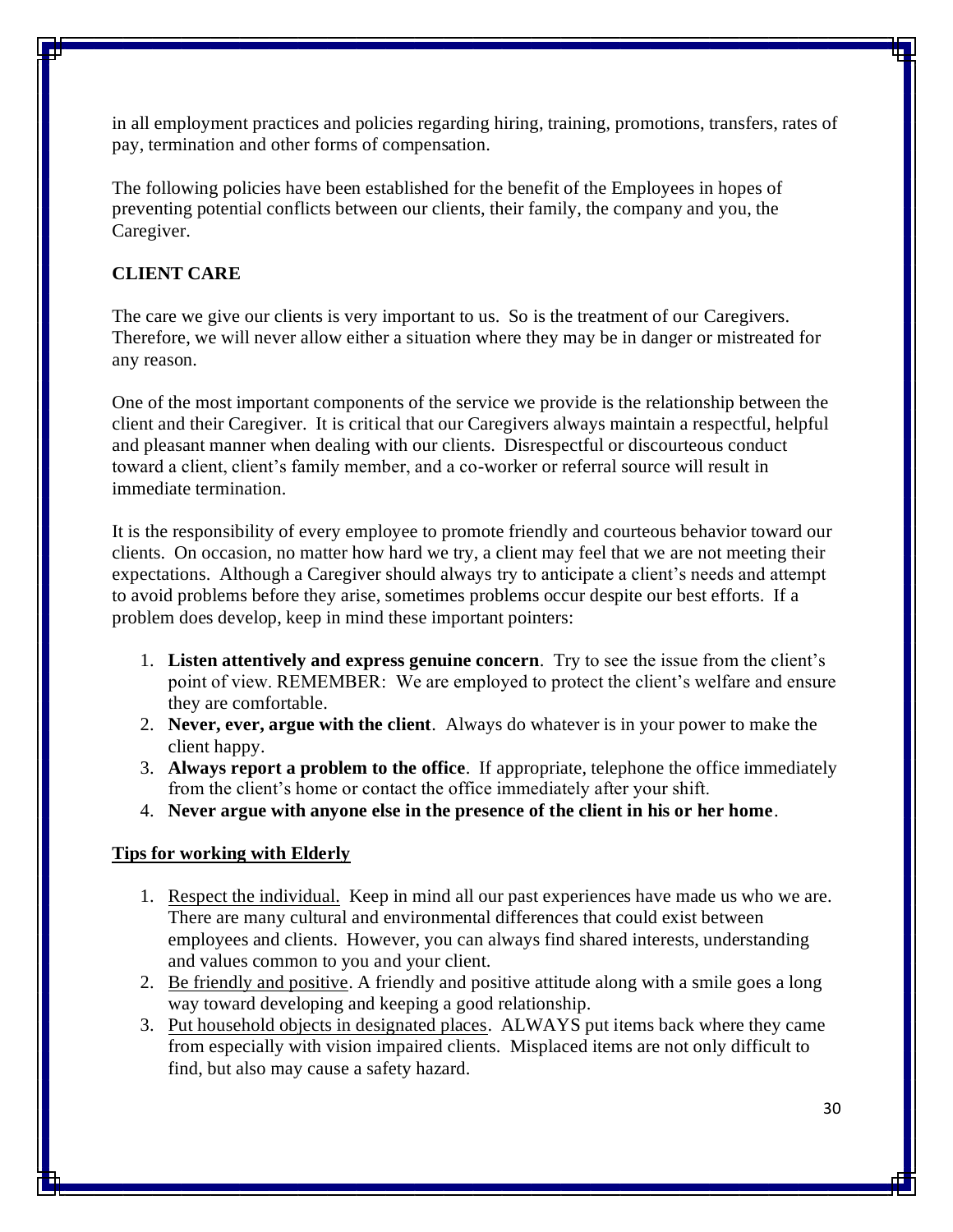- 4. Communication tips for the hearing impaired
	- a. Communicate face to face. Facial and body gestures are clues to what you are trying to communicate.
	- b. Never cover your mouth, mumble or eat while speaking
	- c. Speak naturally. Shouting or speaking very loudly will distort the message. Speak more slowly and pronounce your words clearly.
	- d. Never speak directly into a person's ear. This may distort your speech and will hide all visual cues.
	- e. Position yourself to speak toward the person's better ear.
- 5. Be a patient listener. It will bring pleasure to your client if you are willing to listen as they reminisce.
- 6. Respect the confidentiality of your communication. Trust and respecting confidences are important values to many older people. (If it is something that may bring harm, of course, you must report it to the proper person.)
- 7. Be patient and understanding. You must be sensitive to the needs of your client. You are there to care for them.
- 8. Respect the way they want things done. You are in their home and they may have a specific way they want things done. Please ask and follow their wishes within reason.

#### **CODE OF ETHICS**

There are often several family members and/or friends involved with the client, each concerned with the care and welfare of that individual, and the Caregiver is placed in the sensitive position of caring for a vulnerable and dependent person. Therefore, the family could become suspicious of any employee action that appears questionable. If an employee conducts himself/herself in accordance with these policies a misunderstanding that could lead to claims of abuse, neglect, theft, or any type of criminal conduct can be limited.

The management of Home Helpers will cooperate fully with police or any investigating agency concerning allegations by a client or a client's family about the wrongdoing of a caregiver.

1. You must provide your own food and beverage while you are working in a client's home. Do not consume the client's food/drink without their offering or consent. Any consumption of the client's food and/drink SHOULD NOT occur on a regular basis.

#### *On-Duty Meal Breaks*

*Due to the nature of our business, employees are not allowed to leave the premises for breaks during their shift. Therefore, an employee must adequately prepare in the event a meal/snack is desired during a shift by bringing food to the client site. Because there are no unpaid breaks during an employee's shift, the employee should typically plan to eat when the client is eating or resting in order to minimize any impacts to the client's care. In most cases, there is plenty of down time during a shift where an employee will have time to eat when necessary. However, we generally expect employees to limit themselves to a snack if the shift length is less than 4 hours. If employees elect to eat during one of these short shifts, they are generally expected to limit themselves to a small snack that doesn't involve extensive time away from the client. Meal breaks for longer shifts (those of 4 or more hours) should be kept to a reasonable length of time.*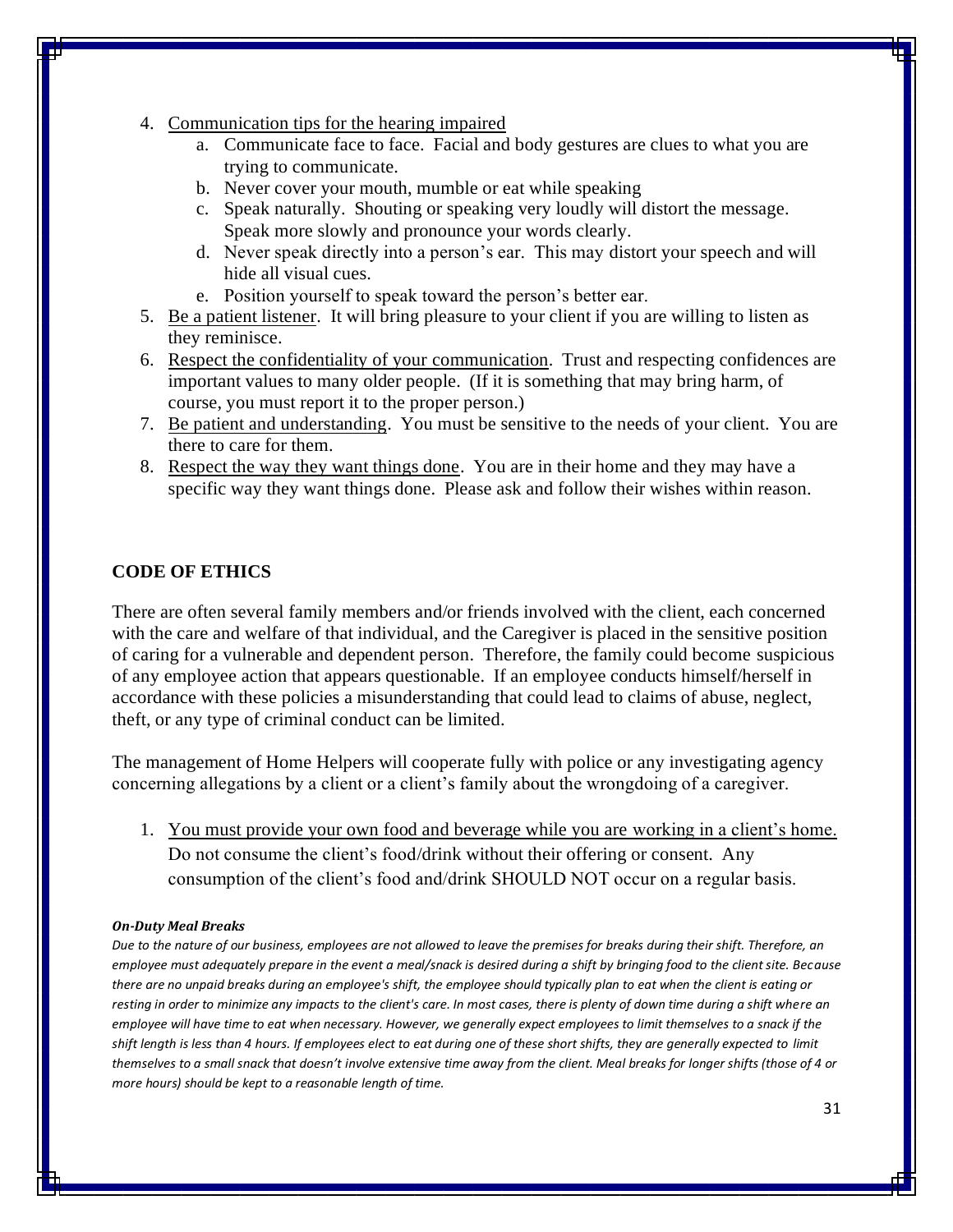*Employees are not expected to bring their own food when a client is requesting to eat out in a restaurant as part of their care that day. If that applies, the client will generally be responsible for paying for the employee's meal.*

*Employees may be entitled to exceptions to this policy based on medical need or if under the age of 18. If either of these apply, please contact Human Resources.* 

2. Do not use the client's personal property without the client's offering and consent.

3. Do not bring any unauthorized individual into the client's home. This means you may not bring your children, family members, friends, pets, or anyone else into the client's home during a scheduled assignment or when you are off duty.

4. Do not take the client to your place of residence.

5. Do not consume or use alcoholic beverages, medicines, drugs, or other chemical substances prior to your shift or while on duty.

6. Never discuss your personal problems with the client or their family. A health care worker should never develop a social relationship with the client or their family. Try to maintain a friendly, but professional relationship.

7. Never discuss controversial topics with clients or others in the care setting.

8. Never accept money, gifts, tips, or anything of value from a client, household members, or family members of the client. This includes, but is not limited to, gifts or loans for any purpose.

**•** This policy includes any form of payment for services. All payments must follow the Company's normal billing procedure.

**•** Home Helpers does recognize, however, that on some occasions (birthdays or holidays) a client may want to express appreciation or good wishes with a gift. If so, please inform the client that he/she must contact the office before you can accept any gift.

9. Never solicit money from clients for the purpose of selling products or personal items for any school, social, church, volunteer, or charitable organization.

10. Never purchase from the client any products or personal items.

11. You are to perform only the duties or provide only the care included in your job description or designated in the Plan of Care or task sheet for the client to whom you are assigned. Call the office if you have any questions regarding your responsibilities.

12. Do not leave the home for a purpose not related to the provision of services without notifying the supervisor, the client's emergency contact person, any identified Employee, and/or the client's case manager, or, for client-directed services, do not leave the home without consent and/or knowledge of the client. You may leave only if you are doing so at the request of the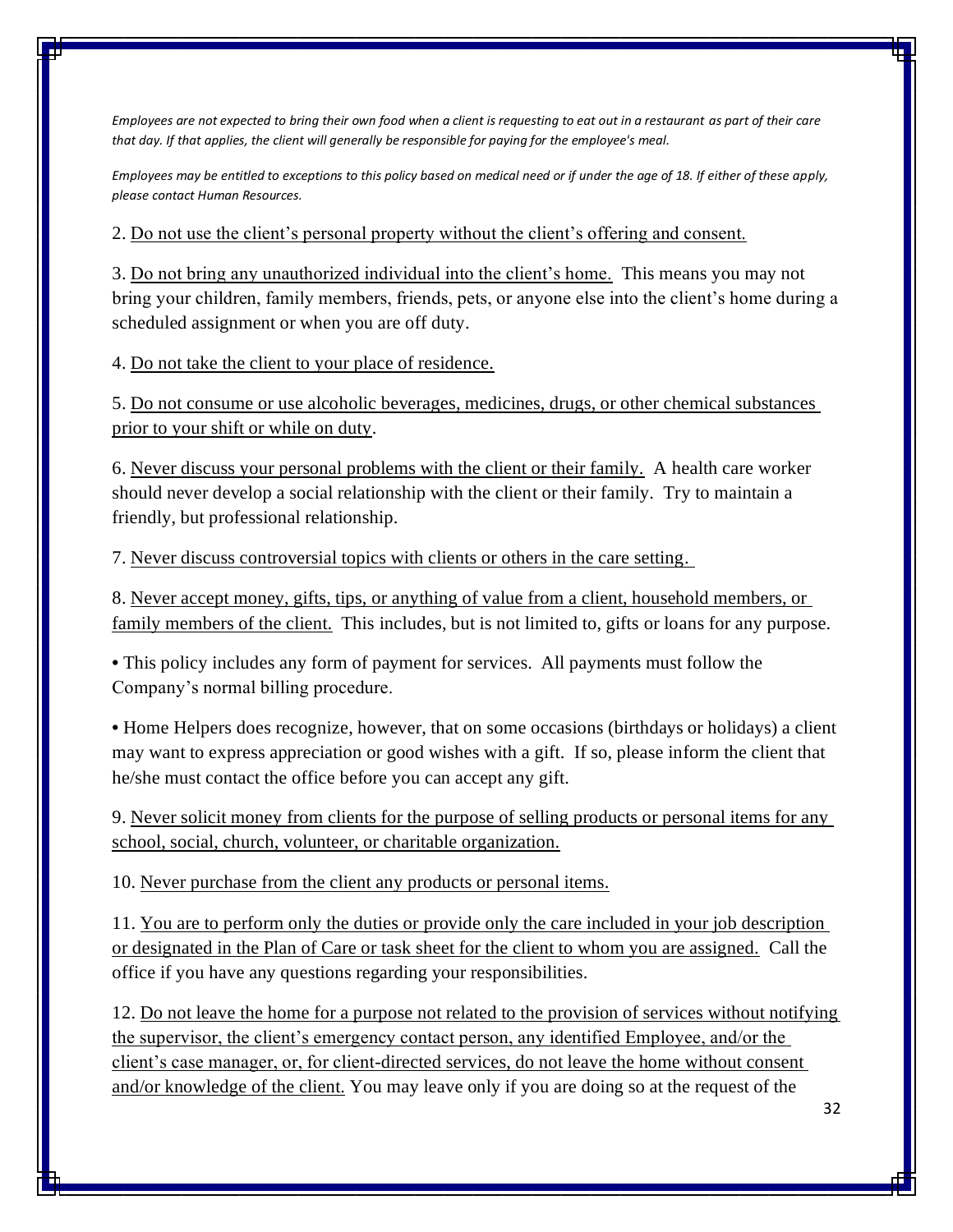client unless the client is not competent to make such a request. In the case of a client with Alzheimer's, Dementia, or other mental disorder, YOU MUST contact the office or client's emergency contact before leaving the home. You must never leave the home during your shift if the health and safety of the client will be jeopardized if you leave.

13. Do not engage in activities that may distract the Employee from responsibilities, including, but not limited to:

a) Watching television or playing computer or video games.

b) Making or receiving personal telephone calls.

c) Engaging in non-care related socialization with persons other than the client.

d) Providing care to individuals other than the client. Personal care (hands-on care) for individuals other than a client is STRICTLY PROHIBITED. However, homemaker activities such as preparing a meal, doing laundry, etc. is allowable when it makes sense to do so.

e) Smoking. No smoking during your shift. There are no exceptions.

f) Sleeping. No sleeping at any client.

14. Do not use the client's telephone for any personal calls unless an emergency arises.

15. Do not use a client's internet for personal use. Do not browse or read personal email on a client's computer.

16. Under absolutely no circumstances are you to give out a client's telephone number. If your family needs to reach you, they can contact you directly on your cell phone -OR- they can contact the office and a member of the office staff will contact you at the client's home.

17. Do not give your home telephone number or address to any client.

**Note: In some instances, giving your phone number to the client may become a necessity based on different factors. If this is the case, communication should be limited to the time during your shift -OR- shortly before your shift for coordination purposes. Under NO circumstances should you EVER give your address to a client.** 

18. Never engage with the client in sexual conduct or in conduct that may be reasonably be interpreted as sexual in nature, regardless of whether or not the contact is consensual.

19. Do not engage in behavior that causes or may cause physical, verbal, mental, or emotional distress or abuse to the client.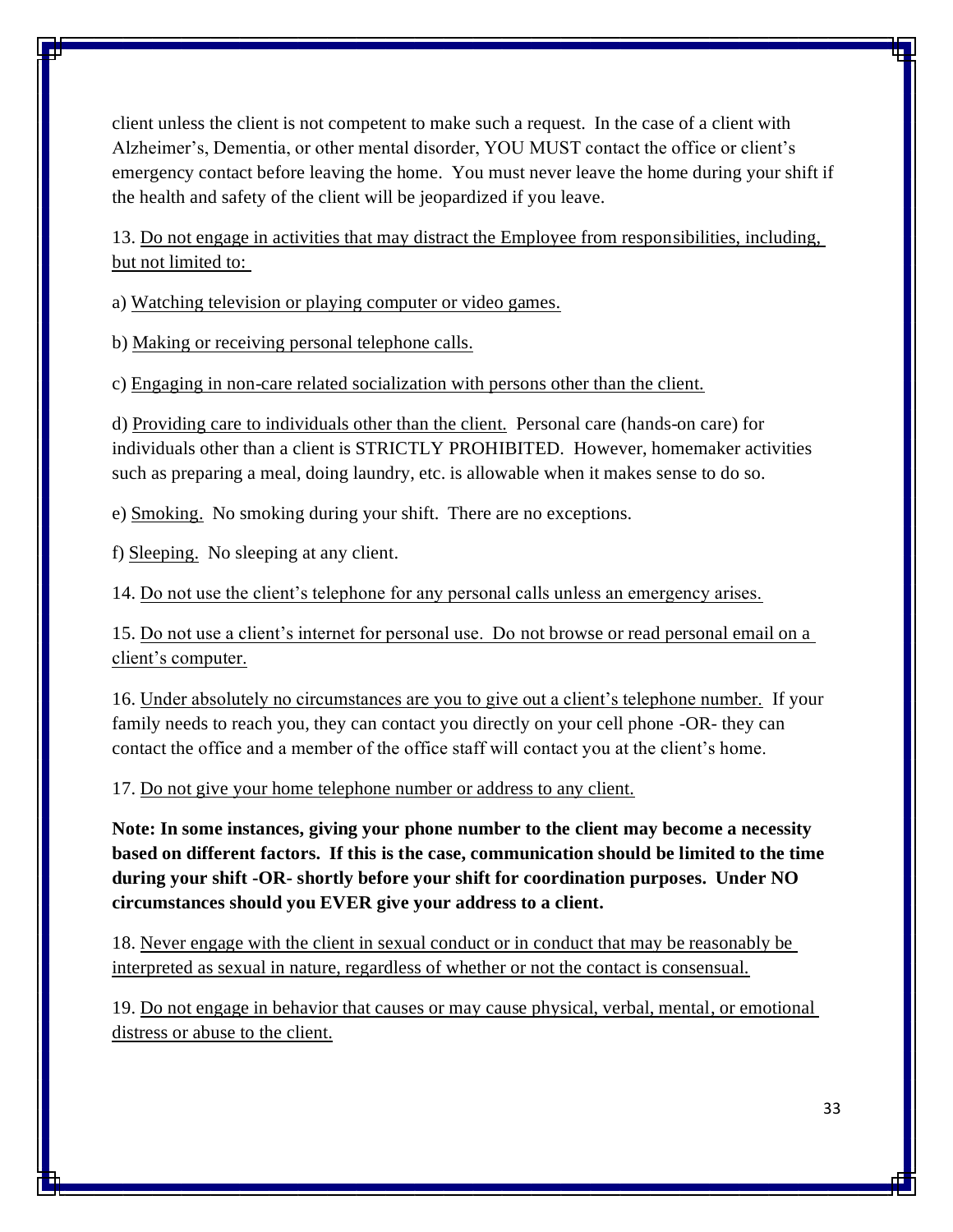20. Do not engage in behavior that may reasonably be interpreted as inappropriate involvement in the client's personal relationships.

21. If you are required in the course of your duties to make purchases for the client, and the client provides you with a credit card, prepaid card, or cash for those purchases, you must document all transactions in client's care log and obtain receipts to account for all money spent.

22. You must keep the client's affairs confidential and respect the client's privacy. Do not disclose or discuss with anyone (including the client's family members, unless they are responsible for the client) any personal or financial information regarding the client that you have learned through your position in his/her home.

23. Assistance with financial affairs, such as bill paying, is PROHIBITED.

24. Do not be designated to make decisions for the client in any capacity. Examples include declaration for mental health treatment, power of attorney, durable power of attorney, and guardianship.

25. Do not discuss matters relating to a client's Last Will and Testament with the client or anyone. If a client asks you for advice, encourage the client to consult an attorney. Employees may NOT sign or witness any documents for the client such as checks or wills.

26. Do not accept any keys, including house, car, safe deposit box, etc. from a client unless you notify a supervisor and have received approval.

27. Transportation may be provided to APPROVED clients only. Do not use the client's vehicle or transport a client while providing transportation services unless prior authorization has been received from the office.

28. You must immediately report to the office any incident in a home involving an accident or injury to the client or yourself. You must also report missing or lost personal property belonging to the client or yourself. Filing the proper reports can protect your interests as well as the client.

29. Employees are not permitted to cut a client's fingernails or toenails UNDER ANY CIRCUMSTANCES.

30. Employees are not permitted to lift a client UNDER ANY CIRCUMSTANCES.

31. You are expected to arrive on time for your scheduled shift. A client's welfare may depend on your promptness. If you are unable to be on time, you must CALL the office so we can provide coverage for you. Do not contact the client directly. If you do not show up for work or notify the office of your inability to report to work, you will be subject to immediate termination.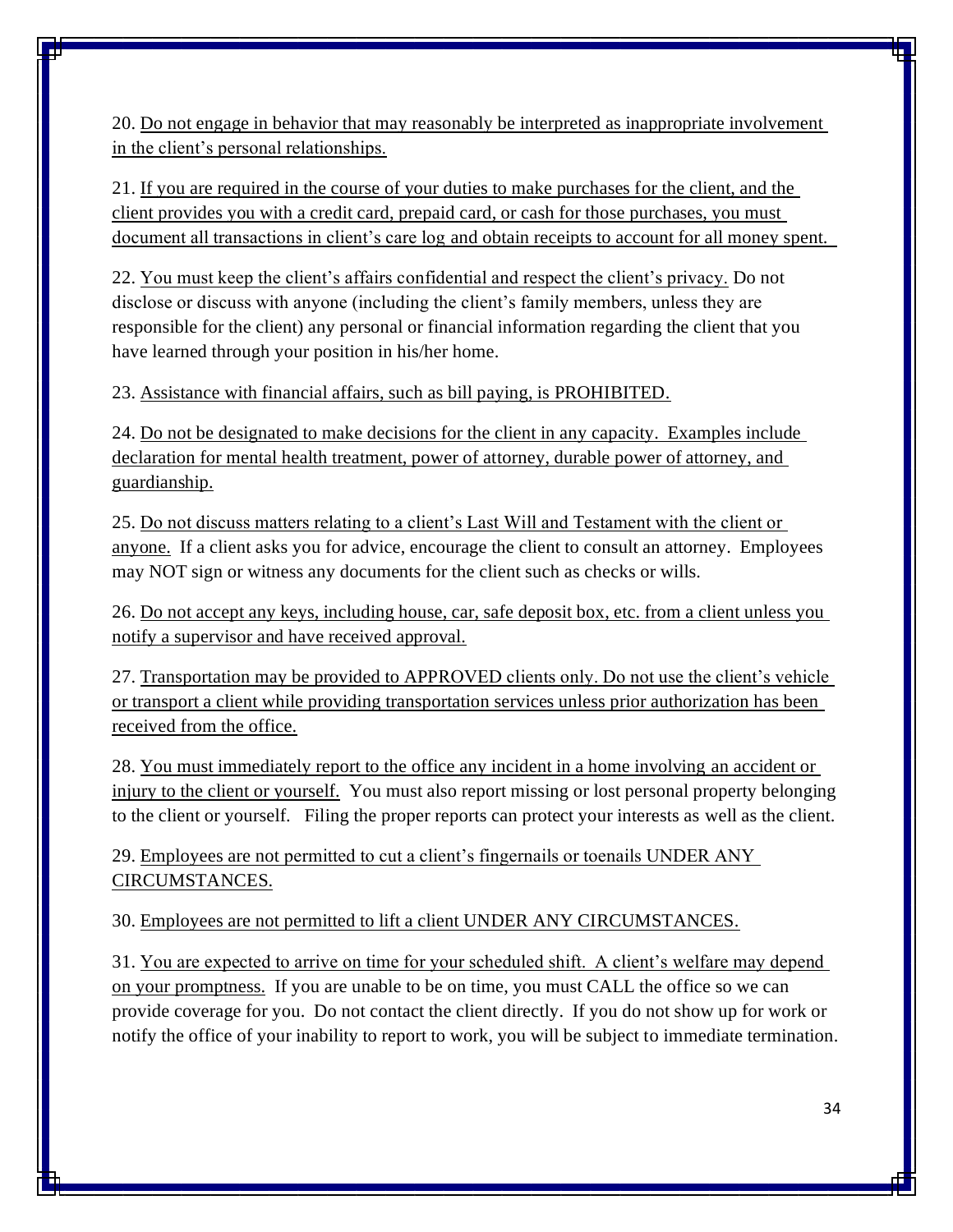32. All scheduling is done through the office. Do not alter any schedules without first notifying the office.

33. Do not engage in behavior that constitutes a conflict of interest or takes advantage of our services resulting in advantage for personal gain or that has detrimental results for the client, the client's family or family caregivers, or another provider.

# **OTHER IMPORTANT TIPS TO ENSURE BEING A SUCCESFUL CAREGIVER**

1. Assume every client's home has a "nanny cam". Technology is inexpensive nowadays. A large percentage of homes have at least one camera. Oftentimes those cameras are hidden. It is very common in our industry for the family members of home care clients to monitor the care of our loved one. Falling asleep and cell phone use are common complaints in the home care industry.

2. Make yourself irreplaceable. Be on-time, be proactive, be attentive, ask questions, etc.

3. Stay off your cell phone…period. The biggest complaint and the fastest way to lose hours is use of your cell phone for non-emergency related purposes during your shift.

4. Know your audience. Not all conversations are appropriate for all clients and/or their family members. For example, be mindful of any conversations related to political affiliations or issues with the law.

5. Do not argue with clients and/or their family members.

6. Do not park your car in a client's driveway if your car leaks oil or any other type of fluids. Many of our clients live in a deed restricted community where fines are given for driveways with stains. In addition, many clients are conscious of the appearance of their driveway. If your client is aware of a car issue and allows you to park on their driveway with that knowledge, then parking on the driveway would be acceptable.

7. Do not park on a client's grass unless given authorization from the client or family. Whether you are parking alongside a client's property on the road or parking on the client's property in general, none of the tires of your vehicle should touch the grass unless given authorization from the client or client's family.

8. Do not arrive to or leave your client's home with loud music blaring from your car.

9. Do not smell like smoke.

10. Do not sleep on the job.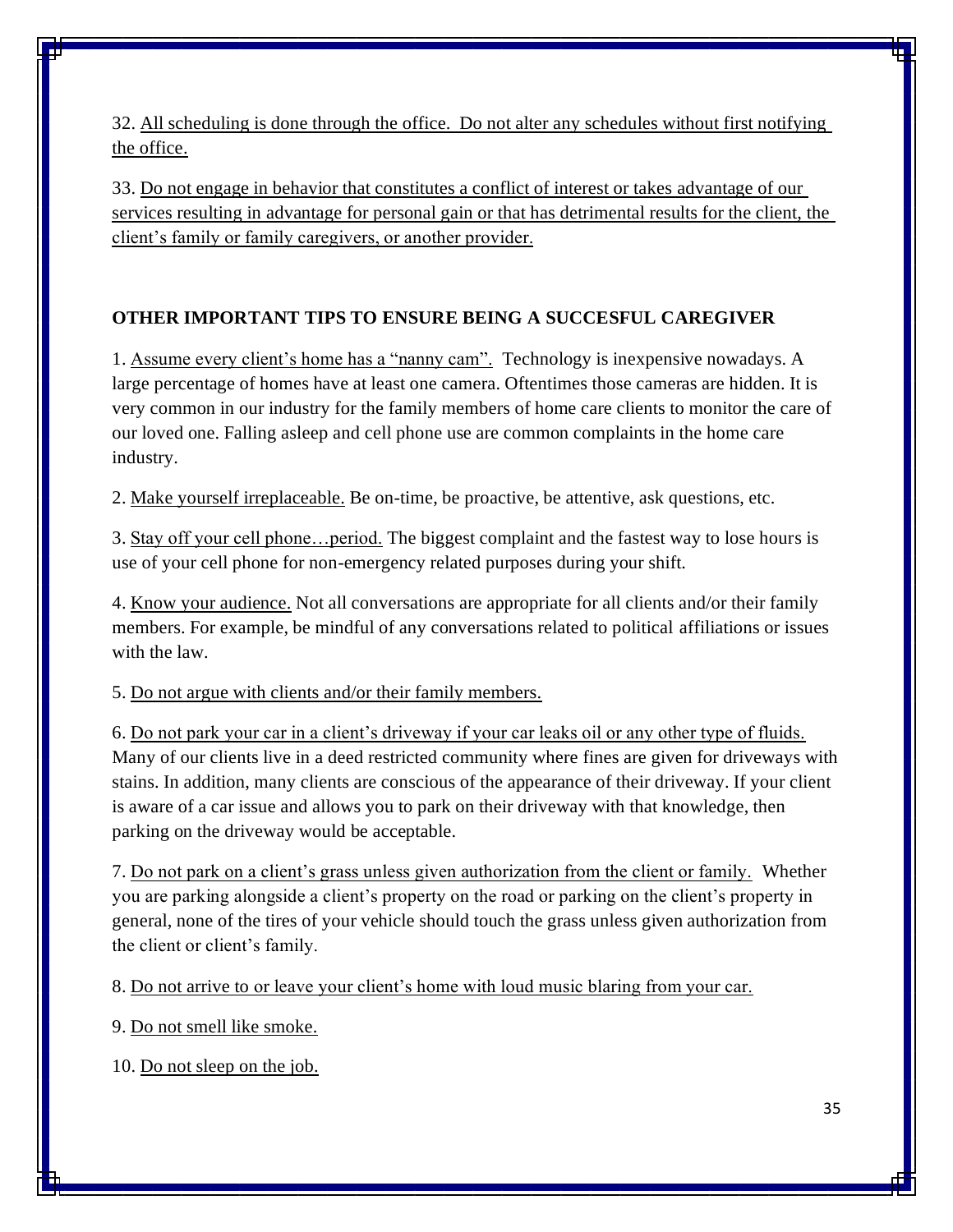11. Do not take pictures or videos in your client's home or of your client and/or their family.

12. Leave valuables in your car.

13. Always lock the doors to your car.

14. Never write checks for a client or assist with any unauthorized financial matters. As a caregiver, you are given access to some of the most vulnerable members of our community. As such, you want to stay away from any activity that may be perceived as stealing or taking advantage of a client. In addition, there may be inherent temptations to borrow or even steal from a client (e.g. "I need the money and I'll pay it back before they notice.") We have seen instances in our community where caregivers in our community have ruined their lives by stealing from vulnerable adults. The news may become public, AHCA will ban you from employment in Florida from AHCA-regulated organizations, you will go to jail, and have a blemish on your record that impacts you for the remainder of your life. IT IS JUST NOT WORTH IT!

### **JOB PERFORMANCE**

- 1. Always read the Plan of Care at the start of your first shift with a new client. Review the Plan of Care at the beginning of every shift for changes and updates.
- 2. Proper documentation is required for all you do for the client. This may include additional written documentation in a client notebook.
- 3. The client must sign all Communication logs with duties performed and hours worked daily.
- 4. Call the office to speak with someone before performing any functions for which you feel inadequately trained. Please request additional training for any task you do not feel qualified to perform.
- 5. Changes in the client's condition must be IMMEDIATELY reported to the office.
- 6. IMMEDIATELY notify the office if your client falls or is injured. Document the incident/accident on the Incident Reporting form.
- 7. Most of the time a death is expected before it happens and specific issues regarding care of the client during and after death have been addressed ahead of time. If you have any questions concerning your client, call the office. If a sudden death occurs, follow instructions in the EMERGENCY SITUATIONS policy.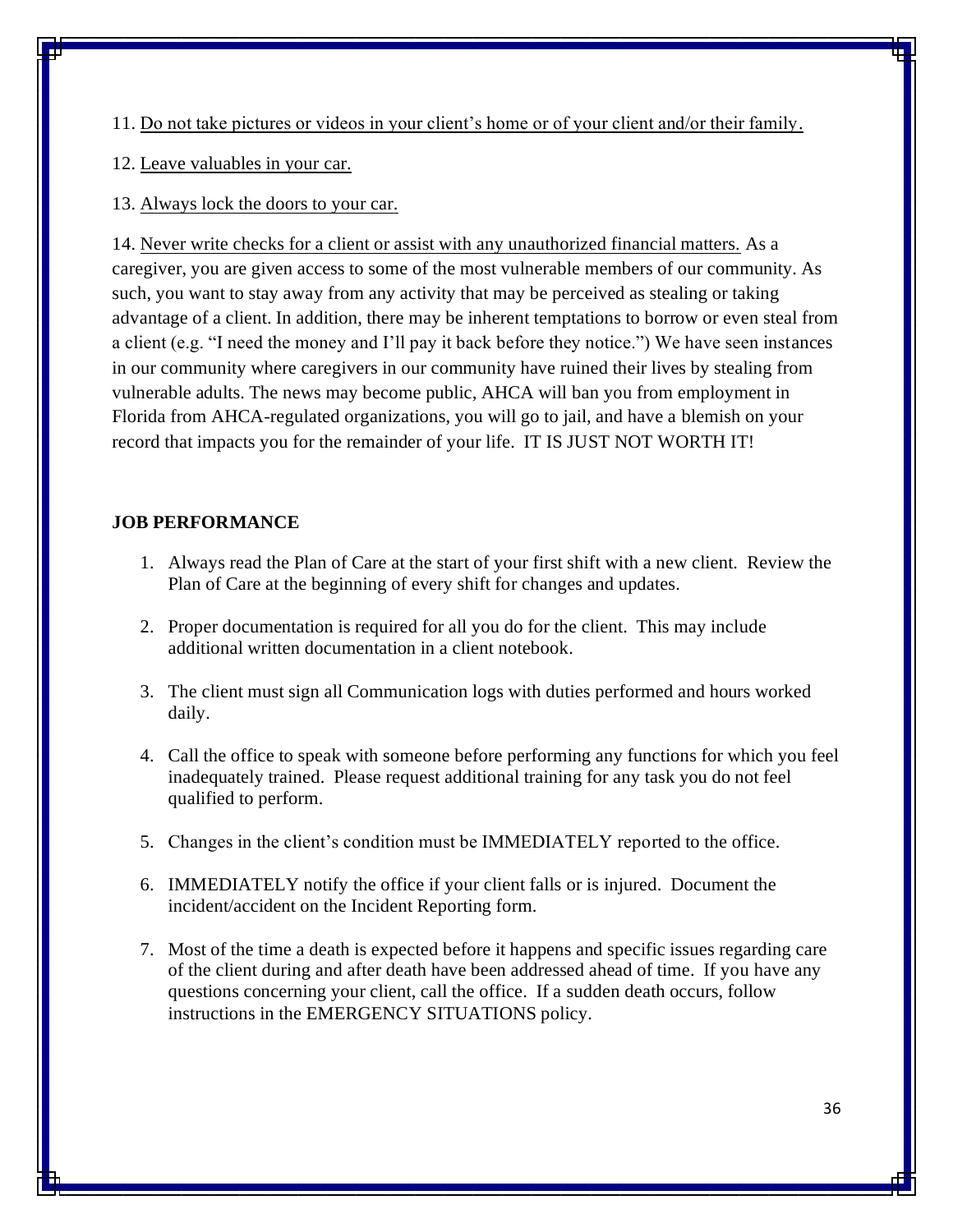### **JOB DUTIES**

First among the caregiver's professional duties is a responsibility to the client. Utmost care must be taken to ensure respect and confidentiality for all clients. Caregivers should demonstrate respect for their clients through language and actions. In all client encounters, Caregivers should use non-threatening and non-judgmental language and behavior. Caregivers should not hesitate to call their supervisor when in doubt.

# **Verbal and written communication regarding a client should be neither offensive nor judgmental.**

Every client and Plan of Care is different. Therefore, job duties and responsibilities may differ dramatically from client to client.

During the initial consultation, Home Helpers completes a Service Request Form, which identifies the specific duties required for that client and a Plan of Care is written.

The duties that you are expected to perform are outlined in your Employment Agreement. They include but are not limited to:

| Hand washing and infection<br>control | Guidelines per orientation and training                                                                                                                                                                                                             |
|---------------------------------------|-----------------------------------------------------------------------------------------------------------------------------------------------------------------------------------------------------------------------------------------------------|
| <b>Safety</b>                         | Safety is foremost and will help you make good decisions<br>regarding the care of your client. All clients are on fall<br>precautions. Client specific safety precautions will be<br>covered.                                                       |
| No-lift Policy                        | During the initial visit, the safest way to transfer a<br>Client will be assessed and determined. Equipment such<br>as gait belts, Hoyer Lifts, etc. will be utilized as necessary.<br>At no time under any circumstances are you to lift a client. |
| <b>Light Housekeeping</b>             | Cleaning floors, vacuuming, and surface cleaning of<br>bathrooms, furniture, appliances, trash etc., and linen<br>change.                                                                                                                           |
| <b>Meal Preparation</b>               | Cooking a complete, nutritionally balance meal for the<br>client based on their individual requirements.                                                                                                                                            |
| <b>Laundry</b>                        | Washing/drying/folding the client's personal clothing and<br>Line as needed or requested                                                                                                                                                            |
| Companionship care                    | Visiting and talking with the client, reading, listening to<br>Music, taking walks, games/puzzles etc.                                                                                                                                              |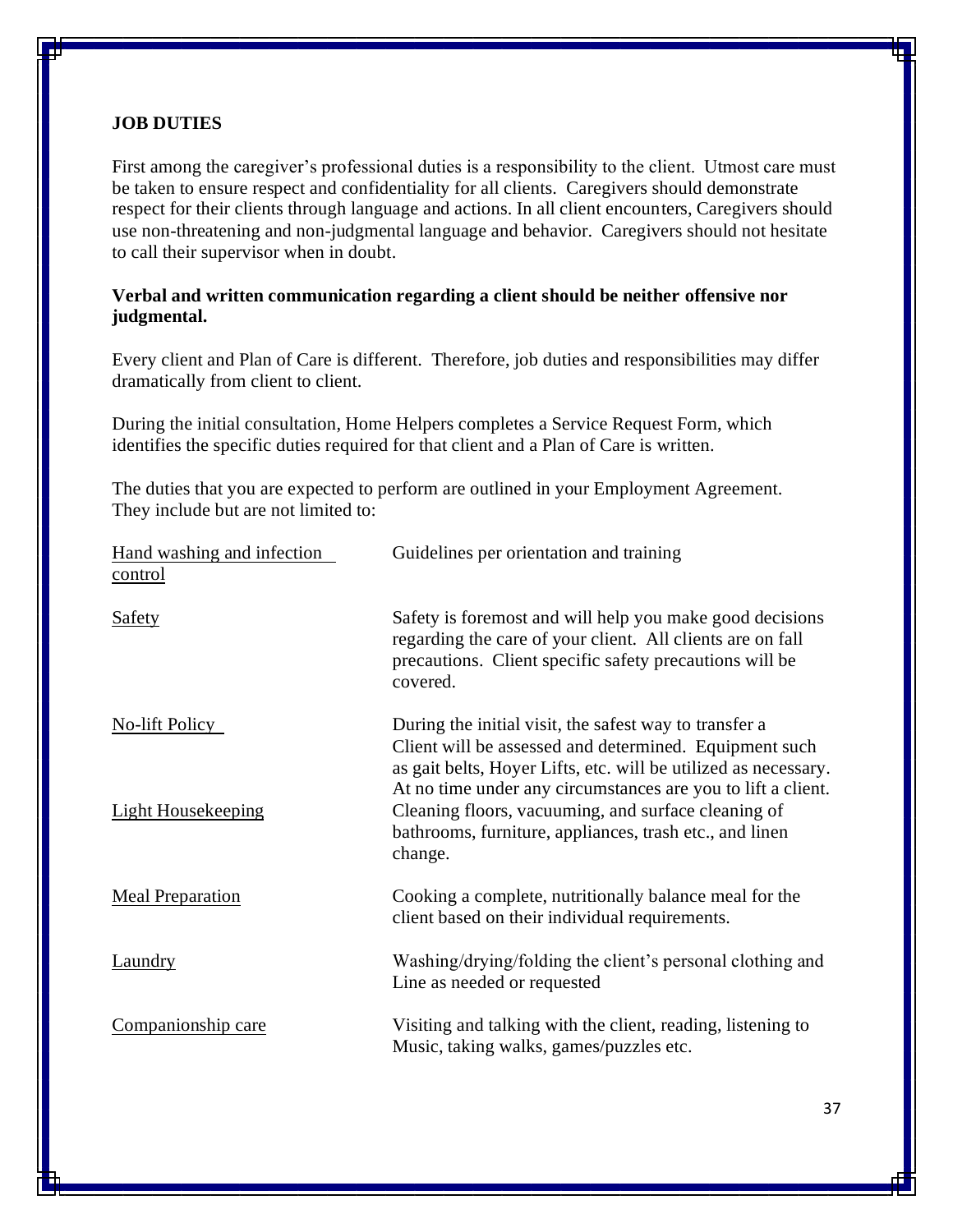| Personal care                 | Assisting the client with oral care, personal hygiene<br>(including) shower or bed bath and incontinence care.                                                                              |
|-------------------------------|---------------------------------------------------------------------------------------------------------------------------------------------------------------------------------------------|
| Documentation                 | Written accountability of services performed and<br>observations regarding the client. Signed daily by client.                                                                              |
| <b>Errand Service</b>         | Picking up groceries, dry-cleaning, prescriptions etc.                                                                                                                                      |
| <b>Transportation Service</b> | Driving the client to appointments, shopping or to social<br>activities in the client's or the caregiver's car. If the<br>caregiver's auto is used, there will be mileage<br>reimbursement. |

# **FOLLOWING UNIVERSAL PRECAUTIONS IS A PART OF YOUR JOB**

Following Universal Precautions is a part of your job responsibility. You have received the state required HIV/Aids training to ensure you are familiar with them.

If you are asked to do a task where you do not feel you have the proper safety equipment, please notify the office and await further direction. Do not perform the task. This precautionary measure is for your safety as well as that of the client.

At a minimum, you should be wearing gloves per the universal precautions. If gloves have not been provided for a task where gloves are necessary, please notify the office and await further direction. Do not perform the task.

#### **You should wear single, disposable gloves when:**

- Touching blood or body fluids
- You or the care recipient has broken areas of skin
- You are assisting with personal care, such as cleaning stool or urine
- You are handling soiled clothing or linens
- The client's hands, clothes and home environment are not generally clean
- Cleaning the bathroom

Quick Tips for using gloves:

• Remove gloves prior to touching non-contaminated objects. Remove gloves promptly after use and wash hands thoroughly. Do not reuse or wash gloves for any reason!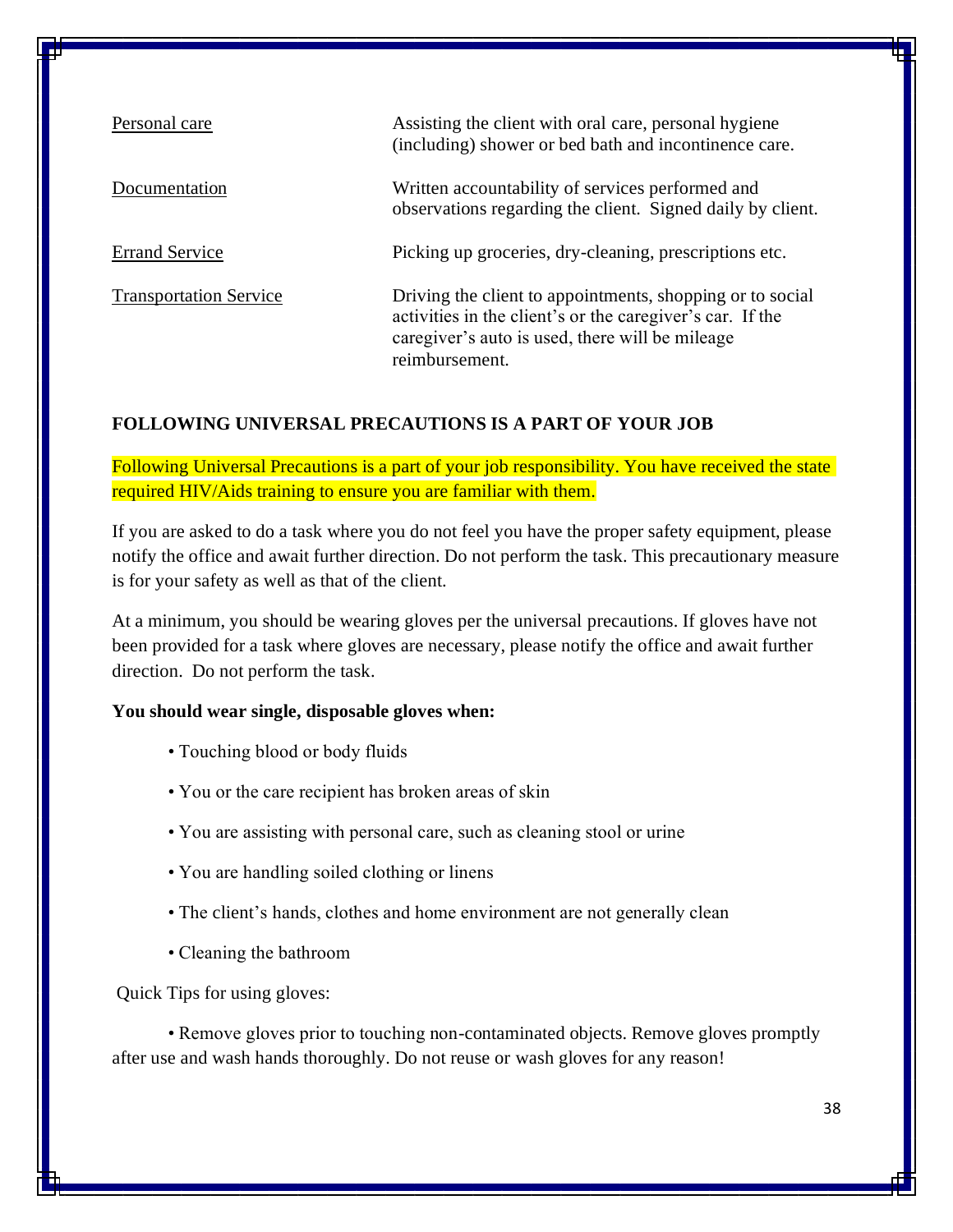• Before putting on gloves, wash your hands, then make sure the gloves do not have any tears or holes.

### **INCIDENT AND SIGNIFICANT CHANGES REPORTING PROCEDURE**

#### **In an emergency:**

1. Employee should immediately contact the proper authorities. (E.g. 911)

2. Notify the office as soon as possible.

3. The designated emergency contact should be notified as soon as possible by the office.

4. If directed by a supervisor, the employee must come to the office to complete the Incident Report.

5. Office personnel will notify the caseworker or other appropriate personnel as soon as possible and submit proper documentation.

6. Information regarding the incident will be kept in client file.

7. Follow up and report as necessary for closure to incident.

#### **Non-emergency situation:**

1. Employee should report any incident and/or concerns to the office as soon as possible.

2. If directed by a supervisor, the employee must come to the office to complete the Incident Report.

3. Office personnel will notify the caseworker or other appropriate personnel as soon as possible and submit proper documentation. (When applicable.)

4. Information regarding the incident will be kept in client file.

5. Follow up and report as necessary for closure to incident.

#### **Incidents / Concerns**

Following is a partial list of possible concerns or incidents that should be reported. Please keep in mind this is only a few of the possibilities and each incident or concern should be treated with respect.

- Unable to provide service for any reason
- Accident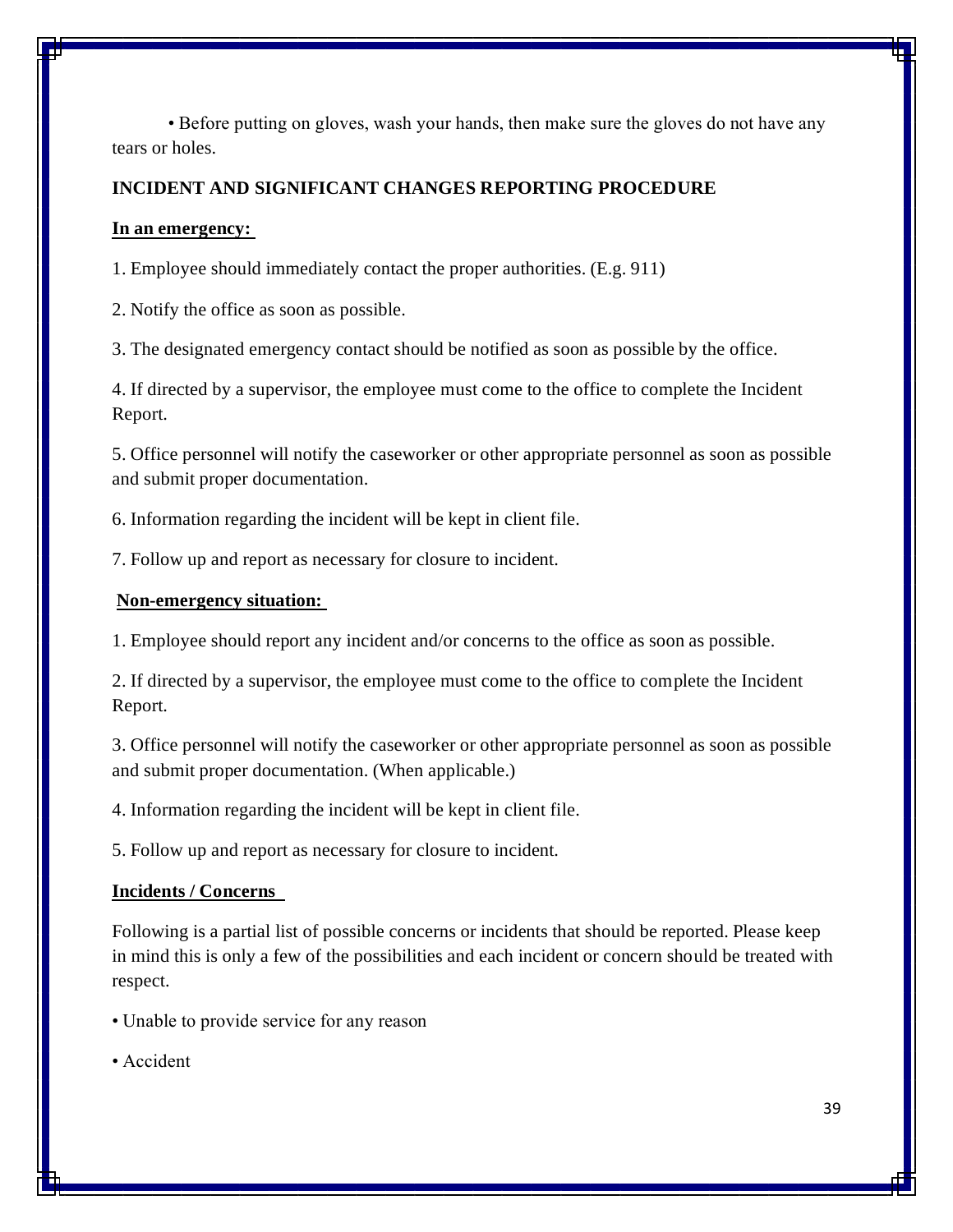- Illness
- Abnormal or sudden change in client behavior
- Unusual request by client
- Health risk
- Safety risk
- Medication error
- Suspect abuse of medications
- Suspect theft
- Suspect client abuse
- Lack of food/supplies in home
- Marks, scratches, bruises, etc. on client
- Suspect fraud against client
- Suspicious visitor(s)
- Repairs needed
- Complaint(s) by client

### **TRANSPORTING CLIENTS**

#### **The use of seat belts is mandatory of operators and passengers of vehicles.**

Vehicle maintenance is the responsibility of the caregiver. A caregivers' vehicle must always be in a safe working condition. The vehicle must have a current registration and valid automobile insurance.

When transporting clients, the vehicle must also be clean, minus the smell of smoke and have working air conditioning.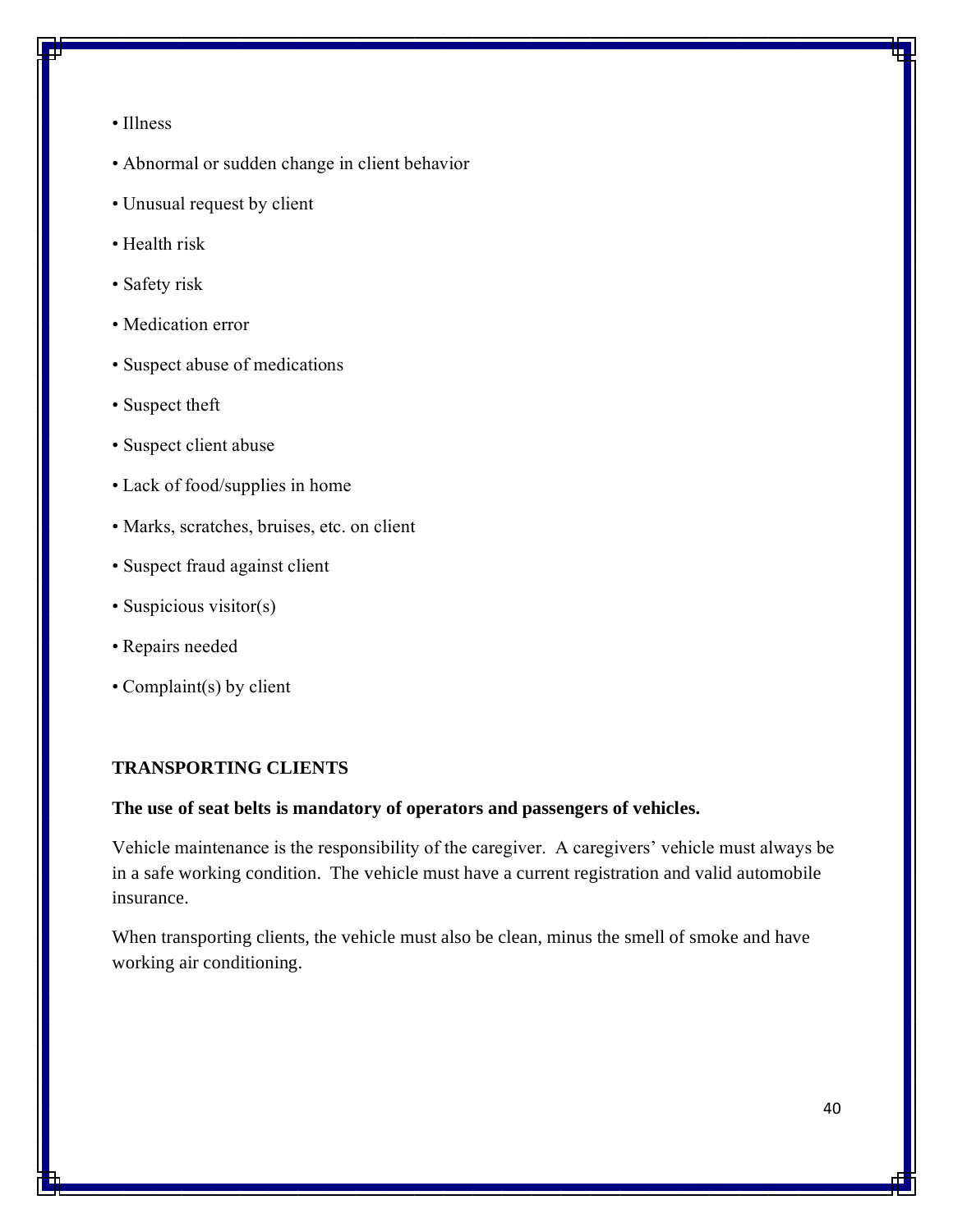### **CONFIDENTIALITY**

The care of our clients is, by its very nature, personal. Caregivers must keep confidential all information about our clients. Every employee is obligated to refrain from discussion or disclosure of sensitive information to outsiders, including his or her own family. **This includes their names, addresses and telephone numbers.** Also, only those persons within Home Helpers with a need to know should have access to sensitive information. Perhaps our most important policy, we insist our home care staff respect this policy both in spirit and in fact. Divulging information about our client's during and after employment is considered a gross violation of our company policy, and we will take disciplinary action.

### **CLIENT CARE RELATIONS DURING OFF DUTY HOURS**

Due to the confidential nature of our business and the safety of both our clients and Employees, we ask that contact with clients be strictly during your scheduled time. Visiting clients while others are on duty and/or when you are off duty is prohibited. As stated in the confidentiality section, client information is confidential; therefore, it is understood that your family may not go to the client's home. AVOID giving a client your phone number for your own protection. Never give a client your address. Direct as much communication to the office as possible**.**

### **CLIENT CONFIDENTIALITY, NON-SOLICITATION AND NON-COMPETITION**

Per the confidentiality, non-solicitation, and non-competition agreement signed upon hire by our agency, below is our policy.

During employment and for a six-month period thereafter the Employee is prohibited from engaging in any of the following:

- induce any employee of the Agency to resign
- encourage any client or entity to discontinue any relationship with the Agency
- enter any direct/private/independent hire relationship with any client of the Agency (current and within the past six-month period)
- provide services through another company to any client of the Agency (current and within the past six-month period)
- solicit referrals or opportunities from any referral source.

Violation of this agreement will result in termination and any additional remedy available to the Agency including legal action to remedy all damages including loss of profits, cost of replacing and training employees improperly solicited for competitive employment, etc. suffered by the Agency. This includes the right to seek an immediate injunction if the Employee has entered into a direct/private/independent hire relationship with any client of the Agency (current and within

41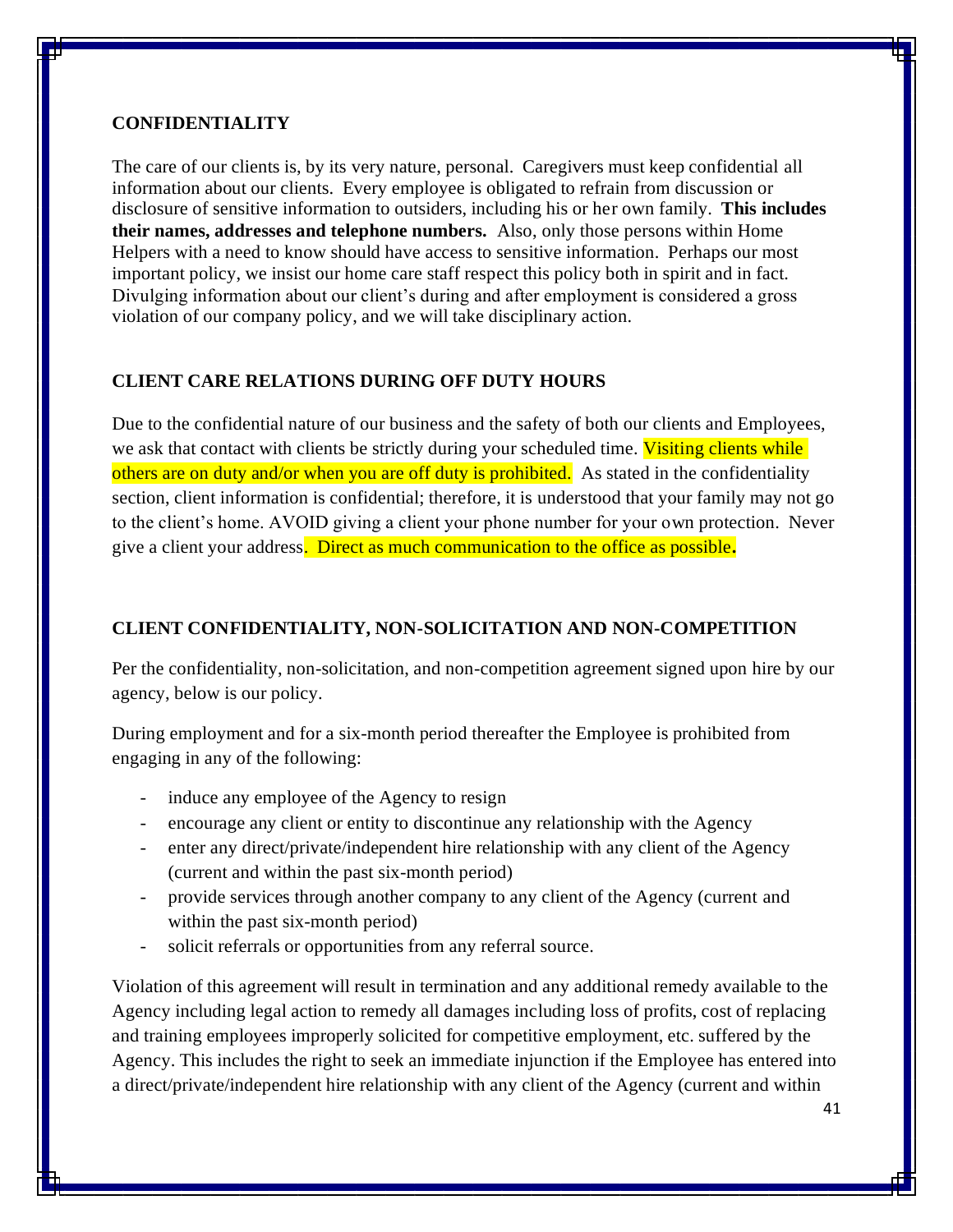past six-month period). Employee will be required to reimburse the Agency for all legal fees, costs, and other expenses.

# **CLIENT MONEY HANDLING POLICY**

Employees must ALWAYS respect the privacy of our clients.

Employees are only authorized to follow the instructions documented for the client in the care assessment. If another method is requested, the employee must contact our office. Our client money handling policy will help protect the client, Employee, and the Company from possible confusion.

The possible options clients have are as follows:

### **1. Prepaid Card**

Families may elect to have gift cards specific to the stores where a client prefers to shop (e.g. Publix, Wal-Mart, Walgreens, etc.).

### 2. **Credit Card**

The employee may use the client's or family member's credit card for purchases if instructions for doing so are included in the Client's care assessment.

#### **3. Cash**

The employee may use the client's or family member's cash for purchases if instructions for doing so are included in the Client's care assessment.

*\*\*\*When using any of these options, the employee must document the date, amount received, the amount spent, where money was spent, the amount of change returned. The employee must provide itemized receipts showing all items/services purchased to the client upon returning to the home. There are no exceptions to this rule. The receipts can be photographed into care logs via CCGo Mobile app.*

#### **Non-Authorized Transaction Types**

The employee may never do the following:

• Write a check for a client or Use a debit card for a client that requires a pin code.

### **SMOKING IN THE WORKPLACE**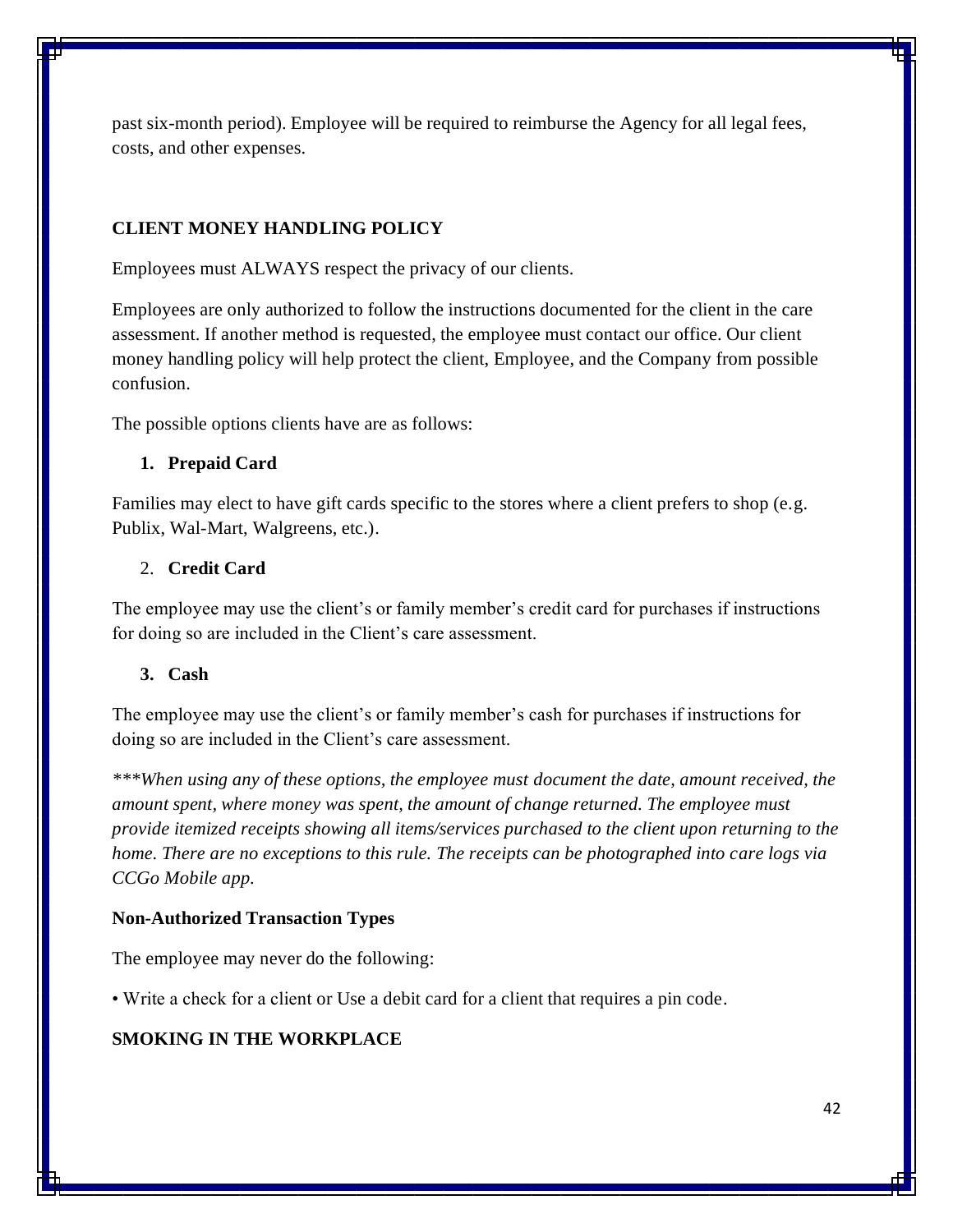Our company is committed to providing a safe and healthy environment for employees and visitors. To accomplish this, smoking is prohibited.

### **VISITORS AND PERSONAL BUSINESS**

Entertaining personal friends or relatives is not permitted while at a client's home. It is your responsibility to ensure that nobody visits you while you are working. If the client has visitors while you are working, please note the visitor's name in your documentation for that shift.

# **CELLULAR TELEPHONES & USE OF CLIENT'S PHONE**

Unauthorized use of the telephone for personal reasons is not permitted while at a client's home. We encourage you to take your cell phone into the client's home. Your cell phone should be placed on silent or vibrate. In addition, your cell phone should only be used for emergencies or for use in communication with the office. No personal calls or texting during your shift except under rare or urgent circumstances (i.e., family emergency, coordination of transportation, etc).

Except under extreme emergencies, you are not to use the client's phone.

Note: This policy is in place to help you quickly deal with or respond to high priority/emergency/high priority situations concerning you and/or your loved ones. DO NOT ABUSE THIS POLICY. This policy may be revised at any time specifically for you if there are complaints from the client/client's family. Excessive phone use will not be tolerated and may result in your losing your client and will affect your assignment to other clients.

# **FAILURE OF CLIENT TO OPEN DOOR**

- 1. If the client does not answer the door, and the door is unlocked:
	- A. The caregiver will:
		- Call the local office for assistance
		- Check with the neighbors to determine if they have any information regarding the client's whereabouts, and then advise the local office that:
			- o The client is not home and provide the reason for his/her absence; or
			- o The client is not at home for unknown reasons

B. If the client is absent for a known reason, the local office will give direction to the caregiver

C. If the client is absent for unknown reasons, the local office will:

- Call the client's emergency contact person to advise him/her that the client isn't home for the scheduled service; and
- Inquire to see if the client has any scheduled appointments, is hospitalized or has another reason for not being home and leaving the door unlocked.
- 2. If the client does not answer the door, and the caregiver cannot gain access:
	- A. The caregiver will: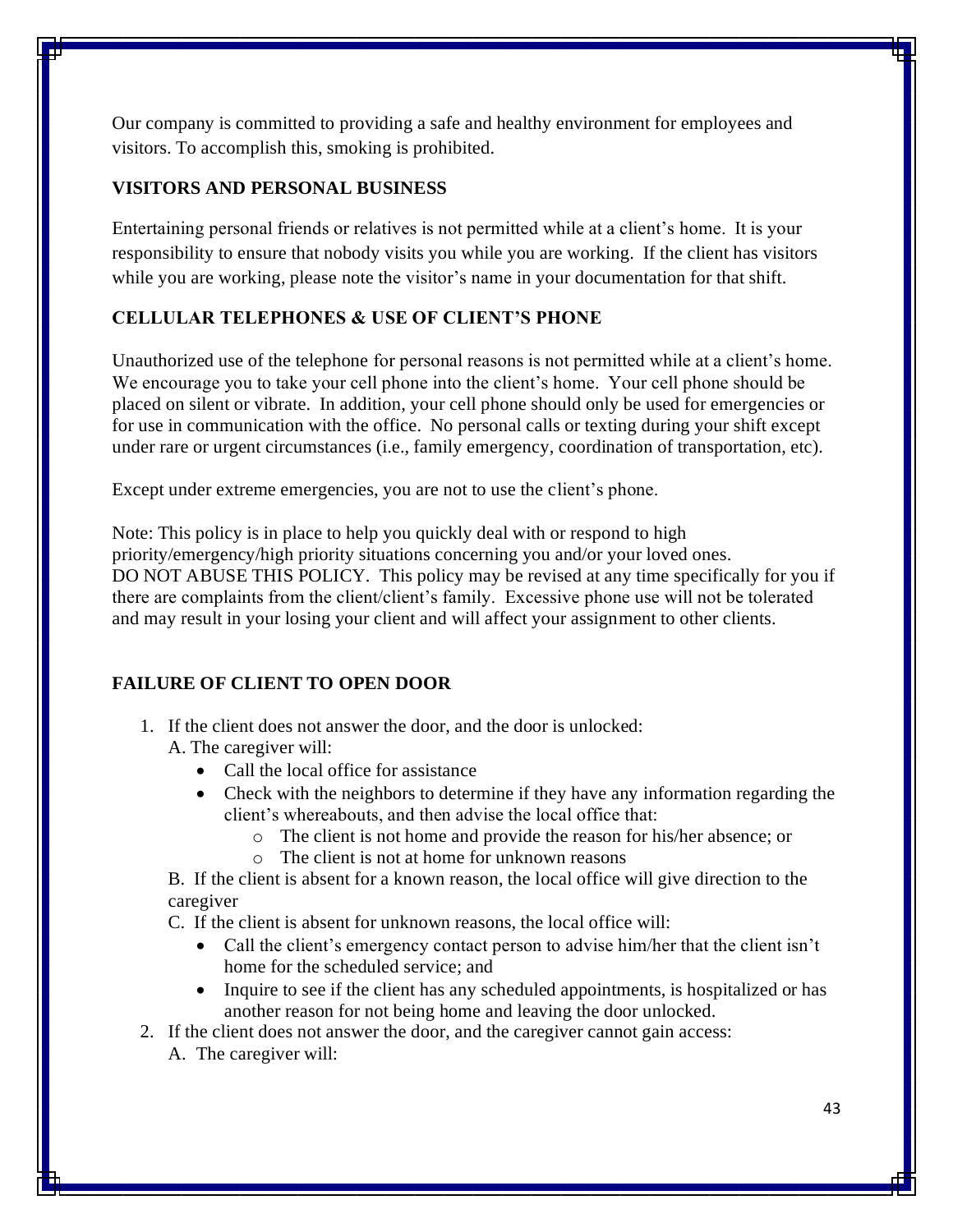- Look through box, windows, side and back of house, etc., to determine if the client can be seen
- If the client cannot be seen, call the local office for assistance
- If the client cannot be seen, check with the neighbors to determine if they have any opinion regarding his/her whereabouts and/or if they have a key to the house; and
- If the neighbors do not have any information regarding the client's whereabouts or do not have a key, telephone the local office for further instructions
- B. The local office will:
	- Contact the client's emergency contact person to advise him/her that the client isn't home for the scheduled service and inquire to see if the client has any scheduled appointments, is hospitalized or has another reason for not being home
	- If the emergency contact person is available, encourage him/her to contact the local law enforcement for assistance with entering the client's home
	- If it is determined that the client is not home and is not lying sick or injured at home, notify all persons involved about the outcome
- 3. If the caregiver can see the client lying on the floor and/or can determine that he/she is not responding, the caregiver will:
	- Call "911" following procedures outlined in the local office's policy on Client Emergencies
	- Call the local office to report the incident and await further instructions
	- Stay at client's home until help arrives
	- Ensure house is secure when leaving
- 4. If the caregiver finds the client apparently dead, the caregiver will:
	- $\bullet$  Call "911"
	- Call the local office and await further instructions
	- Remain at the client's home until assistance arrives
	- Not touch anything at the client's home
	- Ensure house is secure when leaving
	- Complete the local office's Incident Report

# **EMERGENCY SITUATIONS (REGARDING RESUSCITATION)**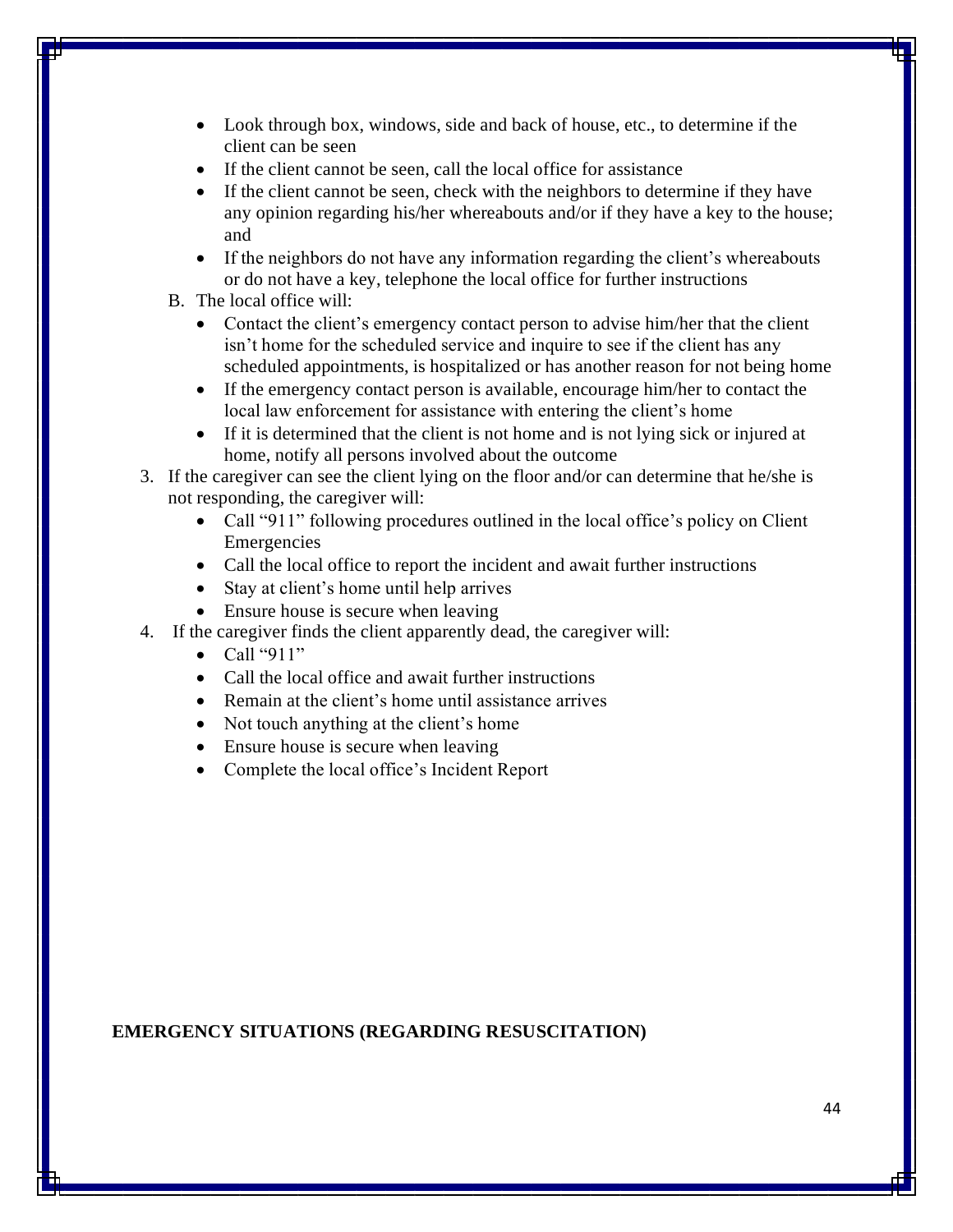Employees may face an emergency while caring for a client. The Plan of Care has specific, written instructions regarding the client's wishes for resuscitation. Employees should follow the written instructions, not verbal instructions of family members.

Emergencies should be handled as follows:

Extreme Emergency (life-threatening): If a client stops breathing, has difficulty breathing for any reason, has a sudden onset of unexpected pain, becomes unconscious or in any way becomes severely physically distressed, he/she may be in a life-threatening situation.

(A) DIAL 911, then call the office as soon as reasonably possible.

(B) If the instructions are DNR (Do Not Resuscitate), immediately call 911 and then the office. When help arrives, you may present the DNR order at that time.

*In both cases, you are NOT responsible to notify the client's family. This is the office's responsibility.*

Client Health Related (not life-threatening):

Employees may have questions or need health care directions for the client's care. Routine questions should be addressed during regular office hours.

(A) During office hours: Call the office. A member of the office staff will answer your questions or have the appropriate staff member respond to your concern.

(B) After office hours: Call the office. The afterhours coordinator will answer your question, refer you to the nursing supervisor or take appropriate action.

### **REPORTING ABUSE, NEGLECT, AND/OR EXPLOITATION**

### **It is your mandatory responsibility to report any suspicions of abuse, neglect, and/or exploitation to your supervisor, who will contact the proper authority**

If you suspect or know of a vulnerable individual in immediate danger, call 911. If you are aware of or suspect abuse taking place, you must immediately report it to your supervisor or another person who has been designated by management. If the suspected abuse is to an adult, you should report the abuse to your local or state Adult Protective Services (APS) Agency. If it is a child who is the victim, then you should report the suspected abuse to your local or state child abuse agency. If you do not know your state child abuse agency you can call the Child Help's National Child Abuse Hotline. 1-800-422-4453, TDD 1-800-222-4453. Appropriate family members should be notified of alleged instances of abuse.

#### **Local numbers for reporting:**

• Adult Protective Services: 1-800-962-2873 or 1-800-96-ABUSE. Report online at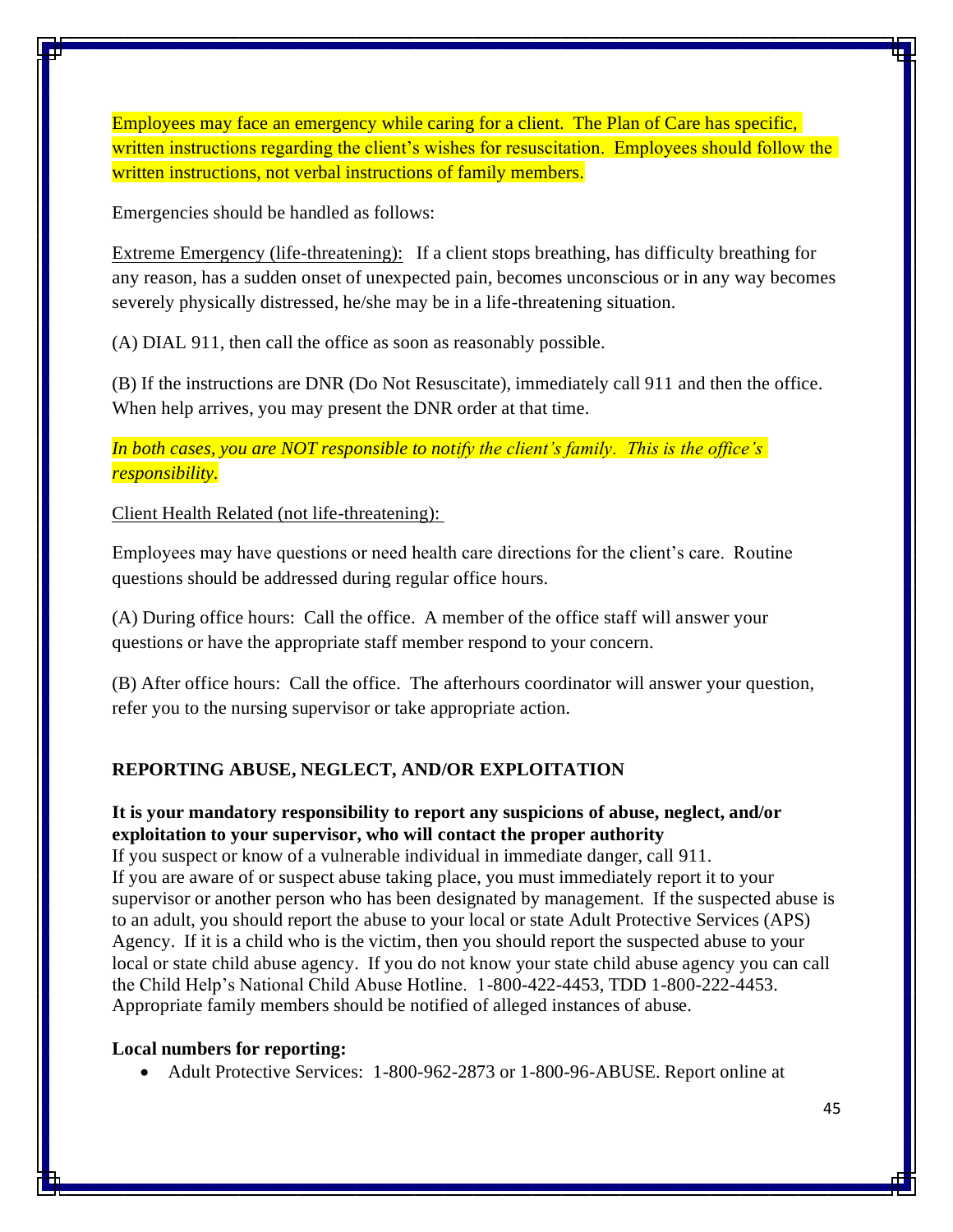[https://reportabuse.dcf.state.fl.us](https://reportabuse.dcf.state.fl.us/)

• Children's Services: 1-800-962-2873 or 1-800-96-ABUSE. Report online at [https://reportabuse.dcf.state.fl.us](https://reportabuse.dcf.state.fl.us/)

### **SECTION 5: SAFETY IN THE WORKPLACE**

### **EMPLOYEE RESPONSIBILITY**

Safety can only be achieved through teamwork at our company. Each employee, supervisor and manager must practice safety awareness by thinking defensively, anticipating unsafe situations and reporting unsafe conditions immediately to their supervisor.

Please observe the following precautions:

1. Notify your supervisor of any emergency. If you are injured or become sick at work, no matter how slightly, you must inform your supervisor immediately.

2. The unauthorized use of alcoholic beverages or illegal substances during working hours will not be tolerated. The possession of alcoholic beverages or illegal substances on the Company's property is forbidden.

3. Use, adjust and repair machines and equipment only if you are trained and qualified.

4. Know the proper lifting procedures. Get help when lifting or pushing heavy objects. UNDER NO CIRCUMSTANCES ARE YOU TO LIFT A CLIENT.

5. Understand your job fully and follow instructions. If you are not sure of the safe procedure, don't guess, ask your supervisor.

6. Know the locations, contents and use of first aid and firefighting equipment.

7. Wear personal protective equipment in accordance with the job you are performing.

8. Comply with OSHA standards as written in our safety procedures manual.

9. Unauthorized possession, use or sale of weapons, firearms or explosives on work premises is forbidden.

A violation of a safety precaution is an unsafe act. A violation may lead to disciplinary action, up to and including discharge.

#### **WORKPLACE VIOLENCE**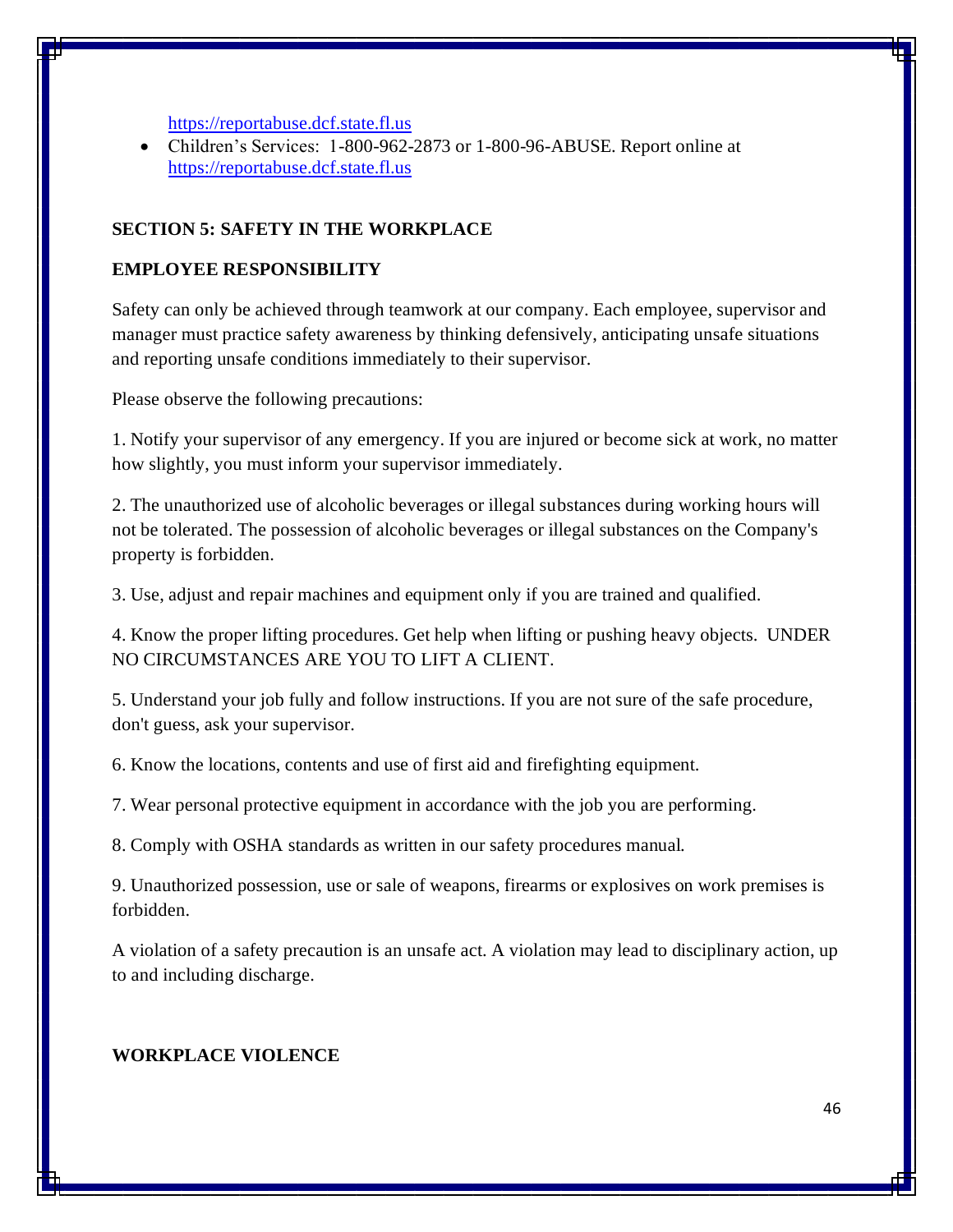Violence by an employee or anyone else against an employee, supervisor or member of management will not be tolerated. The purpose of this policy is to minimize the potential risk of personal injuries to employees at work and to reduce the possibility of damage of Company property in the event someone, for whatever reason, may be unhappy with a Company decision or action by an employee or member of management.

If you receive or overhear any threatening communications from an employee or outside third party, report it to your supervisor at once. Do not engage in either physical or verbal confrontation with a potentially violent individual. If you encounter an individual who is threatening immediate harm to an employee or visitor to our premises, contact an emergency agency (such as 911) immediately.

All reports of work-related threats will be kept confidential, to the extent possible, investigated and documented. Employees are expected to report and participate in an investigation of any suspected or actual cases of workplace violence.

Violations of this policy, including your failure to report or fully cooperate in the Company's investigation, may result in disciplinary action, up to and including immediate discharge.

#### **SUBSTANCE ABUSE**

The company has vital interests in ensuring a safe, healthy and efficient working environment for our employees, their co-workers and the customers we serve. The unlawful or improper presence or use of controlled substances or alcohol in the workplace presents a danger to everyone. For these reasons, we have established as a condition of employment and continued employment with the company the following substance abuse policy.

#### **Home Helpers does random drug testing** in compliance with state and federal laws.

- If you are chosen, you will be given a form and must report to the local testing site before the end of that day. If an employee withholds consent to such medical testing, then Home Helpers may discipline the employee, up to and including immediate termination.
- Home Helpers also reserves the right to require employees to undergo medical testing for alcohol and/or drug use if it has reason to believe that the employee is in violation of this policy or if it is required by a client or a government agency.

Employees are prohibited from reporting to work or working while using illegal or unauthorized substances.

Employees are prohibited from reporting to work or working when the employee uses any controlled substances, except when the use is pursuant to a doctor's orders and the doctor